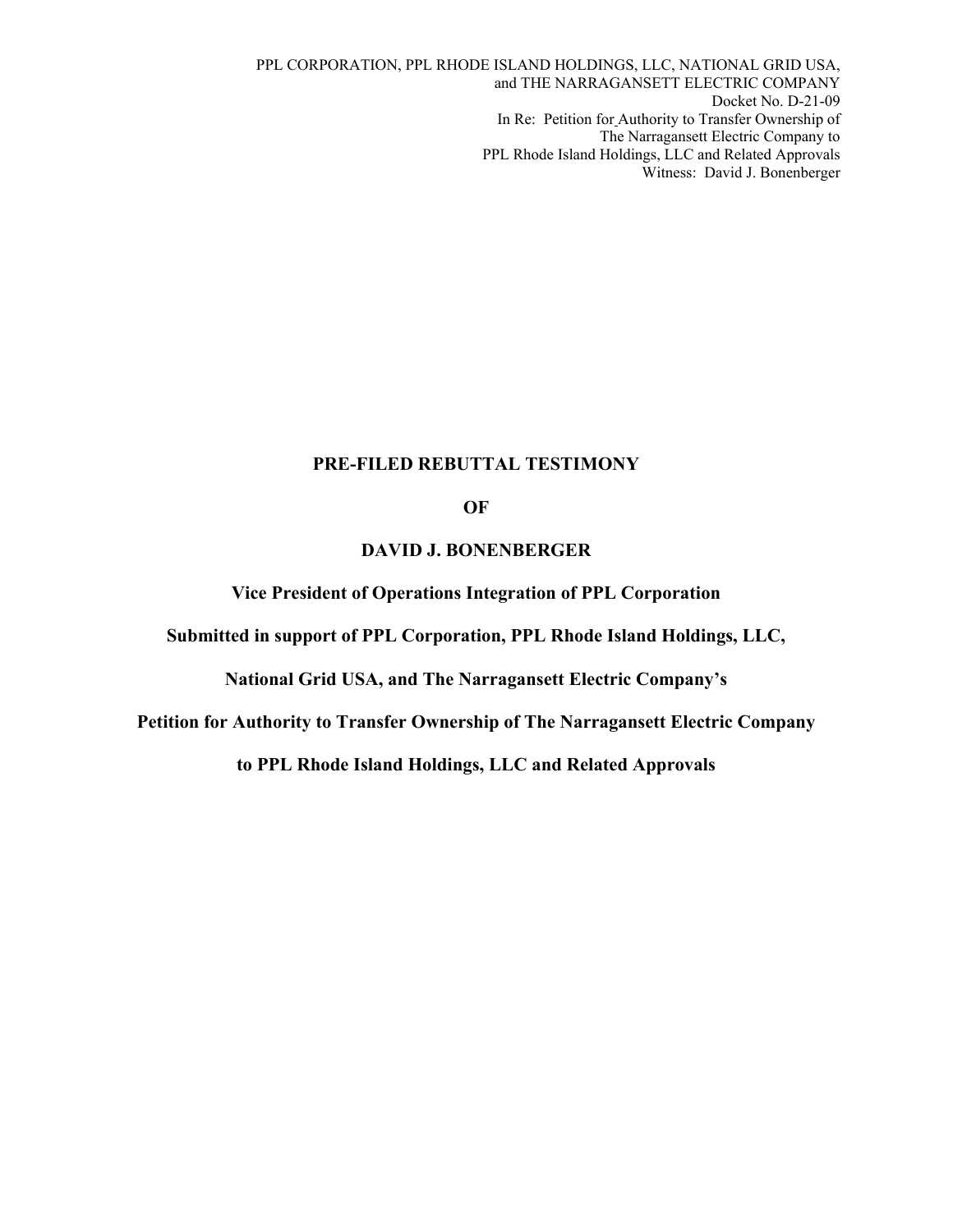## **TABLE OF CONTENTS**

| I.   |                                                                                                                                                                  |  |
|------|------------------------------------------------------------------------------------------------------------------------------------------------------------------|--|
| II.  |                                                                                                                                                                  |  |
| Ш.   |                                                                                                                                                                  |  |
| IV.  |                                                                                                                                                                  |  |
| V.   |                                                                                                                                                                  |  |
| VI.  |                                                                                                                                                                  |  |
| VII. | PPL's Approach to Transitioning to Renewable Energy Generation and Creation of a<br>Modern Electric Grid in Support of Rhode Island's Climate Change Policies 44 |  |
|      |                                                                                                                                                                  |  |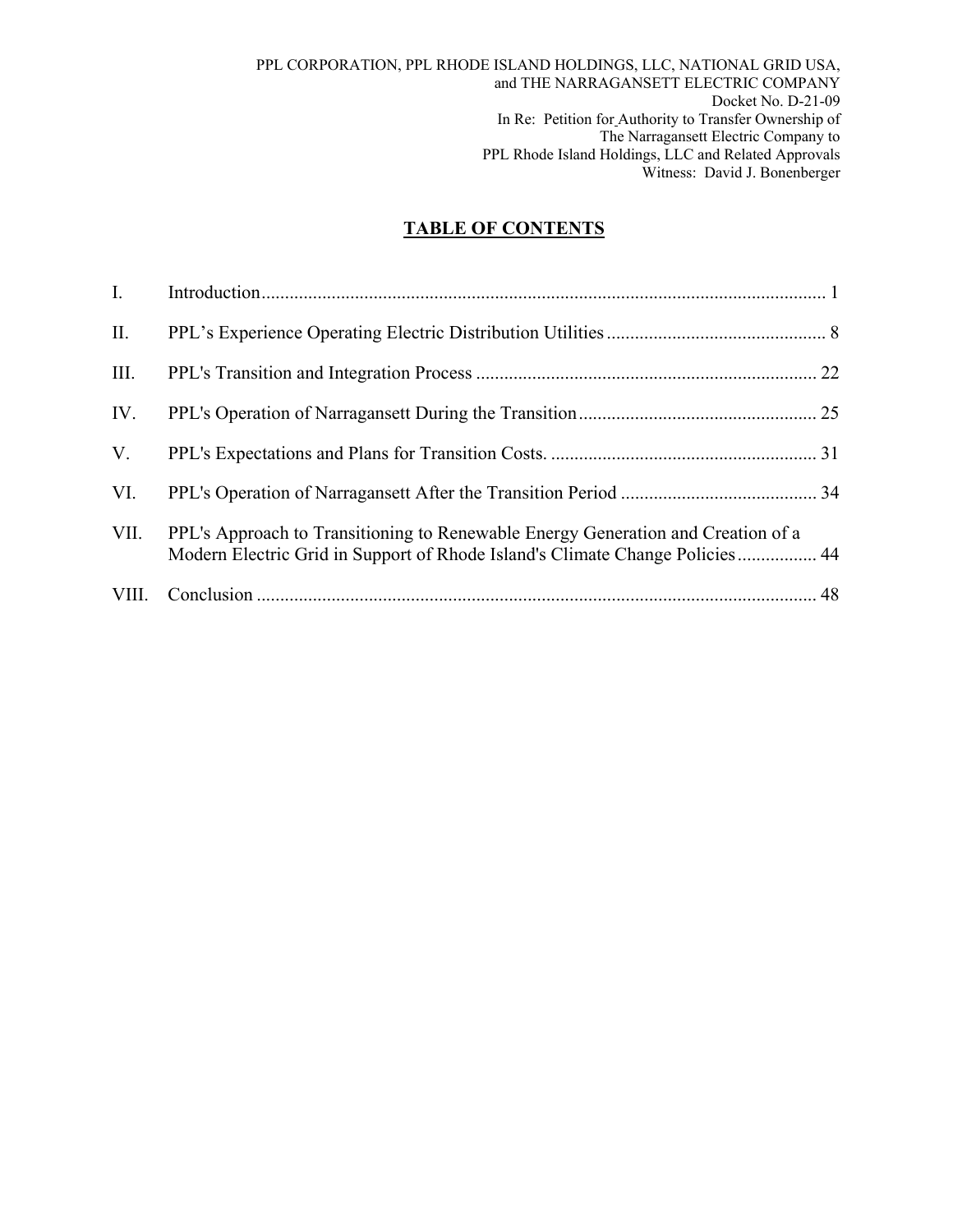| $\mathbf{1}$   | I. | <b>Introduction</b>                                                                           |
|----------------|----|-----------------------------------------------------------------------------------------------|
| $\overline{2}$ | Q. | Please state your full name and business address.                                             |
| 3              | A. | My name is David J. Bonenberger, and my business address is Two North Ninth Street,           |
| $\overline{4}$ |    | Allentown, Pennsylvania 18101.                                                                |
| 5              | Q. | What is your current position?                                                                |
| 6              | A. | I am the Vice President of Operations Integration of PPL Corporation ("PPL"). In that role, I |
| 7              |    | have responsibility for overseeing the integration planning and implementation of The         |
| 8              |    | Narragansett Electric Company ("Narragansett") into the PPL organization, including the       |
| 9              |    | creation of transition/integration strategy, implementation of change management across       |
| 10             |    | multiple stakeholder groups, and achievement of acquisition business case revenue and         |
| 11             |    | pretax income.                                                                                |
| 12             |    |                                                                                               |
| 13             |    | Before becoming Vice President of Operations Integration, I served as Vice President of       |
| 14             |    | Transmission & Substations for PPL Electric Utilities Corporation ("PPL Electric"). In that   |
| 15             |    | role, I oversaw the operations, planning, engineering, project $\&$ construction management,  |
| 16             |    | siting, real estate, compliance, and operations to ensure safe and reliable service while     |
| 17             |    | providing exceptional customer service at a reasonable cost. I also managed new               |
| 18             |    | transmission business ventures.                                                               |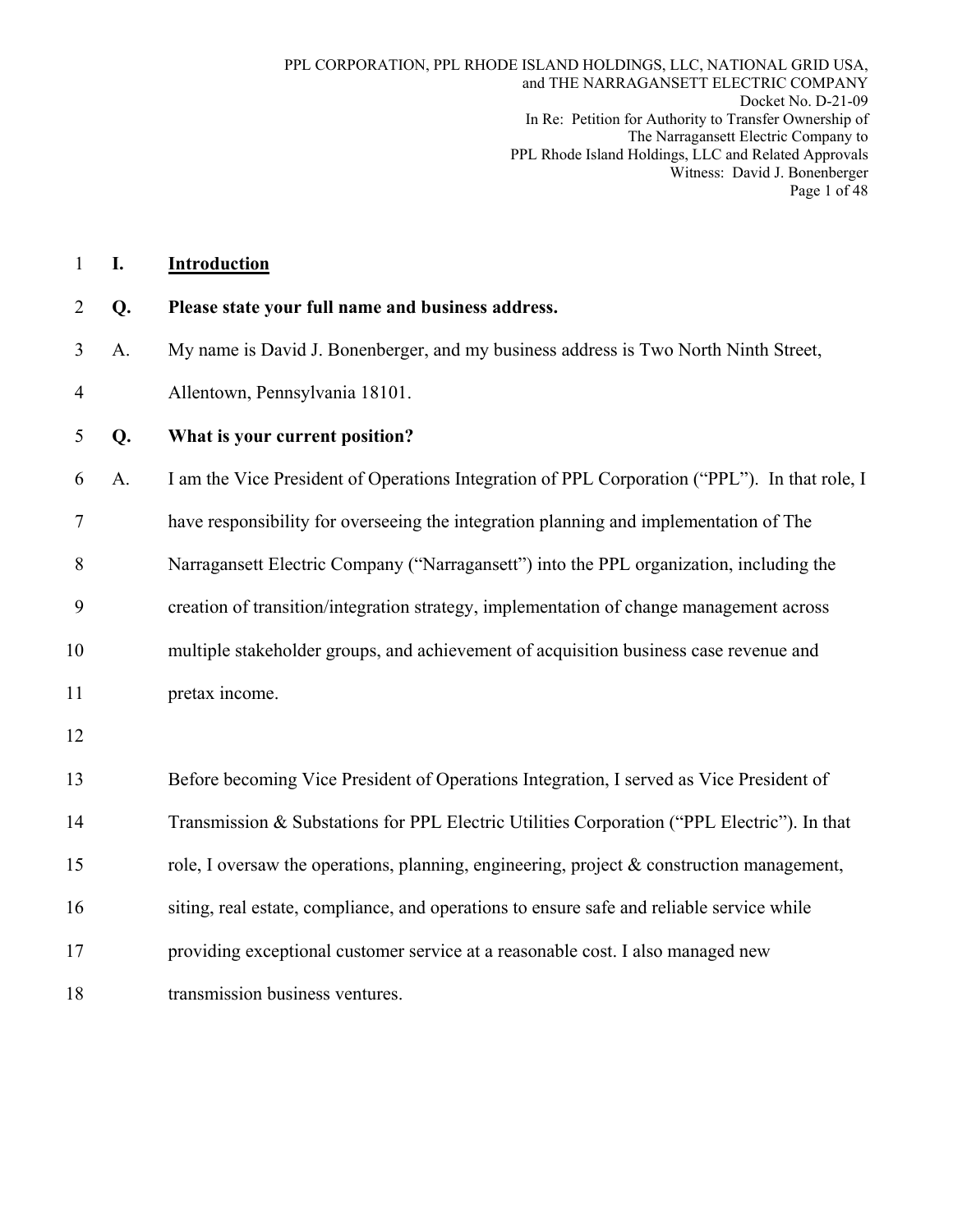| $\mathbf{1}$   |    | From July 2012 to December 2017, I served as the Vice President of Distribution Operations     |
|----------------|----|------------------------------------------------------------------------------------------------|
| $\overline{2}$ |    | for PPL Electric. In that role, I oversaw the planning, engineering, construction, operations, |
| 3              |    | and maintenance of PPL Electric's distribution system to ensure safe and reliable service to   |
| $\overline{4}$ |    | customers while providing exceptional customer service. I was responsible for implementing     |
| 5              |    | PPL Electric's smart grid system and oversaw the largest reliability improvement in the        |
| 6              |    | company's history.                                                                             |
| 7              | Q. | What will your role be if the Rhode Island Division of Public Utilities and Carriers (the      |
| 8              |    | "Division") approves the Petition?                                                             |
| 9              | A. | I will serve as the President of Narragansett, and I will live and work in Rhode Island when   |
| 10             |    | PPL Rhode Island Holdings, LLC ("PPL RI") acquires Narragansett (the "Transaction"). As        |
| 11             |    | President, I will manage all aspects of Narragansett's electric and gas business.              |
| 12             | Q. | Please describe your educational background and professional experience.                       |
| 13             | A. | I have a bachelor's degree in accounting from Bloomsburg University and a Master of            |
| 14             |    | Business Administration from Wilkes University.                                                |
| 15             |    |                                                                                                |
| 16             |    | I originally joined PPL in 1984 as assistant field office manager at PPL's Susquehanna         |
| 17             |    | nuclear power plant. Over the course of my tenure, I held various positions in the corporate   |
| 18             |    | audit, financial, customer service and operations departments with increased levels of         |
| 19             |    | responsibility. I played a key role in the startup of the PPL EnergyPlus retail business and   |
| 20             |    | PPL Solutions in the unregulated markets. I also served as Vice President of Distribution      |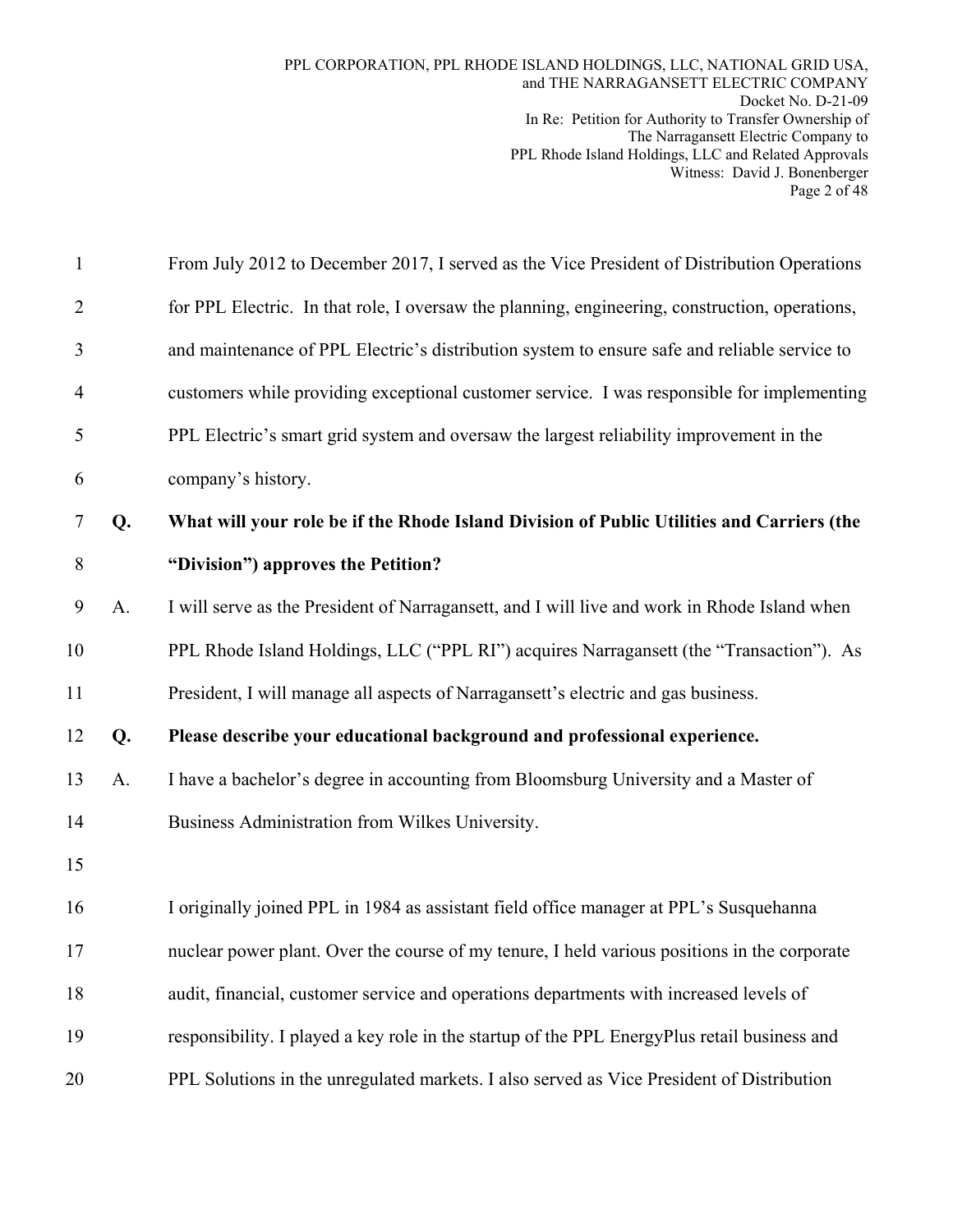| $\mathbf{1}$   |    | Operations, General Manager of Transmission & Substations, Director of Distribution           |
|----------------|----|-----------------------------------------------------------------------------------------------|
| $\overline{2}$ |    | Operations and Regional Director of the utility's central region.                             |
| 3              |    |                                                                                               |
| $\overline{4}$ |    | A comprehensive list of the positions I have held during my time at PPL and the times I held  |
| 5              |    | them is attached as Exhibit A to this rebuttal testimony.                                     |
| 6              | Q. | Have you served on any boards or other industry organizations?                                |
| 7              | A. | Yes. Until recently, I served on the board of directors of WIRES, an International non-profit |
| 8              |    | trade association. I also am involved in several other industry and community groups,         |
| 9              |    | including Edison Electric Institute's ("EEI") Preparedness & Recovery Executive Advisory      |
| 10             |    | Committee, Electric Power Research Institute's transmission executive advisory committee,     |
| 11             |    | the Southeastern Electric Exchange executive engineering and operations committee, the        |
| 12             |    | Association of Edison Illuminating Companies power delivery committee, and I am Chair         |
| 13             |    | Emeritus of the EEI National Response Executive Committee.                                    |
| 14             |    |                                                                                               |
| 15             |    | I also serve on the board of directors and executive committees of the Minsi Trail Boy Scout  |
|                |    |                                                                                               |

16 Council and Hawk Mountain Sanctuary.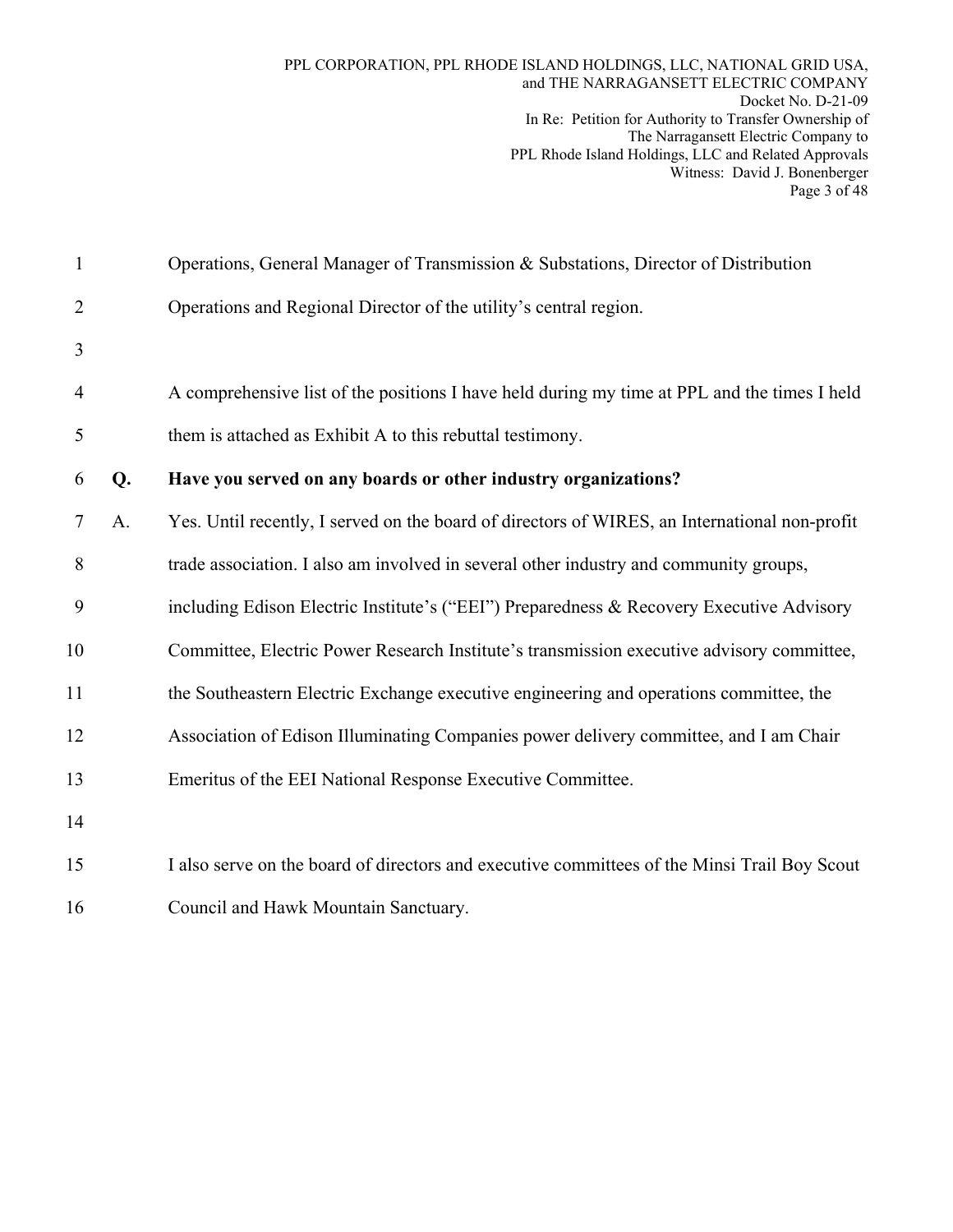1 **Q. Have you previously testified before any public utilities regulators or other** 

#### 2 **governmental bodies on energy issues?**

- 3 A. Although I have not testified before any public utilities regulators, I did testify before the 4 Pennsylvania Senate Consumer Protection and Professional Licensure Committee regarding 5 PPL Electric's ongoing efforts to improve reliability in the aftermath of Superstorm Sandy.
- 

### 6 **Q. What is the purpose of your testimony?**

7 A. My testimony supports the petitioners' request that the Division approve the Transaction.

8 Pursuant to the Share Purchase Agreement, PPL RI, an indirect subsidiary of  $PPL<sup>1</sup>$  will

9 purchase 100 percent of the outstanding common stock in Narragansett from National Grid

10 USA. My testimony provides further evidence that the Transaction meets the statutory

11 standard for approval defined by the Hearing Officer: (1) PPL has the necessary experience

12 and financial strength such that there will be no degradation of utility service as a result of

- 13 the Transaction; and (2) the Transaction will not unfavorably impact the general public
- 14 (including ratepayers) and, therefore, is consistent with the public interest. My testimony

15 specifically addresses: (1) PPL's experience operating electric transmission and distribution

16 utilities, particularly in Pennsylvania; (2) PPL's process, in collaboration with National Grid

17 USA, to prepare for a seamless transition of Narragansett's operations after the Transaction

- 18 closes; (3) PPL's expectations for the transition period; (4) transition costs; (5) PPL's
- 19 approach to completing the transition and concluding the Transition Services Agreement

<sup>1</sup> <sup>1</sup> Unless otherwise noted, I refer to PPL and PPL RI collectively as "PPL."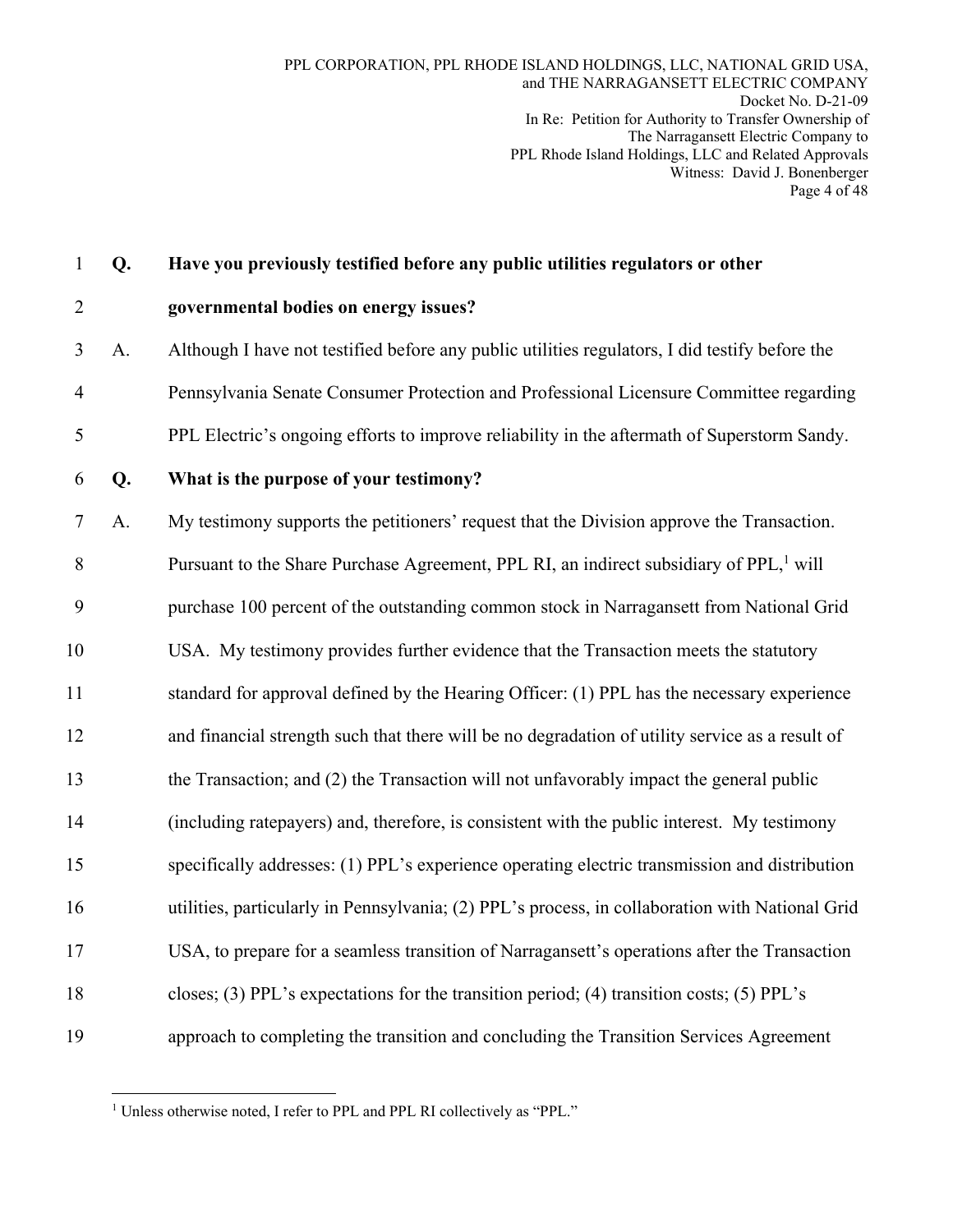| $\mathbf{1}$   |    | ("TSA"); and (6) how PPL will maintain Narragansett's constructive role in the transition to    |
|----------------|----|-------------------------------------------------------------------------------------------------|
| $\overline{2}$ |    | renewable energy generation and the creation of a modern electric grid in Rhode Island.         |
| 3              |    |                                                                                                 |
| $\overline{4}$ |    | As part of this rebuttal testimony, I address particular issues and concerns raised in the pre- |
| 5              |    | filed direct testimony filed on behalf of the Division Advocacy Section (the "Advocacy          |
| 6              |    | Section") witnesses Gregory L. Booth, Bruce R. Oliver, Michael R. Ballaban, as well as          |
| 7              |    | Rhode Island Office of the Attorney General (the "RIAG") witnesses Mark D. Ewen and             |
| 8              |    | Robert D. Knecht, and Green Energy Consumers Alliance, Inc. ("Green Energy") witness            |
| 9              |    | Kai Salem.                                                                                      |
|                |    |                                                                                                 |
| 10             | Q. | Is PPL submitting any additional rebuttal testimony?                                            |
| 11             | A. | Yes. PPL also is submitting rebuttal testimony from Lonnie E. Bellar, Bethany L. Johnson,       |
| 12             |    | Tadd J. Henninger, Todd J. Jirovec of Strategy&, a member of the PwC network, and               |
| 13             |    | combined testimony from John Reed and Daniel Dane of Concentric Energy Advisors. <sup>2</sup>   |
| 14             | Q. | What does Mr. Bellar's rebuttal testimony address?                                              |
| 15             | A. | Mr. Bellar explains how PPL's experience in gas distribution operations and establishing gas    |
| 16             |    | distribution rates in Kentucky demonstrates that it will successfully assume the ownership,     |
| 17             |    | management, and operation of Narragansett's gas distribution business without any               |

<sup>&</sup>lt;sup>2</sup> Additionally, National Grid USA and Narragansett are submitting the Pre-Filed Rebuttal Testimony of Christopher Kelly and Duncan Willey, which also addresses certain issues raised by the Advocacy Section, the RIAG, and Green Energy in their direct testimony.

 $\overline{a}$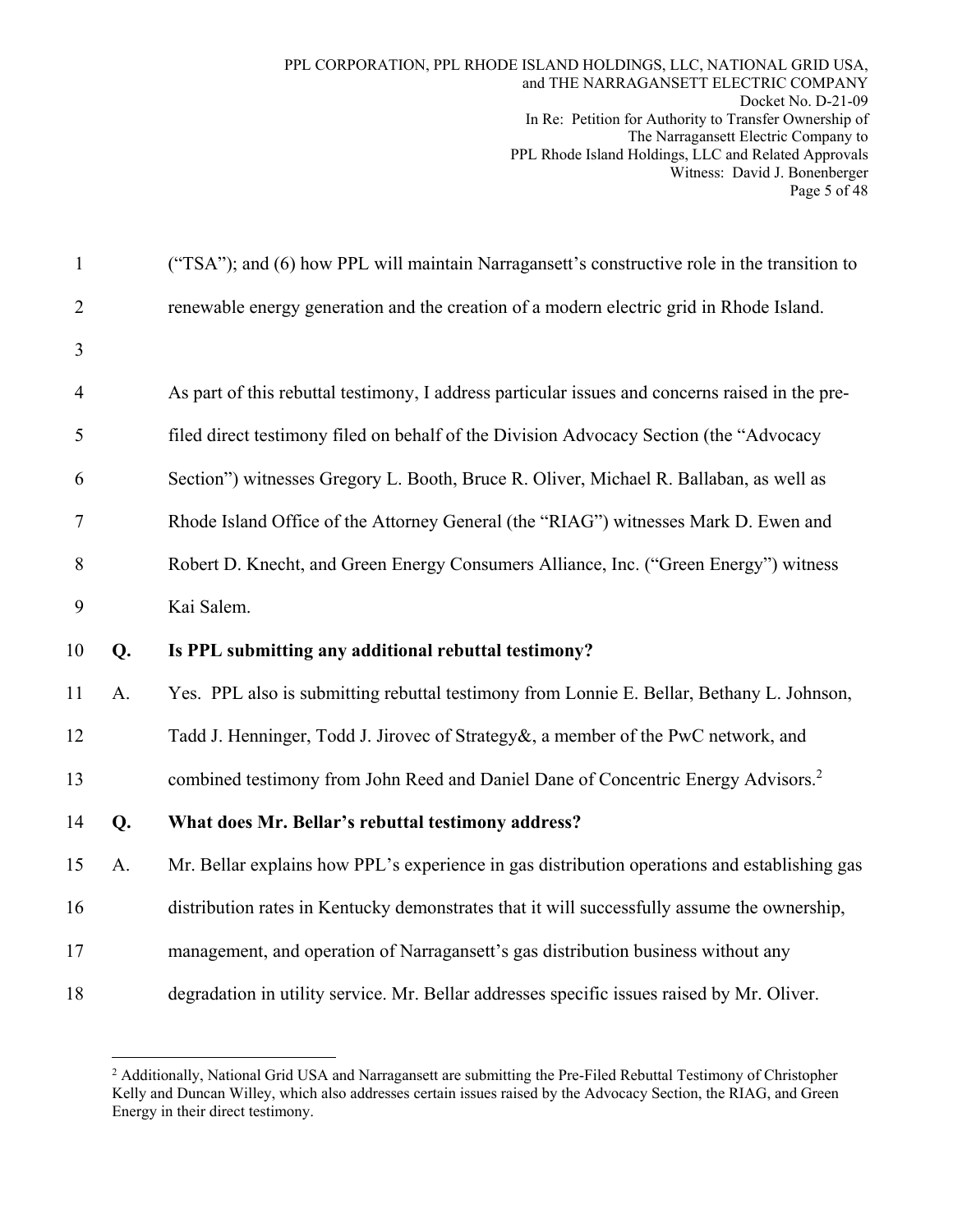| $\mathbf{1}$   | Q. | What does Ms. Johnson's rebuttal testimony address?                                             |
|----------------|----|-------------------------------------------------------------------------------------------------|
| 2              | A. | Ms. Johnson discusses PPL's experience in establishing utility rates for electric distribution  |
| 3              |    | service in Pennsylvania and explains PPL's planned approach to establishing utility rates in    |
| $\overline{4}$ |    | Rhode Island for Narragansett. Ms. Johnson confirms that the Transaction is consistent with     |
| 5              |    | the public interest because PPL has sufficient plans in place to ensure the Transaction will    |
| 6              |    | not result in higher rates for customers, including with respect to the treatment of transition |
| 7              |    | costs and the ratemaking treatment of the reset of accumulated deferred income taxes. As        |
| 8              |    | part of her testimony, Ms. Johnson responds to certain issues raised in the testimony           |
| 9              |    | submitted by Advocacy Section witnesses Booth, Oliver, Ballaban, and David J. Effron, as        |
| 10             |    | well as RIAG witnesses Ewen and Knecht.                                                         |
|                |    |                                                                                                 |
| 11             | Q. | What does Mr. Henninger's rebuttal testimony address?                                           |
| 12             | A. | Mr. Henninger addresses PPL's financial strength and establishes that the Transaction will      |
| 13             |    | not result in a degradation of utility service because Narragansett will remain at least as     |
| 14             |    | financially strong as it currently is under National Grid USA ownership. In particular, Mr.     |
| 15             |    | Henninger explains the "ring-fencing" measures PPL will employ to ensure Narragansett's         |
| 16             |    | financial independence from PPL's other regulated utilities. Mr. Henninger also describes       |
| 17             |    | how PPL will (1) provide long-term and short-term debt financing for Narragansett and (2)       |
| 18             |    | will manage Narragansett's capital structure. Mr. Henninger responds to certain issues raised   |
| 19             |    | in the testimony submitted by Advocacy Section witnesses Mr. Effron and Matthew I. Kahal,       |
| 20             |    | as well as RIAG witnesses Messrs. Ewen and Knecht.                                              |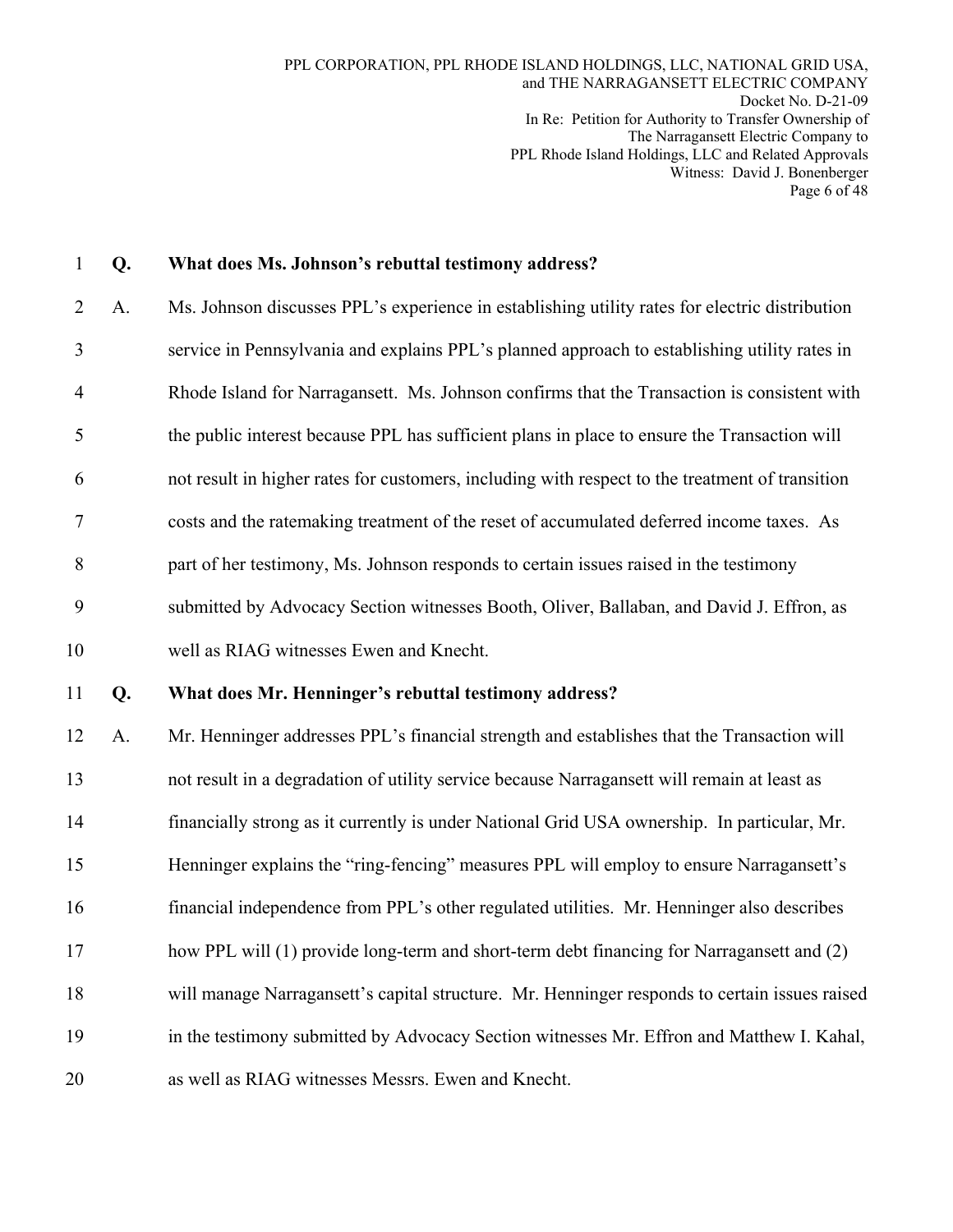| $\mathbf{1}$   | Q. | What does Mr. Jirovec's rebuttal testimony address?                                                 |
|----------------|----|-----------------------------------------------------------------------------------------------------|
| 2              | A. | Mr. Jirovec addresses the planning and preparation PPL has completed in collaboration with          |
| 3              |    | National Grid USA for the transition and integration of Narragansett to PPL ownership and           |
| $\overline{4}$ |    | control. Mr. Jirovec also discusses the process PPL undertook to develop the comparison of          |
| 5              |    | PPL's steady state costs to National Grid USA's current costs to operate Narragansett and           |
| 6              |    | explains why that cost comparison reliably demonstrates that the costs to operate                   |
| 7              |    | Narragansett will not increase because of the Transaction. Mr. Jirovec addresses issues             |
| 8              |    | raised by Advocacy Section witnesses Mr. Booth, Mr. Oliver, and Mr. Ballaban, as well as            |
| 9              |    | RIAG witnesses Messrs. Ewen and Knecht.                                                             |
| 10             | Q. | What does the rebuttal testimony of Mr. Reed and Mr. Dane address?                                  |
| 11             | A. | Mr. Reed and Mr. Dane primarily address three issues:                                               |
| 12             |    | They confirm that PPL has the skill and experience to operate the electric and natural<br>$\bullet$ |
| 13             |    | gas utility in Rhode Island, including the experience to build, operate, and maintain               |
| 14             |    | LNG facilities and acquire natural gas in the Northeast, and therefore the concerns                 |
| 15             |    | expressed by the Advocacy Section are unfounded;                                                    |
| 16             |    | They explain why PPL and National Grid USA will successfully implement and                          |
| 17             |    | complete the transition plan and TSA; and                                                           |
| 18             |    | They explain how PPL and National Grid USA will successfully transition<br>$\bullet$                |
| 19             |    | Narragansett from National Grid USA to the PPL family of utilities, just as other utility           |
| 20             |    | holding companies have done in similar situations.                                                  |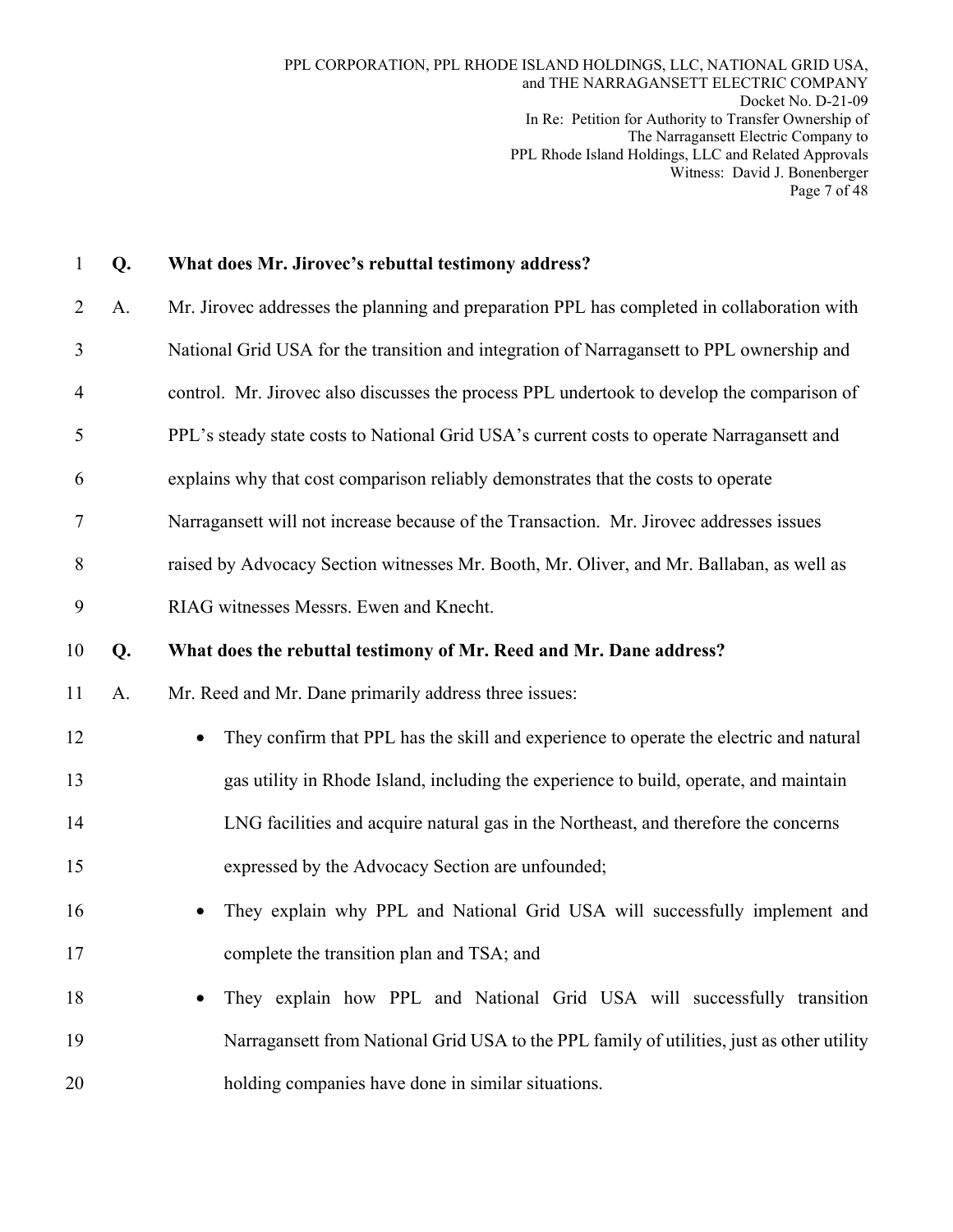| Q. | How is your testimony structured?                                                              |
|----|------------------------------------------------------------------------------------------------|
| A. | This Section I is the Introduction, which provides an overview of my relevant background,      |
|    | describes the purpose of my testimony, and explains the scope of the pre-filed rebuttal        |
|    | testimony that other witnesses are filing on behalf of PPL. Section II discusses PPL's         |
|    | experience operating electric transmission and distribution utilities, particularly in         |
|    | Pennsylvania, and explains why that experience demonstrates that the Transaction will not      |
|    | result in a degradation of utility service. Section III discusses PPL's transition and         |
|    | integration process to create a seamless continuation of Narragansett's operations after the   |
|    | Transaction closes. Section IV describes PPL's expectations for the operation of Narragansett  |
|    | during the transition period. Section V addresses PPL's expectations for transition costs and  |
|    | discusses PPL's plans to ensure that those transition costs do not adversely impact customers. |
|    | Section VI explains PPL's approach to completing the transition and having Narragansett        |
|    | exit the TSA. Section VII explains how PPL will continue Narragansett's current efforts in     |
|    | the transition to renewable energy generation and the creation of a modern electric grid in    |
|    | Rhode Island. Section VIII is the conclusion.                                                  |
|    |                                                                                                |
|    |                                                                                                |

## 17 **II. PPL's Experience Operating Electric Distribution Utilities**

#### 18 **Q. Please provide an overview of PPL's history and its current operations.**

- 19 A. PPL currently operates electric distribution utilities in Pennsylvania and Kentucky. In
- 20 Pennsylvania, PPL has been in business for more than 100 years operating electric utilities.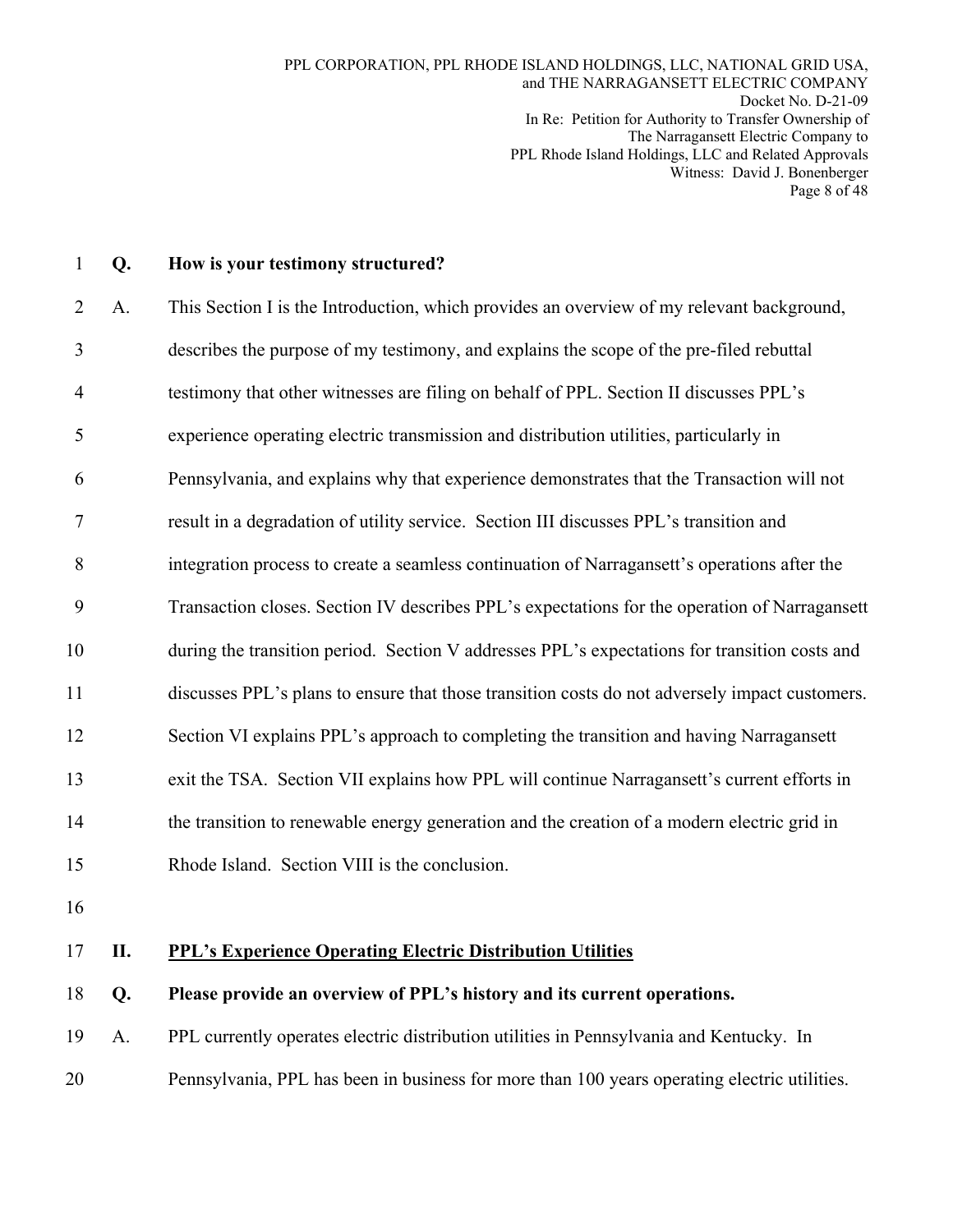| $\mathbf{1}$   |    | Currently, PPL operates PPL Electric, which provides electric distribution service to                 |
|----------------|----|-------------------------------------------------------------------------------------------------------|
| $\overline{2}$ |    | approximately 1.4 million customers. In Kentucky, PPL provides electric distribution service          |
| 3              |    | through both Louisville Gas & Electric Corporation ("LG&E") and Kentucky Utilities                    |
| $\overline{4}$ |    | Corporation ("KU"). <sup>3</sup> LG&E provides electric service to approximately 425,000 electric     |
| 5              |    | customers, <sup>4</sup> and KU provides electric service to approximately 564,000 electric customers. |
| 6              |    | Both LG&E and KU have also been in providing utility service for more than 100 years.                 |
| $\tau$         |    |                                                                                                       |
| 8              |    | This extensive experience in operating multiple electric utilities that now serve more than 2         |
| 9              |    | million electric customers establishes that PPL is well-positioned to manage and operate              |
| 10             |    | Narragansett's electric distribution business without any degradation of service to customers.        |
| 11             |    | Additionally, as demonstrated through the Pre-Filed Rebuttal Testimony of Lonnie E. Bellar            |
| 12             |    | and of Daniel Dane and John Reed, PPL's experience operating LG&E's gas distribution                  |
| 13             |    | business demonstrates that PPL is ready to successfully operate Narragansett's gas                    |
| 14             |    | distribution business without any degradation in service.                                             |
| 15             | Q. | Can you explain further how PPL's electric operations experience prepares it to                       |
| 16             |    | operate Narragansett?                                                                                 |
| 17             | A. | Yes. Through PPL's existing electric operations, PPL has a thorough understanding of each             |
| 18             |    | and every element of electric operations. PPL has a track record of providing safe and                |

<sup>&</sup>lt;sup>3</sup> PPL acquired LG&E and KU in 2010.

<u>.</u>

<sup>4</sup> As explained in the Pre-Filed Rebuttal Testimony of Lonnie E. Bellar, LG&E also provides gas distribution service to customers in Kentucky.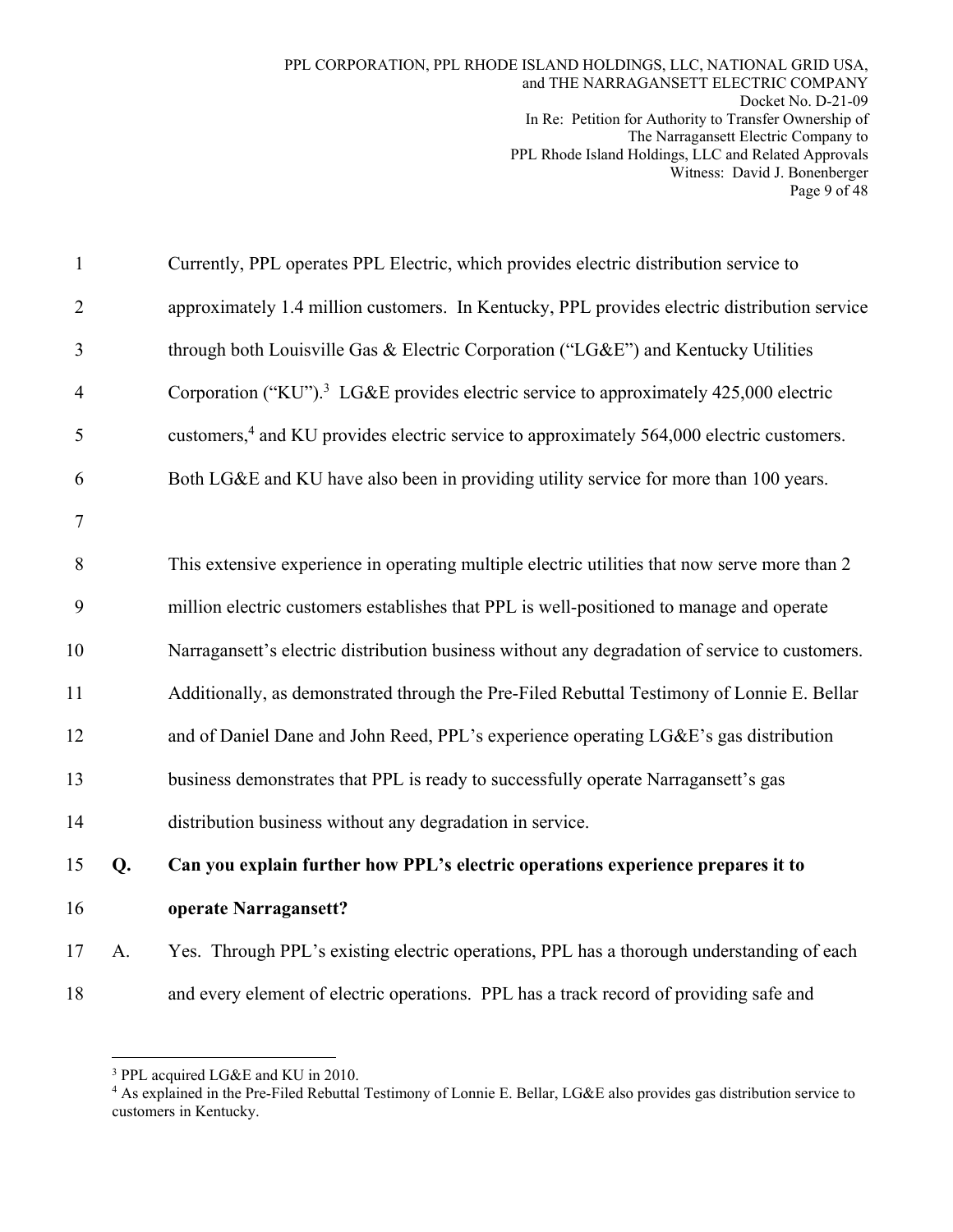| $\mathbf{1}$   |    | reliable service to its electric customers at a reasonable cost. PPL has achieved this           |
|----------------|----|--------------------------------------------------------------------------------------------------|
| $\overline{2}$ |    | successful track record through careful and thorough management of its electric operations.      |
| 3              |    | PPL has focused on hiring the best people and adopting the most effective and cost-efficient     |
| $\overline{4}$ |    | technology to maximize the performance of its electric system. This experience prepares          |
| 5              |    | PPL to build on the current successful operations of Narragansett and Rhode Island and to        |
| 6              |    | continue to identify and act upon areas where electric service in Rhode Island can be            |
| 7              |    | enhanced.                                                                                        |
| 8              | Q. | Has PPL's electric operations experience delivered successful results for customers?             |
| 9              | A. | Yes. PPL's regulated utilities consistently rank among the industry's best in customer           |
| 10             |    | satisfaction. PPL Electric has received 29 J.D. Power awards for customer satisfaction and, in   |
| 11             |    | 2020, ranked highest among large electric utilities in the eastern U.S. for residential customer |
| 12             |    | satisfaction for the ninth year in a row. This success has continued through the first three     |
| 13             |    | quarters of 2021, when J.D. Power again ranked PPL Electric best in class in overall             |
| 14             |    | satisfaction among residential customers in the East Large segment. J.D. Power also ranked       |
| 15             |    | PPL Electric highest in customer satisfaction for Business Customers in its 2021 east large      |
| 16             |    | segment customer satisfaction survey.                                                            |
| 17             |    |                                                                                                  |
| 18             |    | In 2020, Escalent awarded PPL Electric Utilities the 2020 Customer Champion of the East          |
| 19             |    | Region based on an independent customer survey measuring brand trust, product experience         |

20 and service satisfaction. KU also ranked highest in customer satisfaction in 2020 among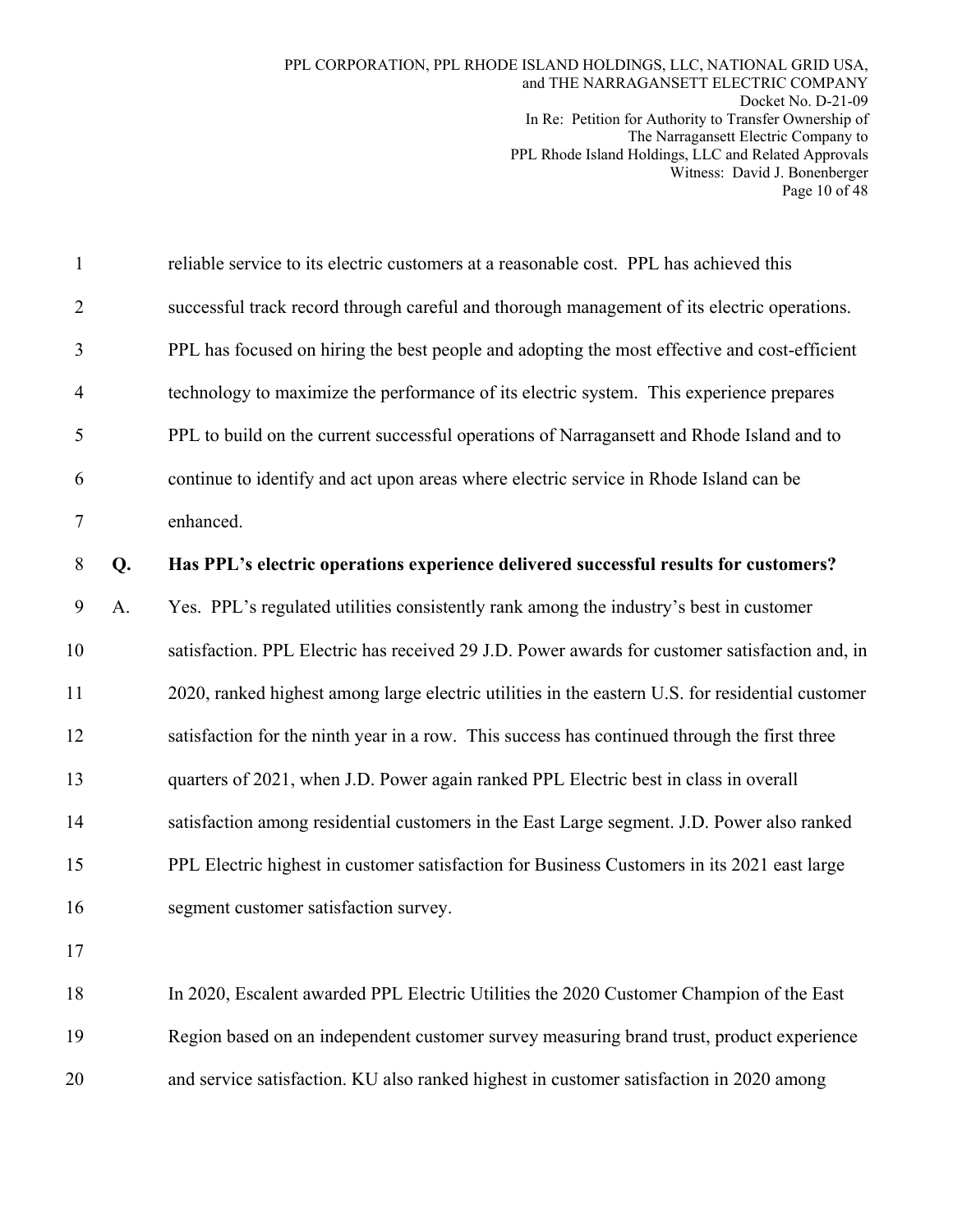| $\mathbf{1}$   |    | Midwest Midsize electric utilities for the fifth year and second year in a row with residential |
|----------------|----|-------------------------------------------------------------------------------------------------|
| $\overline{2}$ |    | and business customers, respectively. In that same survey, LG&E ranked fourth in both           |
| 3              |    | categories. In total, LG&E and KU have earned a total of 26 J.D. Power awards.                  |
| $\overline{4}$ | Q. | Can you also describe PPL's reliability performance?                                            |
| 5              | A. | Yes. From 2011 to 2019, customer outages for PPL Electric Utilities' customers decreased        |
| 6              |    | by 30%. In Kentucky during that time period, customer outages have decreased by 19%.            |
| 7              |    | Overall, PPL Electric has reduced transmission outages by 74% since 2012. These results         |
| 8              |    | arise from PPL's forward-looking and cost-effective approach to infrastructure investment       |
| 9              |    | and grid modernization.                                                                         |
| 10             |    |                                                                                                 |
| 11             |    | As PPL explained in Mr. Dudkin's direct testimony and in responses to data requests, PPL        |
| 12             |    | continuously monitors, maintains, and enhances the reliability and resiliency of transformers,  |
| 13             |    | power lines, substations, distribution mains, service lines, and other equipment used to        |
| 14             |    | distribute electricity and gas to customers, and continuously analyzes its infrastructure to    |
| 15             |    | identify prudent investments to strengthen it. For example, PPL has invested in grid            |
| 16             |    | automation, including the installation thousands of smart devices on its electric transmission  |
| 17             |    | and distribution networks, leading to more than one million avoided outages. Additionally,      |
| 18             |    | these smart grid investments allow PPL's utilities to immediately pinpoint the location of      |
| 19             |    | power outages and, in many cases, limit the impacted area and automatically restore service     |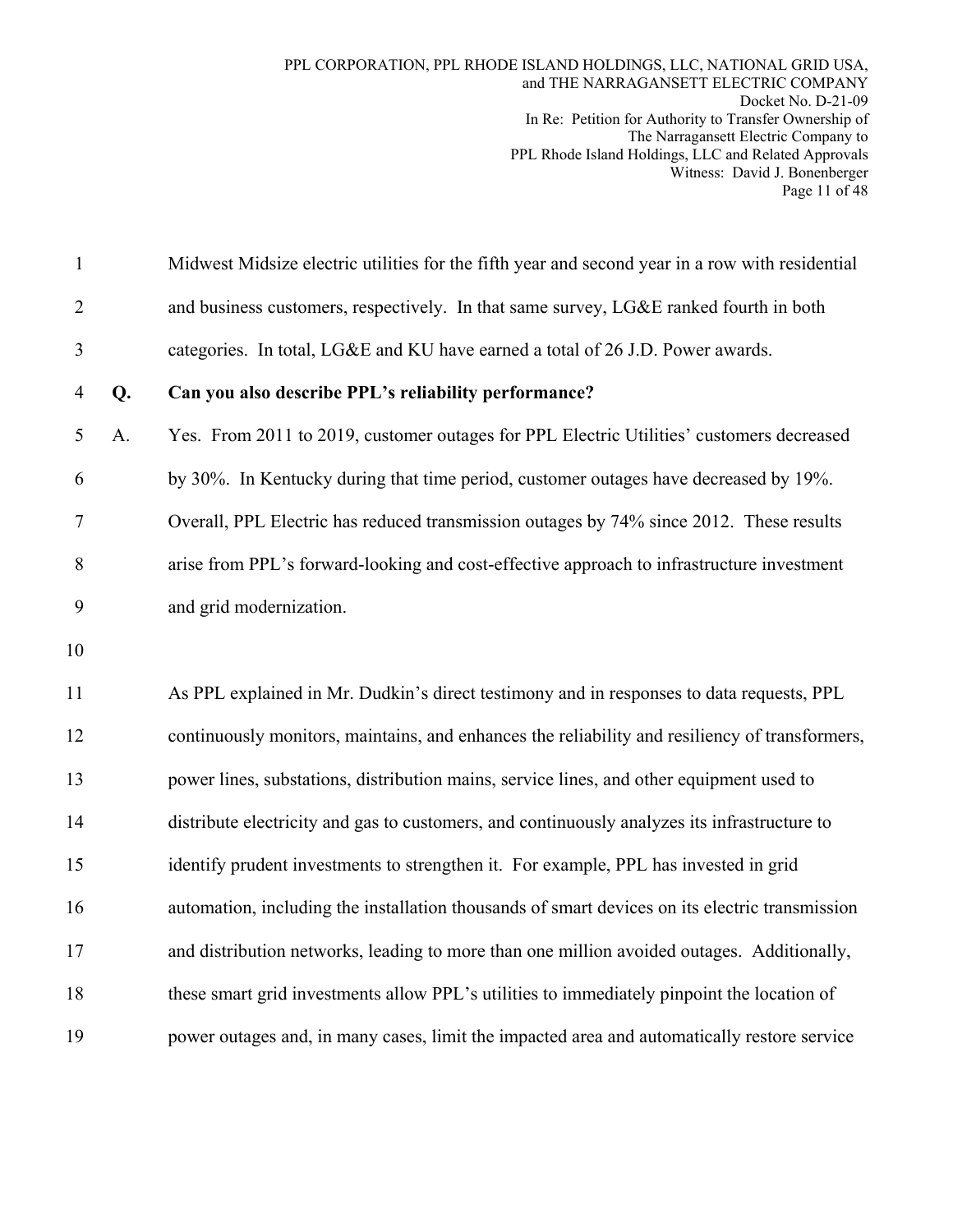| $\mathbf{1}$   |    | for most of the impacted customers. PPL's success in this area is reflected in the strong        |
|----------------|----|--------------------------------------------------------------------------------------------------|
| $\overline{2}$ |    | reliability statistics for its utilities. <sup>5</sup>                                           |
| 3              | Q. | You said that these investments have been cost-effective. What has the impact been on            |
| $\overline{4}$ |    | PPL's customer rates?                                                                            |
| 5              | A. | As noted in Mr. Dudkin's direct testimony and in responses to data requests, PPL has been        |
| 6              |    | able to make these investments while maintaining affordable rates for customers, which are       |
| $\tau$         |    | 27% lower than the average rates in the Mid-Atlantic region.                                     |
| 8              | Q. | The Transaction also involves PPL taking ownership of electric transmission assets.              |
| 9              |    | Does PPL have transmission experience that prepares it to manage and operate these               |
| 10             |    | assets?                                                                                          |
| 11             | A. | Yes. PPL Electric has a substantial transmission business, and I previously served as the        |
| 12             |    | Vice President in charge of that area of the business. Although initially after the close of the |
| 13             |    | Transaction Narragansett's transmission assets will continue to be operated by National Grid     |
| 14             |    | USA and its affiliates under the TSA and any other related service agreements that PPL and       |
| 15             |    | National Grid USA find necessary, PPL will assume operation of those transmission assets         |
| 16             |    | after all necessary FERC regulatory approvals are obtained. PPL's experience in operating        |
| 17             |    | its transmission business ensures that it will successfully operate without any degradation of   |
| 18             |    | transmission service. Notably, PPL has done substantial work in hardening its transmission       |
| 19             |    | facilities to enhance reliability. PPL's experience in this area will be a substantial asset in  |

<sup>1</sup> <sup>5</sup> *See* PPL's response to data request Division 2-49 and Attachment PPL-DIV 2-49-1.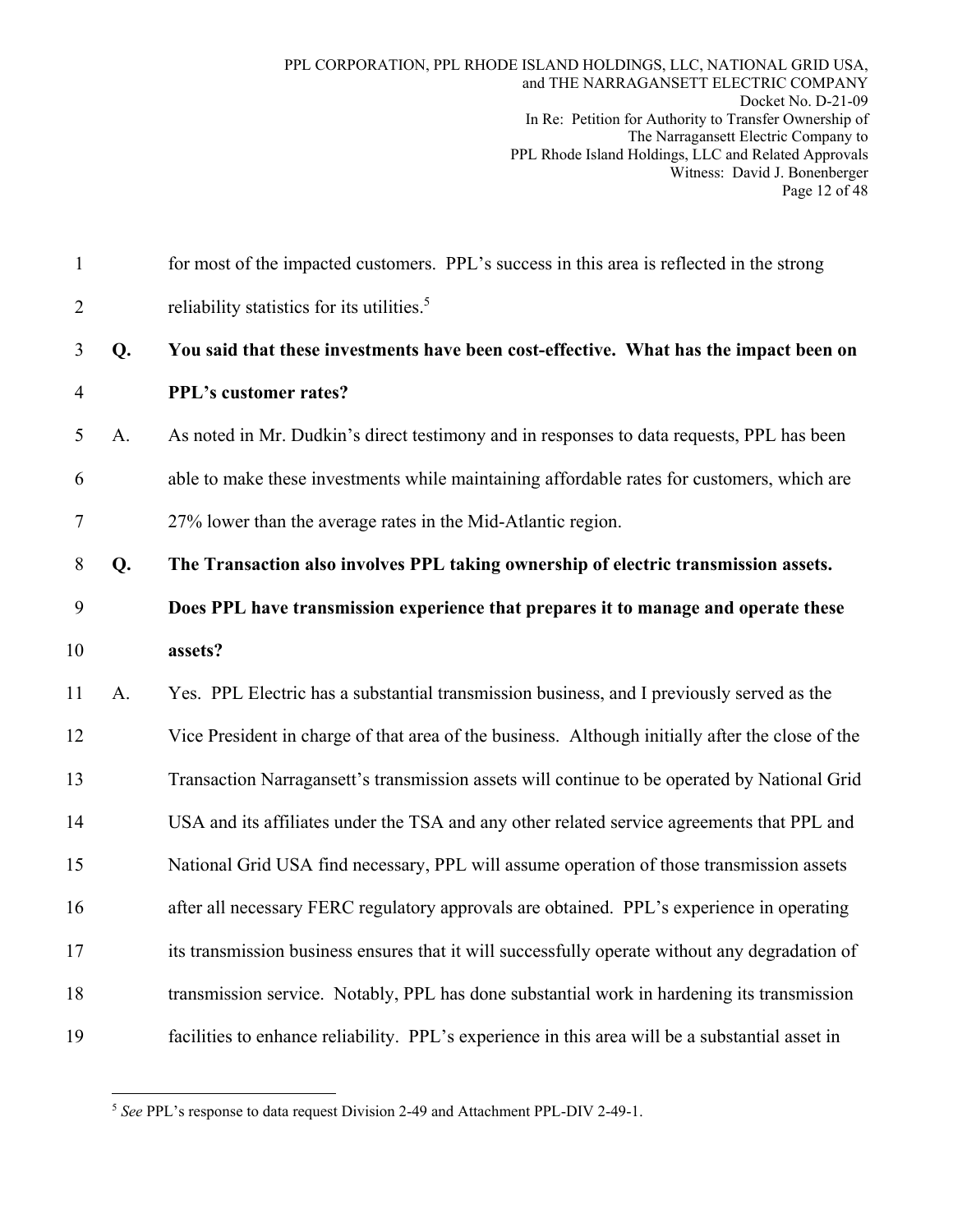1 operating Narragansett's transmission assets, as transmission reliability and capacity and 2 coordination between transmission and distribution planning become critical issues as the 3 electric grid evolves and incorporates substantially more renewable generation. 4 **Q. Mr. Booth raised some concerns about whether PPL's experience adequately prepares**  5 **it to conduct Narragansett's capital investment planning process known as the**  6 **Infrastructure, Safety, and Reliability program (the "ISR"). How do you respond to**  7 **those concerns?**  8 A. I disagree with Mr. Booth for multiple reasons. First, PPL has substantial experience in 9 evaluating and assessing the condition of its systems to determine what investments are 10 necessary and appropriate to ensure safe and reliable utility service on a going forward basis. 11 Although PPL does not have a program that is identical in process and scope to the ISR, PPL 12 has other programs, such as the Long-Term Infrastructure Improvement Program ("LTIIP"), 13 that reflect PPL's capabilities in conducting these evaluations and making robust, forward-14 thinking proposals for infrastructure investment and enabling the grid for distributed energy 15 resources ("DER"). The purpose of the LTIIP is to ensure that utilities are planning and 16 executing capital expenditures that will maintain and improve the efficiency, safety, 17 adequacy and reliability of existing distribution infrastructure. Additionally, costs of 18 approved LTIIP investments are recovered through the Distribution System Improvement 19 Charge ("DSIC"). Although the LTIIP/DSIC and the ISR are not identical, they are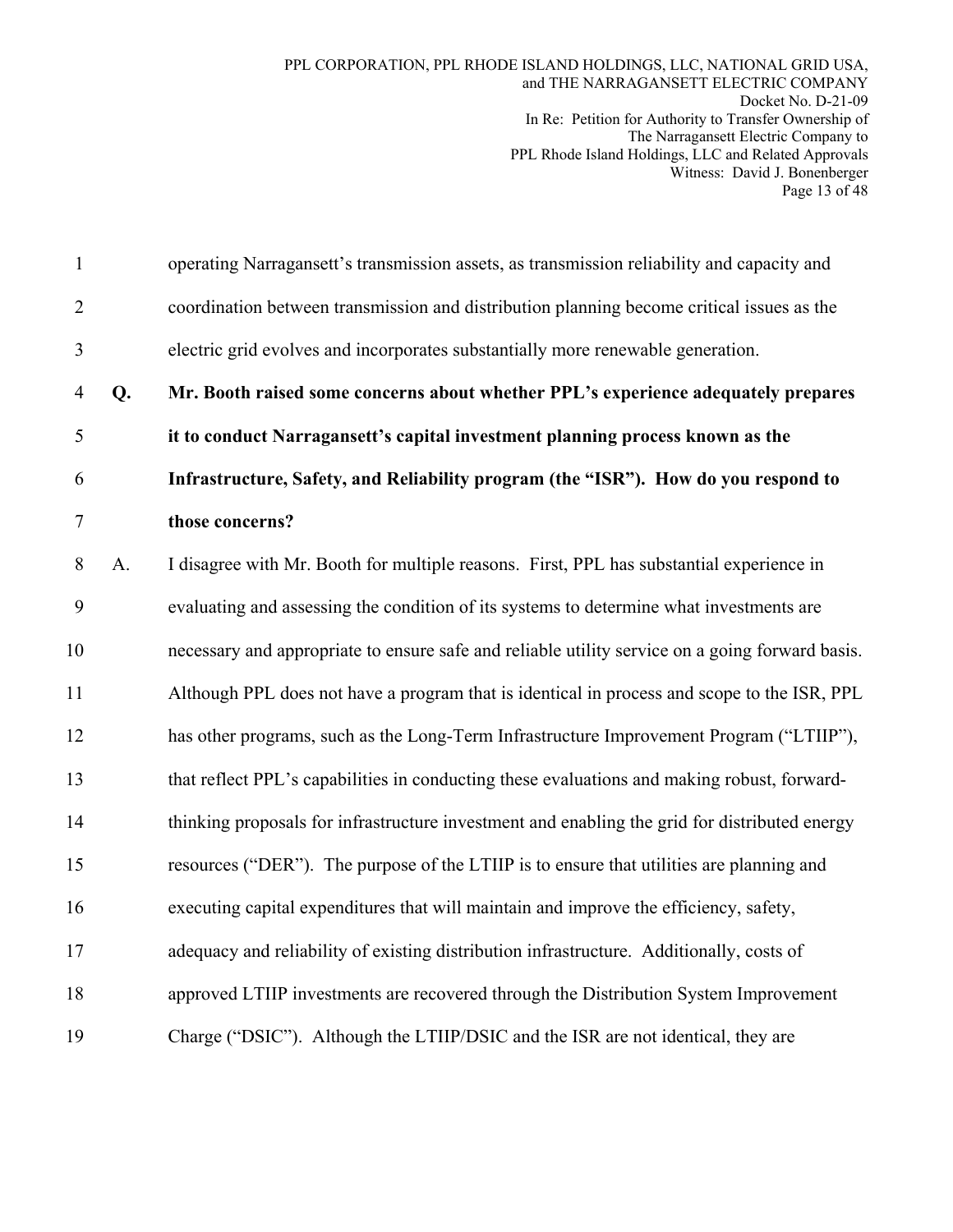| $\mathbf{1}$   | sufficiently similar such that PPL's experience with the LTIIP/DSIC prepares it to engage in  |
|----------------|-----------------------------------------------------------------------------------------------|
| $\overline{2}$ | Narragansett's ISR process.                                                                   |
| 3              |                                                                                               |
| $\overline{4}$ | Second, as explained in National Grid USA's rebuttal testimony, most of the Narragansett      |
| 5              | and National Grid USA Service Company, Inc. ("National Grid Service Company")                 |
| 6              | employees responsible for preparation of Narragansett's ISR will either stay with or transfer |
| 7              | to Narragansett as part of the Transaction, and they will bring deep and direct experience.   |
| 8              |                                                                                               |
| 9              | Third, National Grid USA will transfer its knowledge base under the TSA during the            |
| 10             | transition.                                                                                   |
| 11             |                                                                                               |
| 12             | Fourth, PPL's reliability philosophy focuses on reducing the frequency of outages. PPL        |
| 13             | Electric has been consistently in the top quartile in the System Average Interruption         |
| 14             | Frequency Index ("SAIFI"). By contrast, Narragansett's SAIFI performance is in the second     |
| 15             | quartile. For 2020, PPL Electric's SAIFI reliability performance was approximately 24%        |
| 16             | better than Narragansett's, and for 2021, PPL Electric is currently tracking to perform 35%   |
| 17             | better than Narragansett on the SAIFI metric. Additionally, PPL Electric consistently has     |
| 18             | improved its reliability performance over time; Narragansett's performance has stayed         |
| 19             | relatively flat.                                                                              |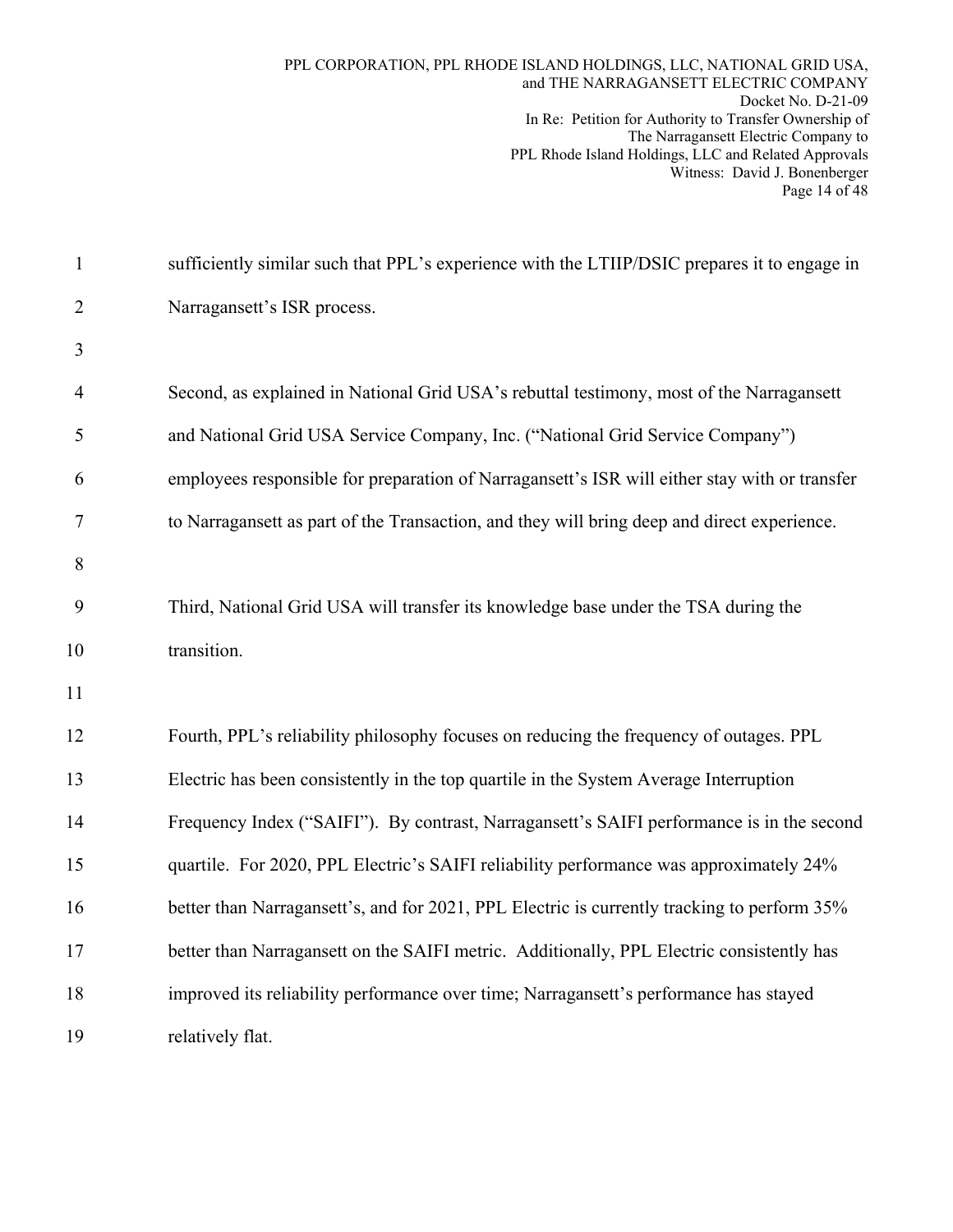| $\mathbf{1}$   |    | Fifth, the ISR is, by statute, developed collaboratively with the Division, and the Division      |
|----------------|----|---------------------------------------------------------------------------------------------------|
| $\overline{2}$ |    | will weigh in on any programs that Narragansett proposes through the ISR under PPL                |
| 3              |    | ownership. Even if Narragansett ultimately proposes programs with which the Division              |
| $\overline{4}$ |    | disagrees, the Rhode Island Public Utilities Commission (the "PUC") still must review and         |
| 5              |    | approve any such programs, and the Division will participate in the review process.               |
| 6              |    | Accordingly, contrary to Mr. Booth's concern, there is no risk that PPL will implement ISR        |
| 7              |    | programs that are unsupported or misaligned.                                                      |
| 8              |    |                                                                                                   |
| 9              |    | PPL looks forward to working with the Division to continue and enhance the success of the         |
| 10             |    | ISR in bringing critical infrastructure investment plans to the PUC for review and approval.      |
|                |    |                                                                                                   |
| 11             | Q. | Do you agree with Mr. Booth's assertion that PPL's infrastructure investment                      |
| 12             |    | approach, such as in the LTIIP, is reactive rather than proactive like the ISR?                   |
| 13             | A. | No, I disagree. First, PPL's infrastructure investment approach is not limited to the LTIIP.      |
| 14             |    | Second, as explained above and in Mr. Dudkin's direct testimony, and in responses to data         |
| 15             |    | requests, PPL takes a proactive approach to identifying infrastructure investments. PPL's         |
| 16             |    | process involves an evaluation of the current state of its electric grid and an assessment of the |
| 17             |    | investments that will best improve efficiency, safety, adequacy and reliability of existing       |
| 18             |    | distribution infrastructure going forward. The LTIIP is a multi-year plan that necessarily is     |
| 19             |    | forward-looking. Accordingly, there is no basis for Mr. Booth's criticism and it appears to       |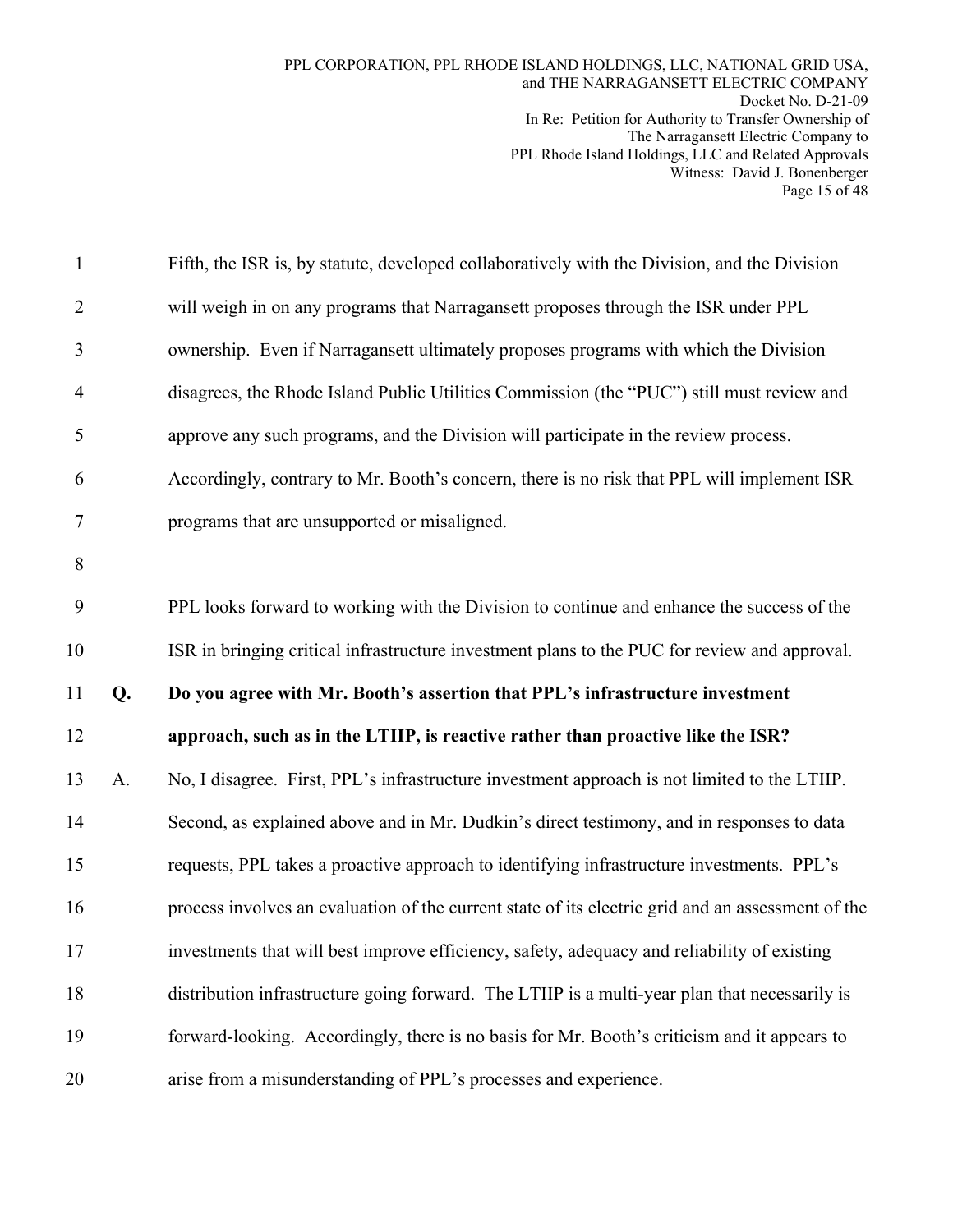| $\mathbf{1}$   |    | To the contrary, PPL's successful and early implementation of its smart grid is an example of |
|----------------|----|-----------------------------------------------------------------------------------------------|
| $\overline{2}$ |    | its forward-looking and successful approach to infrastructure planning and investments. The   |
| 3              |    | smart grid has generated significant benefits for our customers in Pennsylvania and paves the |
| 4              |    | way for onboarding renewable energy with much lower interconnection costs. PPL Electric is    |
| 5              |    | years ahead of most utilities in developing the electric grid of the future. In 2015, we were |
| 6              |    | the first large utility in the country to implement a smart grid with 100% of our circuits on |
| 7              |    | automatic Fault Location, Isolation, and Service Restoration ("FLISR").                       |
| 8              | Q. | Mr. Booth also asserts that Narragansett, under PPL ownership, will not be able to            |
| 9              |    | dedicate the necessary personnel to adequately develop ISR plans after the Transaction        |
| 10             |    | closes. How do you respond?                                                                   |
| 11             | A. | Mr. Booth is mistaken. As explained above and in National Grid USA's rebuttal testimony:      |
| 12             |    | PPL already has substantial and demonstrated experience in this area.                         |
| 13             |    | Narragansett will retain or onboard most of the current team responsible for ISR              |
| 14             |    | planning.                                                                                     |
| 15             |    | National Grid USA will work with PPL under the TSA to ensure that the full ISR                |
| 16             |    | knowledge base is transferred.                                                                |
| 17             |    | PPL is committed to devoting all the necessary time and energy to develop robust ISR plans    |
| 18             |    | for both the gas and electric operations. PPL's own deep experience, the successful           |
| 19             |    | experience of the ISR team that will stay with Narragansett, and the additional knowledge     |
| 20             |    | transfer during transition and integration ensures that effective ISR planning will continue  |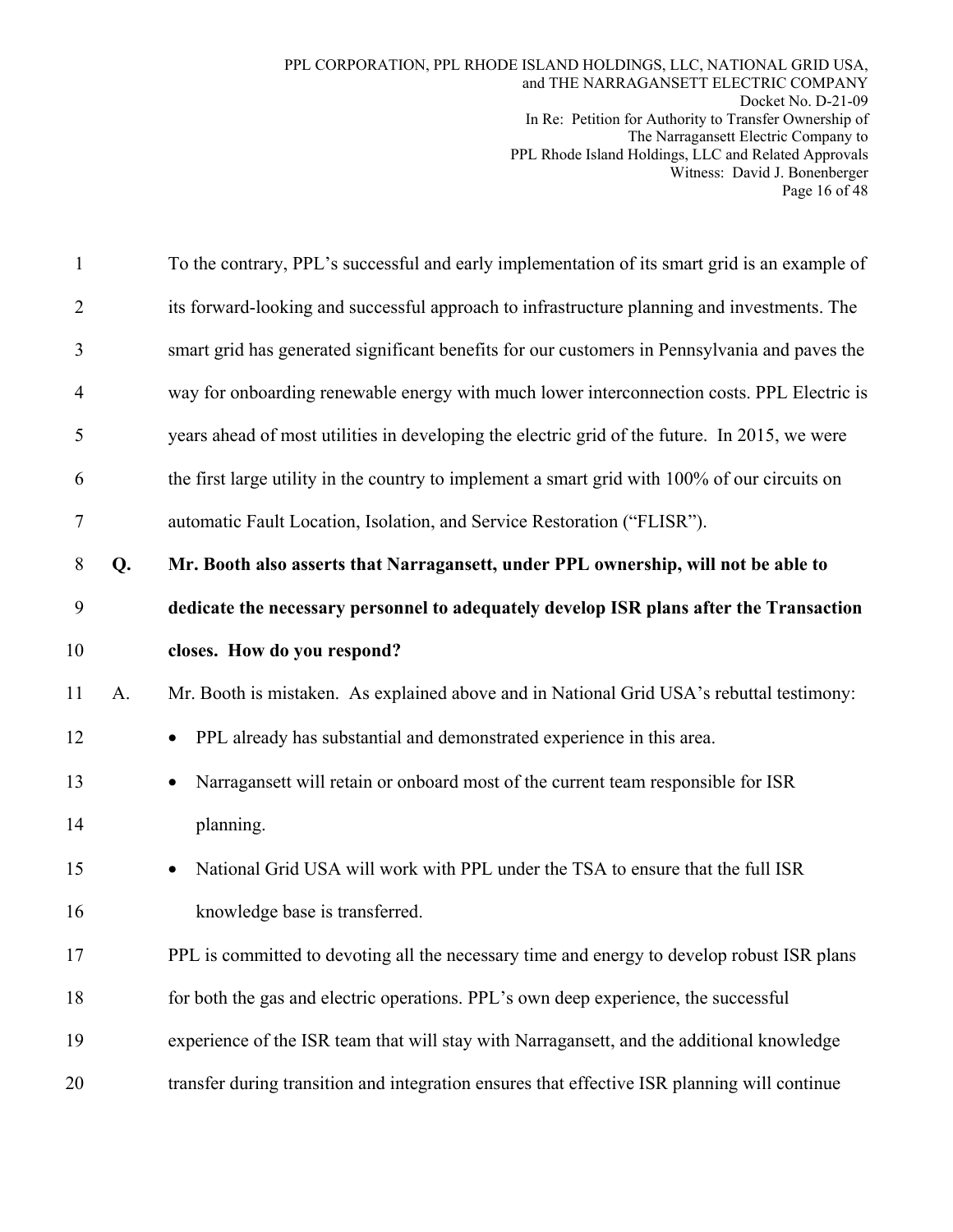1 under PPL's ownership. There is no reason, and Mr. Booth provides none, to conclude that

2 PPL will not continue Narragansett's success in ISR planning.

3 **Q. How do you respond to Mr. Booth's concern that PPL's statement that it will take a**  4 **"fresh look" at the ISR means that PPL thinks that the current process is inadequate?**  5 A. Mr. Booth's concern is misplaced. PPL applauds the good work done by Narragansett and 6 the input from outside consultants, who obviously take pride in and some credit for that 7 success. PPL recognizes that the ISR plan process has brought positive impacts to electric 8 and gas service in Rhode Island and believes that National Grid USA, the Division, and all 9 other stakeholders that have developed and implemented that process have done great work 10 in creating a process and a mechanism that proactively addresses the safety and reliability of 11 the electric grid and the gas distribution system. But often a fresh set of eyes from another 12 experienced and award-winning team will identify opportunities for enhancements of the 13 current processes to build on the positive results already being achieved. No one should 14 consider the opportunity for improvements or enhancements a criticism of past work. As a 15 new owner and manager of Narragansett, PPL will have an obligation to review with a "fresh 16 look" and continuously assess existing operations and processes to achieve the best possible 17 results for customers – much as National Grid USA does now. The application of that new 18 perspective may result in proposed enhancements to the ISR process. And, of course, any 19 proposed enhancement would involve collaboration with the Division and other stakeholders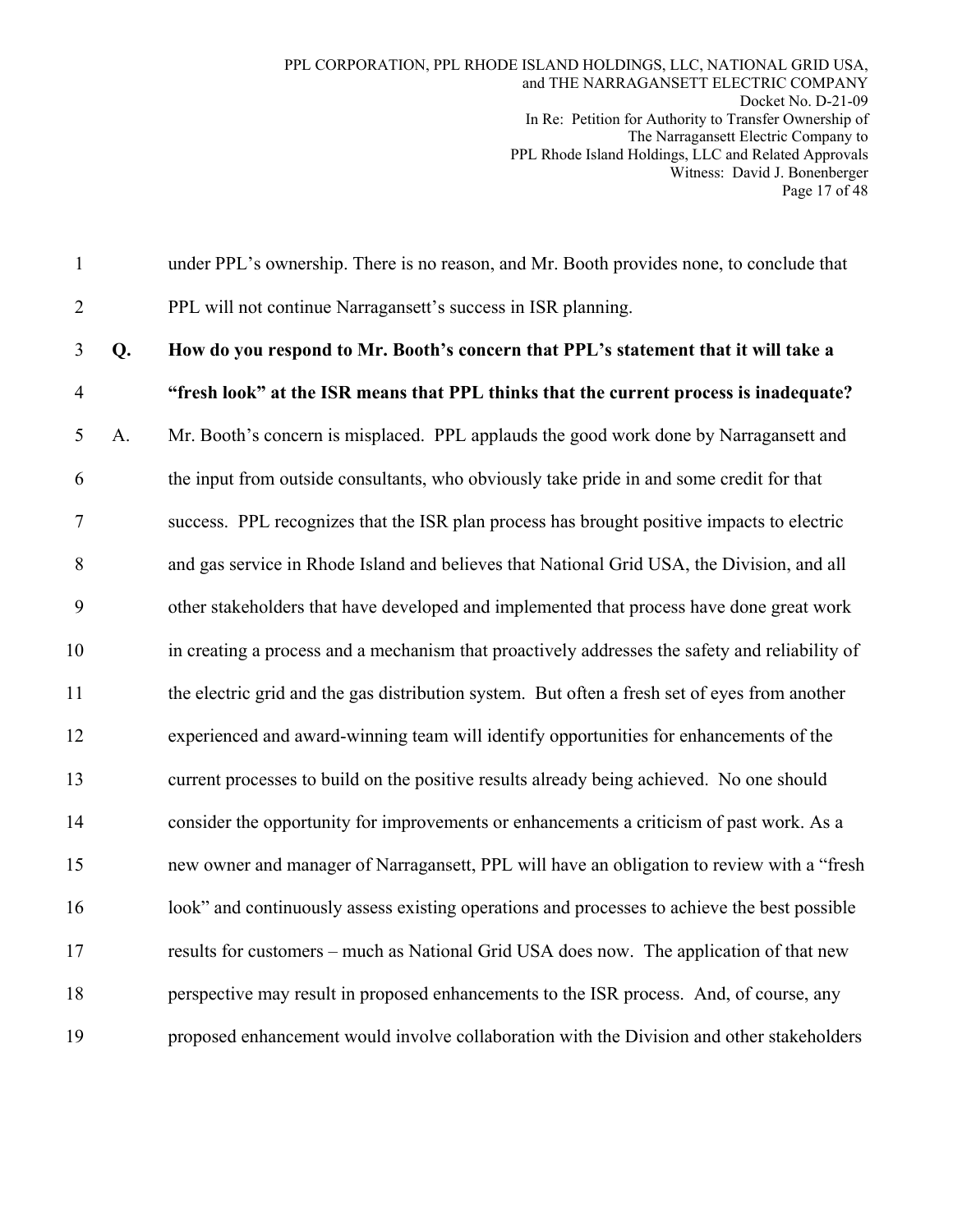1 and would require the review and approval of the PUC. No prudent operator would freeze the 2 ISR program and isolate it from critical review as Narragansett moves forward. 3 **Q. Mr. Booth and Messrs. Ewen and Knecht raised the possibility that the Transaction**  4 **could slow the modernization of Narragansett's electric grid. Will PPL continue to**  5 **advance grid modernization and the deployment of advanced metering functionality**  6 **("AMF") in Rhode Island?**  7 A. Yes. PPL's experience has prepared it to quickly advance the modernization of the 8 Narragansett electric grid and the deployment of AMF in Rhode Island. PPL already has 9 planned, implemented, and completed several of the critical elements of grid modernization 10 that Narragansett faces in the near future. For example, PPL already has successfully 11 deployed AMF in its existing operations, as well as an advanced smart grid system, and thus 12 has substantial experience and knowledge that is uncommon in the U.S. utility landscape. 13 PPL Electric currently is in the midst of a pilot program approved by the Pennsylvania Public 14 Utilities Commission that allows PPL Electric to monitor and control distributed energy 15 resources ("DER"), which has proven to expedite implementation of DER by increasing 16 hosting capacity and reducing costs for developers. PPL is ready to apply its hard-earned 17 knowledge and experience, always subject to review by the Division and PUC, to make 18 Narragansett's electric grid the smartest grid in the Northeast, and perhaps the country, on an 19 expeditious and cost-effective basis, provided that there is regulatory support for and 20 approval of such investments.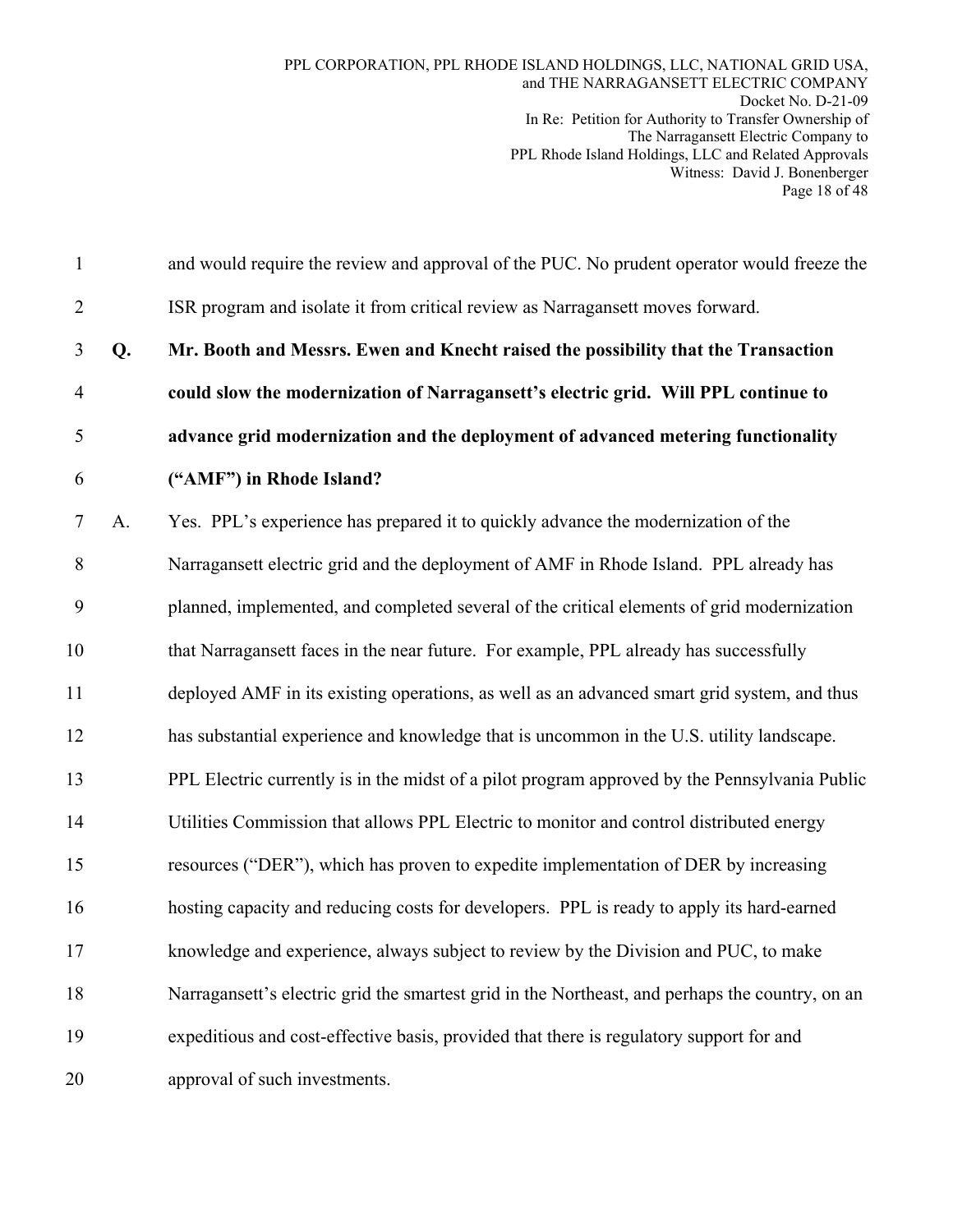| $\mathbf{1}$   | Mr. Booth's primary concern arises because Narragansett already sought and obtained         |
|----------------|---------------------------------------------------------------------------------------------|
| $\overline{2}$ | approval for certain grid modernization investments and to update the AMF business case in  |
| 3              | its last rate case and already filed a proposed grid modernization plan ("GMP") and Updated |
| $\overline{4}$ | AMF Business Case with the PUC for approval under National Grid USA ownership. Mr.          |
| 5              | Booth expresses concern that the Transaction will slow down this process, noting that the   |
| 6              | PUC has stayed consideration of the GMP and Updated AMF Business Case pending this          |
| 7              | proceeding. Mr. Booth's concern is unfounded.                                               |
| 8              |                                                                                             |
| 9              | PPL is already evaluating the GMP and Updated AMF Business Case previously filed by         |
| 10             | Narragansett and will prepare revised proposals that incorporate PPL's experience with its  |
| 11             | existing deployments. PPL is prepared to move forward expeditiously to seek approval of a   |
| 12             | grid modernization plan and AMF deployment once the Transaction closes. And, PPL is         |
| 13             | ready to move forward with deployment upon PUC approval of such plans based on its          |
| 14             | experience of already having done so with its existing operations. PPL's ownership and      |
| 15             | experience will enhance and improve both grid modernization and AMF.                        |
| 16             |                                                                                             |
| 17             | Moreover, there was no clear timetable for grid modernization and AMF deployment in         |
| 18             | Rhode Island. Narragansett's proposals had been submitted to the PUC, but there was no      |
| 19             | guarantee of the outcome of those proceedings. Also, the nature and pace of grid            |
| 20             | modernization in Rhode Island will, ultimately, be a policy decision that the PUC or the    |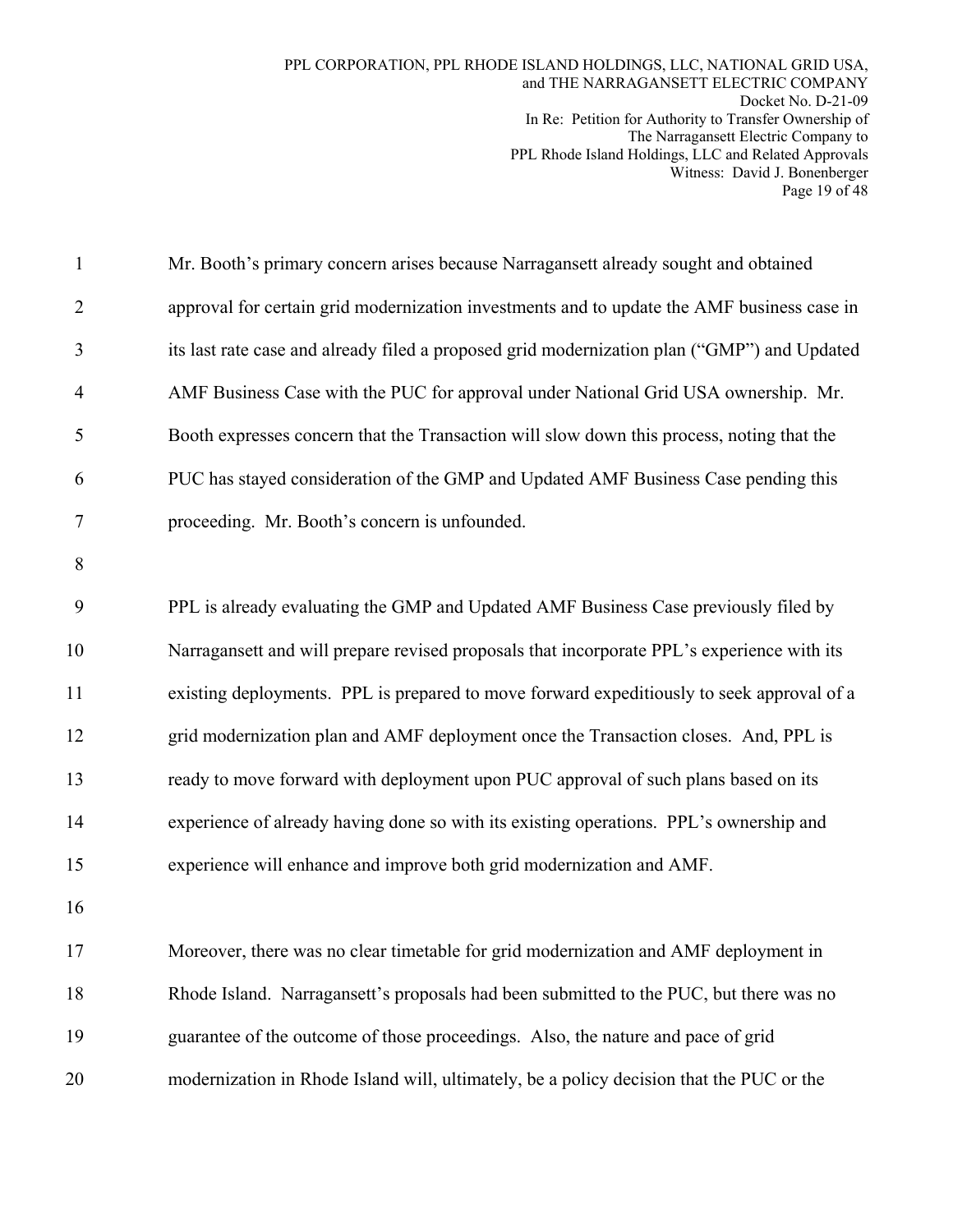| $\mathbf{1}$   |    | legislature will make. PPL, by virtue of its experience, stands ready to move forward with a   |
|----------------|----|------------------------------------------------------------------------------------------------|
| $\overline{2}$ |    | grid modernization strategy to meet Rhode Island's needs expeditiously and effectively.        |
| 3              | Q. | How do you respond to the concerns raised by Mr. Booth and Messrs. Ewen and                    |
| $\overline{4}$ |    | Knecht that Narragansett's grid modernization and AMF deployment under PPL                     |
| 5              |    | ownership could be more costly because it will be a single jurisdiction deployment?            |
| 6              | A. | I disagree with their concerns for multiple reasons. First, they ignore the substantial        |
| $\tau$         |    | advantage of prior experience in deployment. Modernizing a complex electric grid system is     |
| 8              |    | not just a procurement exercise; it requires careful planning, product selection, rollout and  |
| 9              |    | installation, and operation. PPL has already successfully deployed smart meters with AMF       |
| 10             |    | capability in Pennsylvania and part of Kentucky. Similarly, PPL has successfully installed a   |
| 11             |    | smart grid system in Pennsylvania. Narragansett's customers will benefit from this             |
| 12             |    | substantial experience with smart meters and grid modernization technology because PPL         |
| 13             |    | will leverage this experience and apply lessons learned to efficiently and effectively execute |
| 14             |    | all phases of grid modernization - not just procurement. Second, PPL has already considered    |
| 15             |    | potential additional procurements for Rhode Island and expects that it can purchase smart      |
| 16             |    | meters with AMF capability for Rhode Island at favorable pricing, as good or better than the   |
| 17             |    | pricing available to National Grid USA. So, PPL is uniquely positioned to support              |
| 18             |    | Narragansett in implementing smart meters and grid modernization.                              |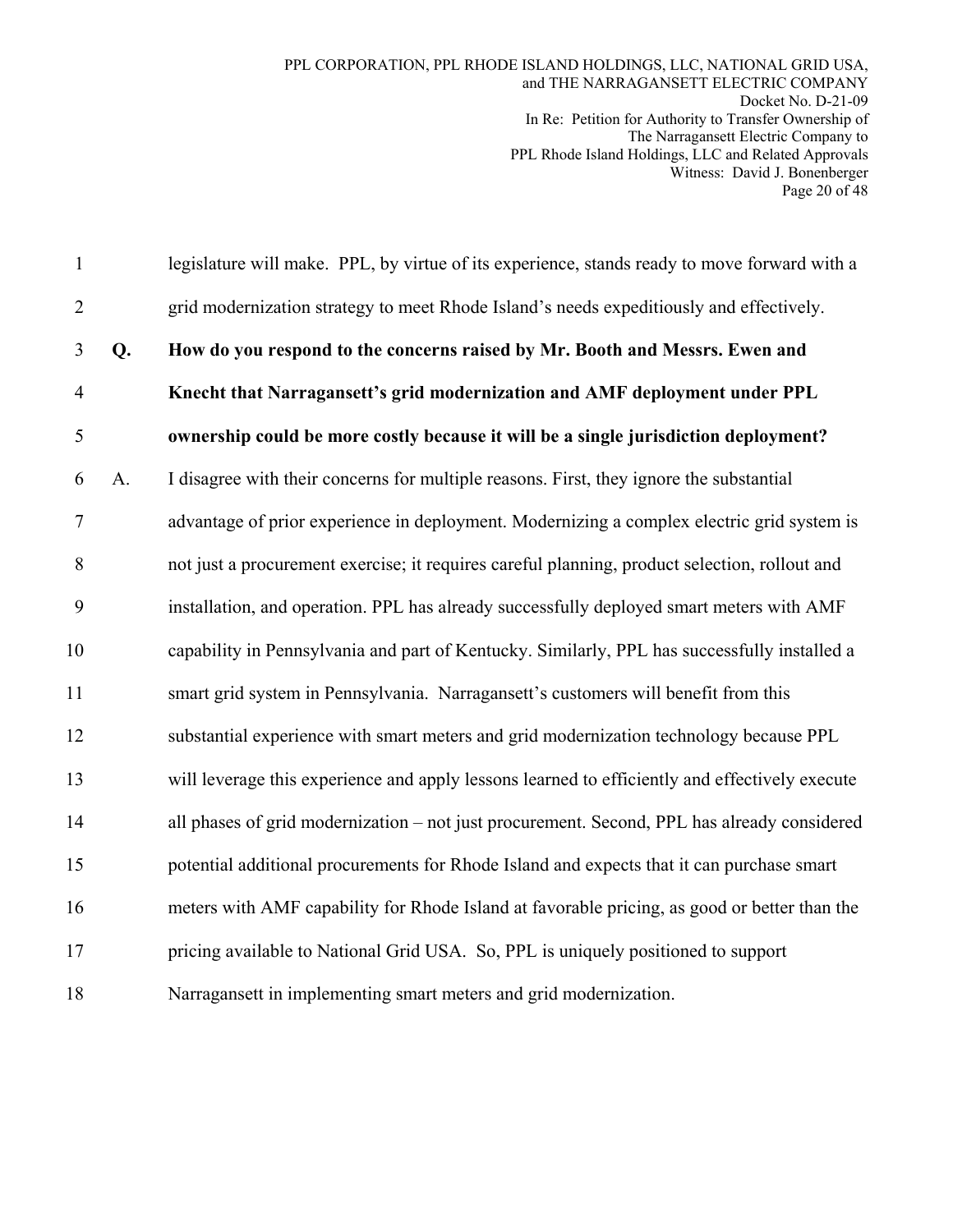| $\mathbf{1}$   | Q. | Mr. Booth expresses concern that PPL did not conduct a "boots on the ground"                   |
|----------------|----|------------------------------------------------------------------------------------------------|
| $\overline{2}$ |    | assessment of Narragansett's infrastructure before entering into the SPA. Does PPL             |
| 3              |    | have sufficient knowledge of the Narragansett system to effectively take over                  |
| 4              |    | operations?                                                                                    |
| 5              | A. | Yes. Although PPL did not perform physical inspections of Narragansett's assets in advance     |
| 6              |    | of entering into the SPA, I have personally led a team of PPL personnel, and we have spent     |
| $\tau$         |    | significant time in Rhode Island developing a detailed understanding of Narragansett's         |
| 8              |    | infrastructure. If the Transaction is approved, PPL will begin with thorough knowledge of      |
| 9              |    | the condition of Narragansett's assets.                                                        |
| 10             |    |                                                                                                |
| 11             |    | PPL also has engaged for months with Narragansett's front-line professionals who perform       |
| 12             |    | the critical daily work to maintain the safe and efficient operation of Narragansett's utility |
| 13             |    | operations. Many of these professionals will remain with or transfer to Narragansett,          |
| 14             |    | preserving that institutional knowledge. PPL looks forward to working with these talented      |
| 15             |    | and hard-working professionals who have done and will continue to do excellent work            |
| 16             |    | serving the utility needs of Rhode Islanders.                                                  |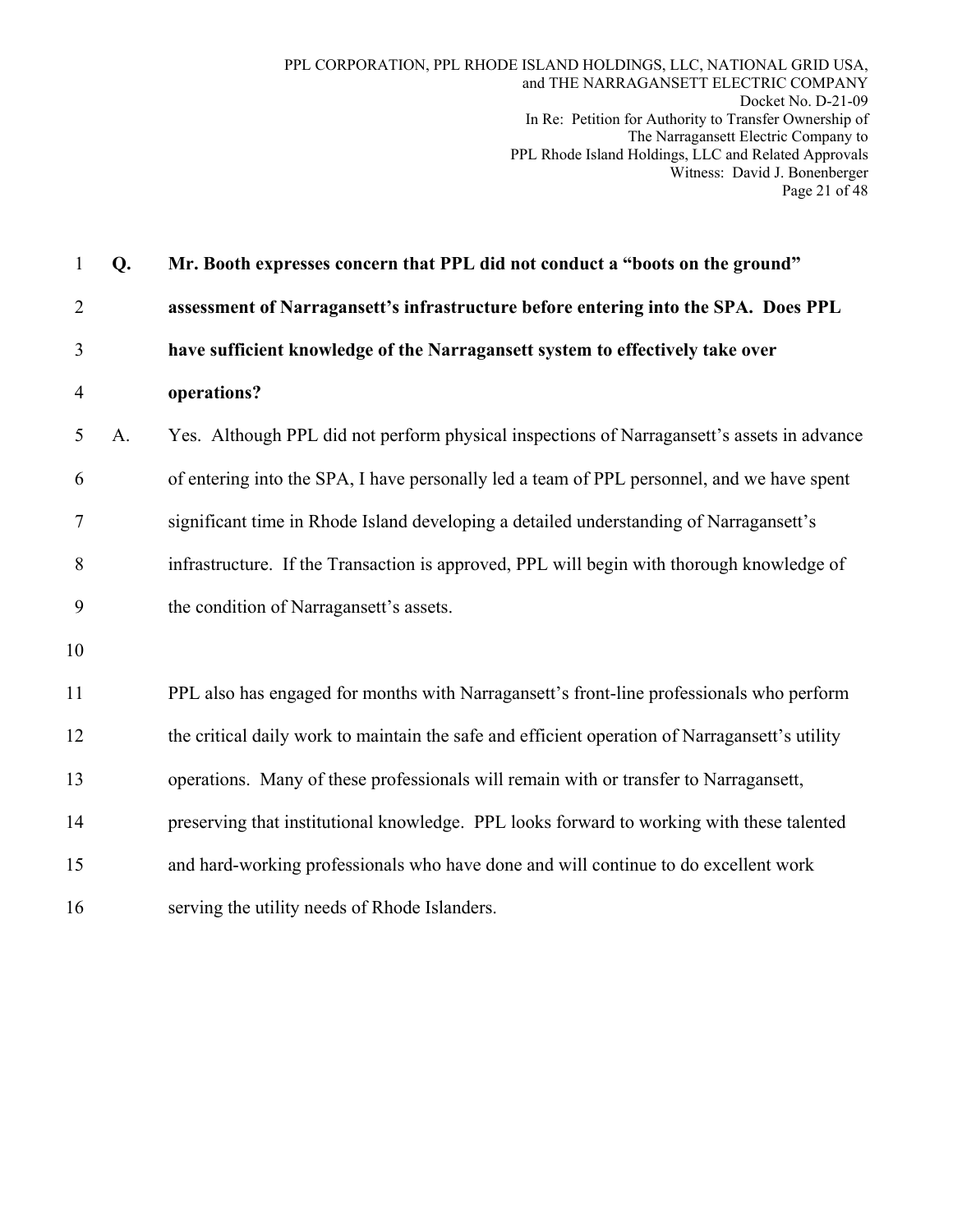| $\mathbf{1}$   | Ш. | <b>PPL's Transition and Integration Process</b>                                                 |
|----------------|----|-------------------------------------------------------------------------------------------------|
| $\overline{2}$ | Q. | Can you describe the process PPL and National Grid USA have undertaken to prepare               |
| $\mathfrak{Z}$ |    | for the transition and integration of Narragansett into the PPL organization?                   |
| 4              | A. | Yes. PPL and National Grid USA have been working diligently to fully identify and define        |
| 5              |    | all the services the National Grid Service Company currently provides to Narragansett and       |
| 6              |    | which services it will continue to provide under the TSA.                                       |
| $\tau$         |    |                                                                                                 |
| $8\,$          |    | PPL has created an Integration Management Office ("IMO") that is dedicated to separation        |
| 9              |    | and transition effort to accomplish the safe and efficient separation of employees, assets, and |
| 10             |    | operations from National Grid USA and the transition of employees, assets, and operations to    |
| 11             |    | PPL to ensure the seamless continuation of safe and reliable service to Narragansett            |
| 12             |    | customers. The IMO includes leaders responsible and accountable for overall separation,         |
| 13             |    | overseeing program level risks, decisions on separation activities, and coordinating with       |
| 14             |    | National Grid USA on separation activities. The IMO works closely with National Grid            |
| 15             |    | USA's Transition Management Office ("TMO") team on the separation and transition effort.        |
| 16             |    | Since April 2021, the IMO and TMO teams have met at least weekly, and often more                |
| 17             |    | frequently, to discuss progress against the schedule and workplans and coordinate across        |
| 18             |    | integration and transition topics. The IMO and TMO governance structures will remain in         |
| 19             |    | place through the end of the transition period. Both PPL and National Grid USA have             |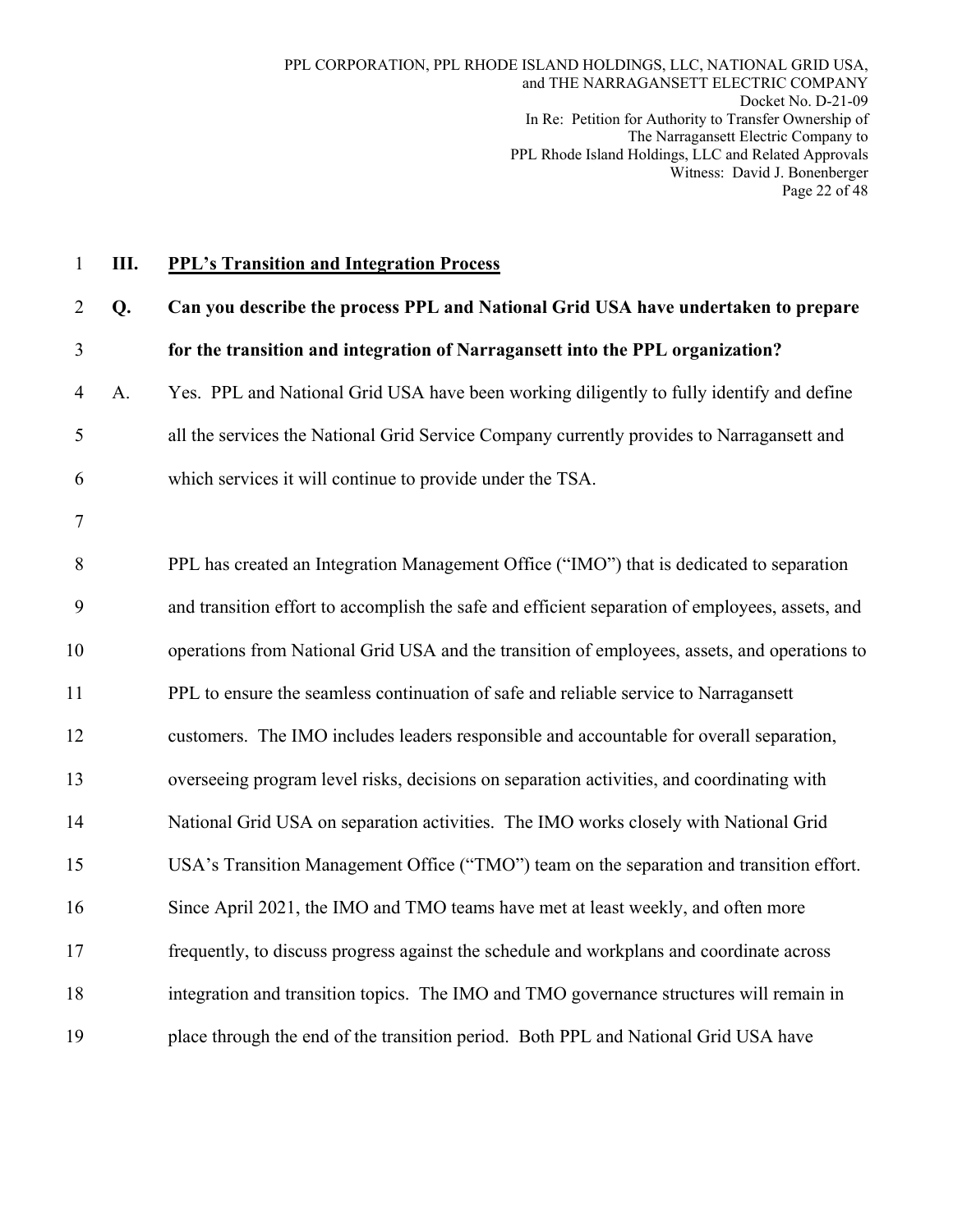- 1 dedicated substantial resources to this process, and they entered into separate engagements
- 2 with a third-party consultant, PricewaterhouseCoopers, to assist with the process.
- 

### 3 **Q. How has that process progressed?**

4 A. The parties have worked collaboratively and effectively to refine the scope of the issues that 5 need to be resolved and to finalize a plan. The parties have continued to revise and adjust the 6 scope of services to be provided by National Grid Service Company under the TSA and those 7 services that PPL will be able to manage on its own starting on Day 1. The parties have 8 completed more than 800 Day 1 requirements, put in place more than 100 transition service 9 agreements, and designed more than 80 new processes. Additionally, the parties have 10 worked to identify the necessary time period for National Grid Service Company to provide 11 services to Narragansett after the Transaction closes and to determine an expected reasonable 12 time period for the parties to end the provision of each individual service under the TSA and 13 fully transition provision of that service to PPL.

# 14 **Q. How did PPL and Narragansett make decisions about how services would be provided**  15 **on Day 1?**

16 A. The principal focus was to ensure that there would be seamless and continuous safe and 17 reliable service to Narragansett customers. As the transition and integration process 18 progressed, PPL and Narragansett identified which existing employees of National Grid USA 19 and its affiliates, including Narragansett, would remain Narragansett and/or PPL employees 20 after close and determined the functions and services those employees provided. PPL then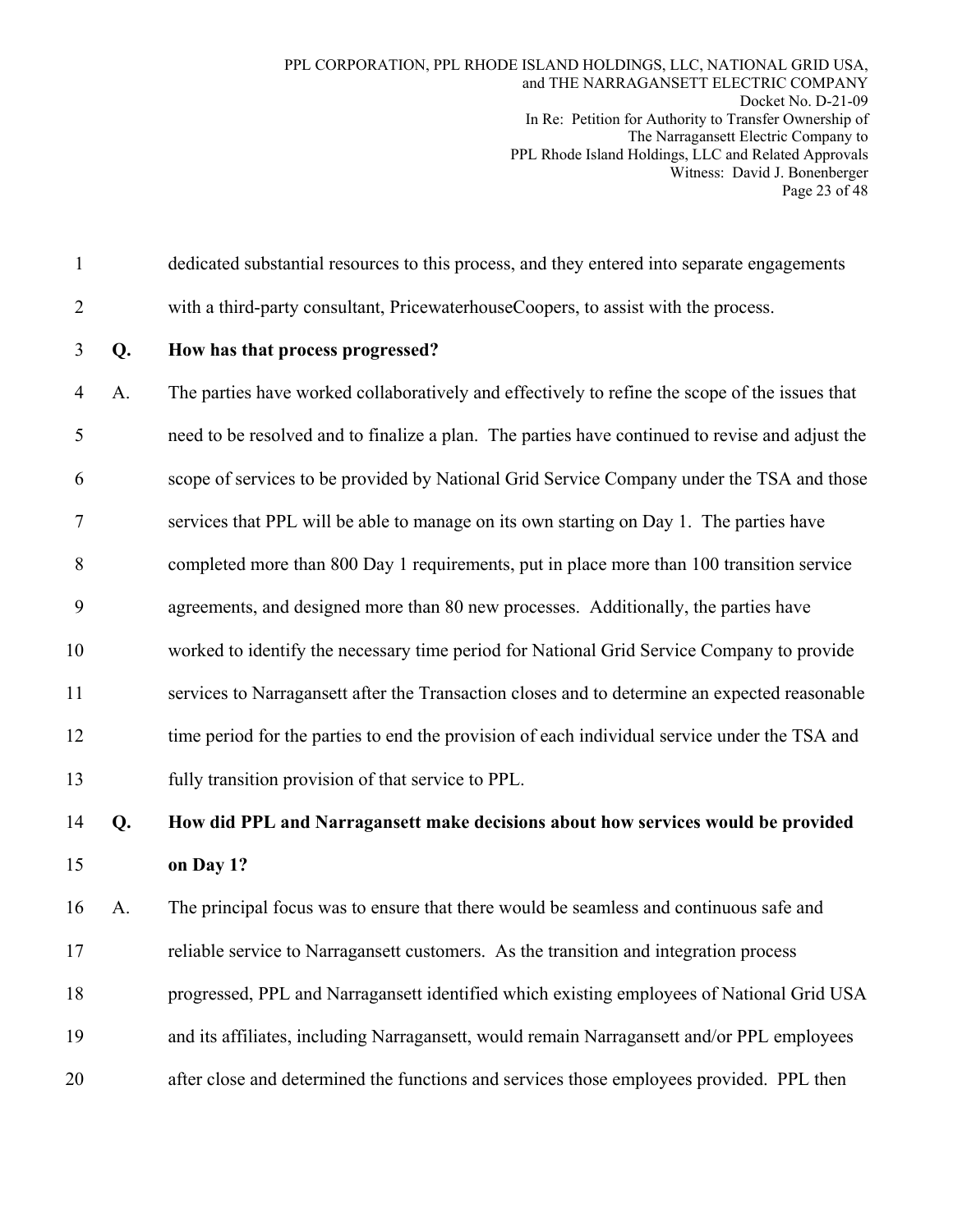| $\mathbf{1}$   |    | identified the roles that its personnel would fill. PPL and National Grid USA then identified  |
|----------------|----|------------------------------------------------------------------------------------------------|
| $\overline{2}$ |    | functions and services National Grid USA and its affiliates would continue to support after    |
| 3              |    | Transaction closing. As these efforts have progressed, PPL and National Grid USA have          |
| $\overline{4}$ |    | further refined how each function will be performed, and they are nearing completion of this   |
| 5              |    | process.                                                                                       |
| 6              | Q. | How did the parties identify the time period for National Grid Service Company to              |
| $\tau$         |    | provide each service under the TSA?                                                            |
| 8              | A. | The parties have undertaken a robust analysis of each service National Grid Service            |
| 9              |    | Company will provide under the TSA and determined the time period necessary to complete        |
| 10             |    | the system migration (such as customer service and billing) or knowledge transfer to ensure    |
| 11             |    | continued safe and reliable service. We considered many factors including but not limited to   |
| 12             |    | the development of PPL systems and facilities to replace National Grid USA facilities and      |
| 13             |    | the time necessary for PPL personnel to gather any specialized and unique knowledge            |
| 14             |    | required to operate Narragansett. On this second point, PPL and National Grid USA have         |
| 15             |    | developed Knowledge Transfer TSAs to ensure that PPL personnel exit the transition period      |
| 16             |    | with the information required to provide the services necessary to safely and reliably operate |
| 17             |    | Narragansett.                                                                                  |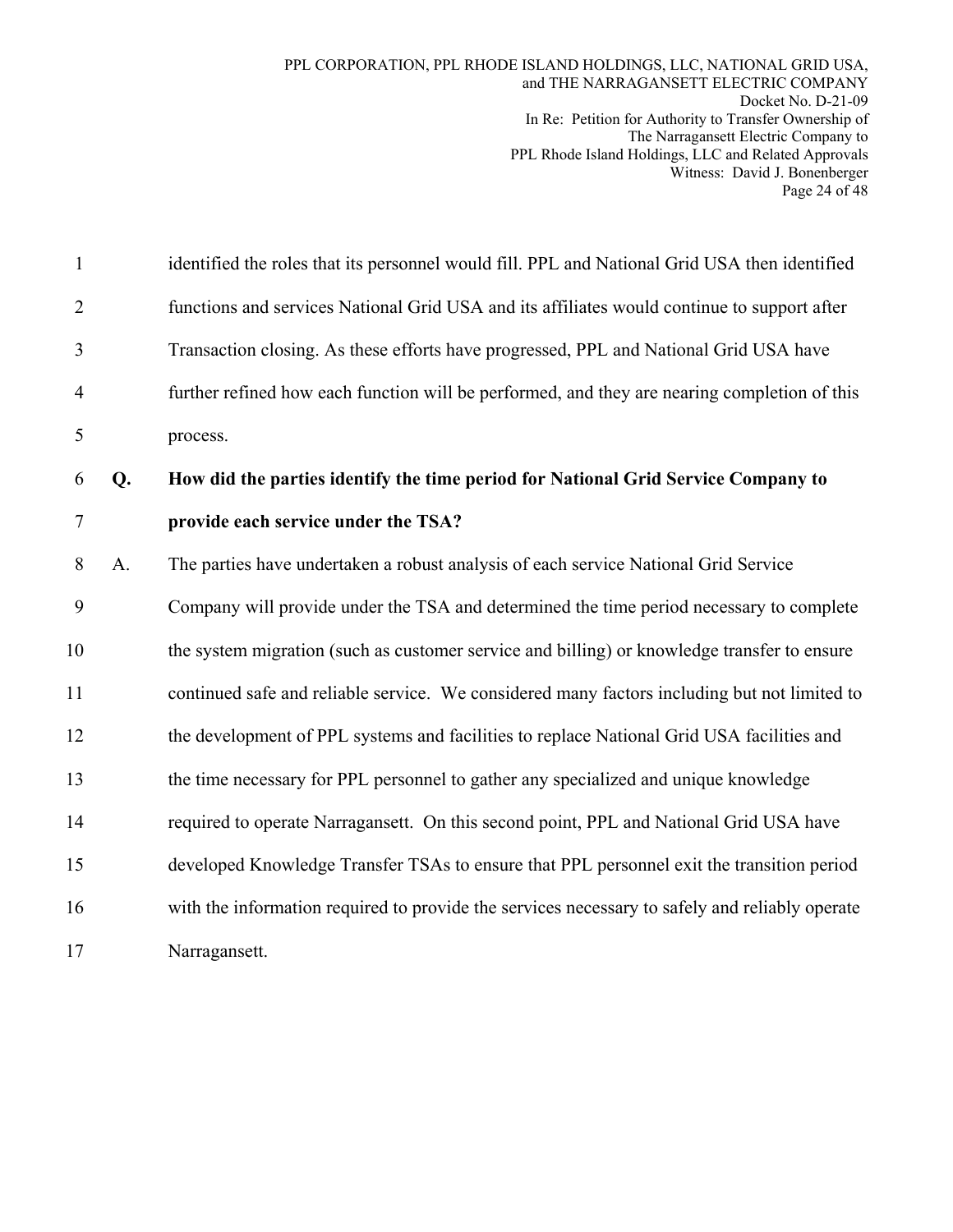| $\mathbf{1}$   | Q.  | Will PPL, with the assistance of National Grid USA under the TSA, be ready to operate          |
|----------------|-----|------------------------------------------------------------------------------------------------|
| $\overline{2}$ |     | <b>Narragansett on Day 1?</b>                                                                  |
| 3              | A.  | Yes. The parties will complete the final transition plan in advance of the closing date. Once  |
| 4              |     | the closing happens, PPL and National Grid USA will be ready to implement that plan.           |
| 5              |     |                                                                                                |
| 6              | IV. | <b>PPL's Operation of Narragansett During the Transition</b>                                   |
| 7              | Q.  | How will Narragansett operate during the transition?                                           |
| 8              | A.  | First, the direct employees of Narragansett who perform the day-to-day tasks to ensure that    |
| 9              |     | Narragansett customers receive electric and gas service safely and reliably will remain        |
| 10             |     | Narragansett employees on Day 1 and will continue to perform the roles and functions that      |
| 11             |     | they currently perform under National Grid USA ownership – without any interruption or         |
| 12             |     | disruption. The same people who currently make sure the electric lines are safe, the gas       |
| 13             |     | pipelines are safe, and the meters are working correctly, will continue to do so post-closing. |
| 14             |     |                                                                                                |
| 15             |     | Second, PPL has announced its Rhode Island leadership team, and they will step into those      |
| 16             |     | roles on Day 1. PPL has announced:                                                             |
| 17             |     | I will become President of Narragansett.<br>٠                                                  |
| 18             |     | Michele Leone will become Vice President, Gas Operations.                                      |
| 19             |     | Alan LaBarre will become Senior Director, Electric Operations.                                 |
| 20             |     | Kristin DeSousa will become Senior Director, Customer Service.                                 |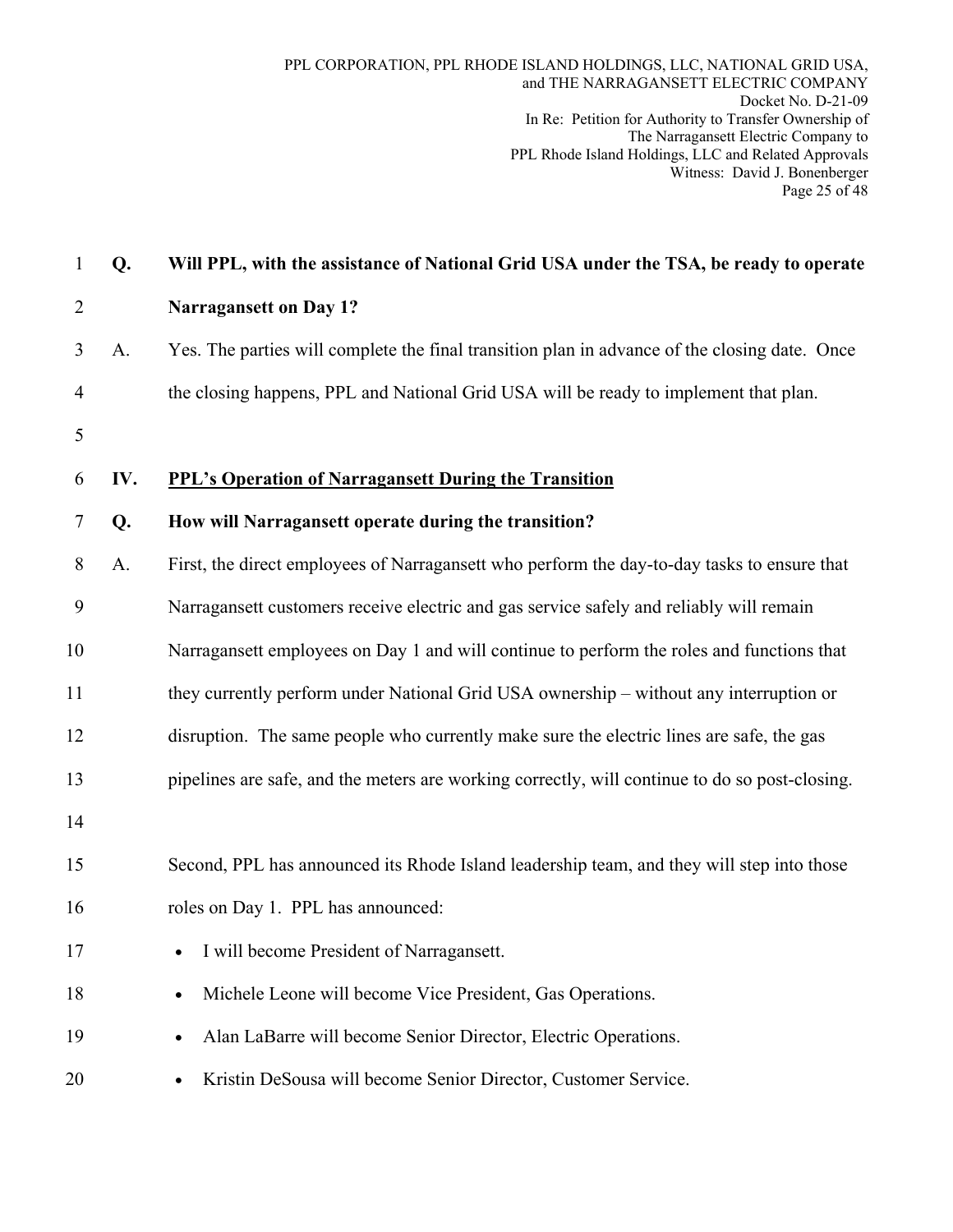| $\mathbf{1}$   | Brian Schuster will become, Director, Regulatory and Government Affairs.                   |
|----------------|--------------------------------------------------------------------------------------------|
| $\overline{2}$ | Kate Hearns will become Director, Finance.<br>$\bullet$                                    |
| 3              | Kathy Moar will become Manager, Human Resources.<br>$\bullet$                              |
| 4              | Mary Smith will become Senior Executive Assistant.<br>$\bullet$                            |
| 5              | Avia Levin will become Director of Business Services.<br>$\bullet$                         |
| 6              | Patrick Carmody will become Director, U.S. Compliance – GRC, Performance and<br>$\bullet$  |
| 7              | Governance.                                                                                |
| 8              | Celia O'Brien will become Chief Counsel.<br>$\bullet$                                      |
| 9              | Each of these individuals will join PPL from National Grid Service Company and its         |
| 10             | affiliates and bring a deep understanding of the industry, a strong focus on continuous    |
| 11             | improvement, and a clear commitment to delivering energy safely and reliably for customers |
| 12             | in Rhode Island. As the local President, I look forward to working with this outstanding   |
| 13             | management team.                                                                           |
| 14             |                                                                                            |
| 15             | Third, PPL and National Grid USA have worked through the process spelled out in the SPA    |
| 16             | to identify other management-level employees of National Grid Service Company who will     |
| 17             | transfer to PPL as part of the Transaction. We have identified more than 300 management-   |
| 18             | level employees transferring to PPL with substantial experience providing services to      |
| 19             | Narragansett and National Grid USA. Most of these individuals will start their roles with  |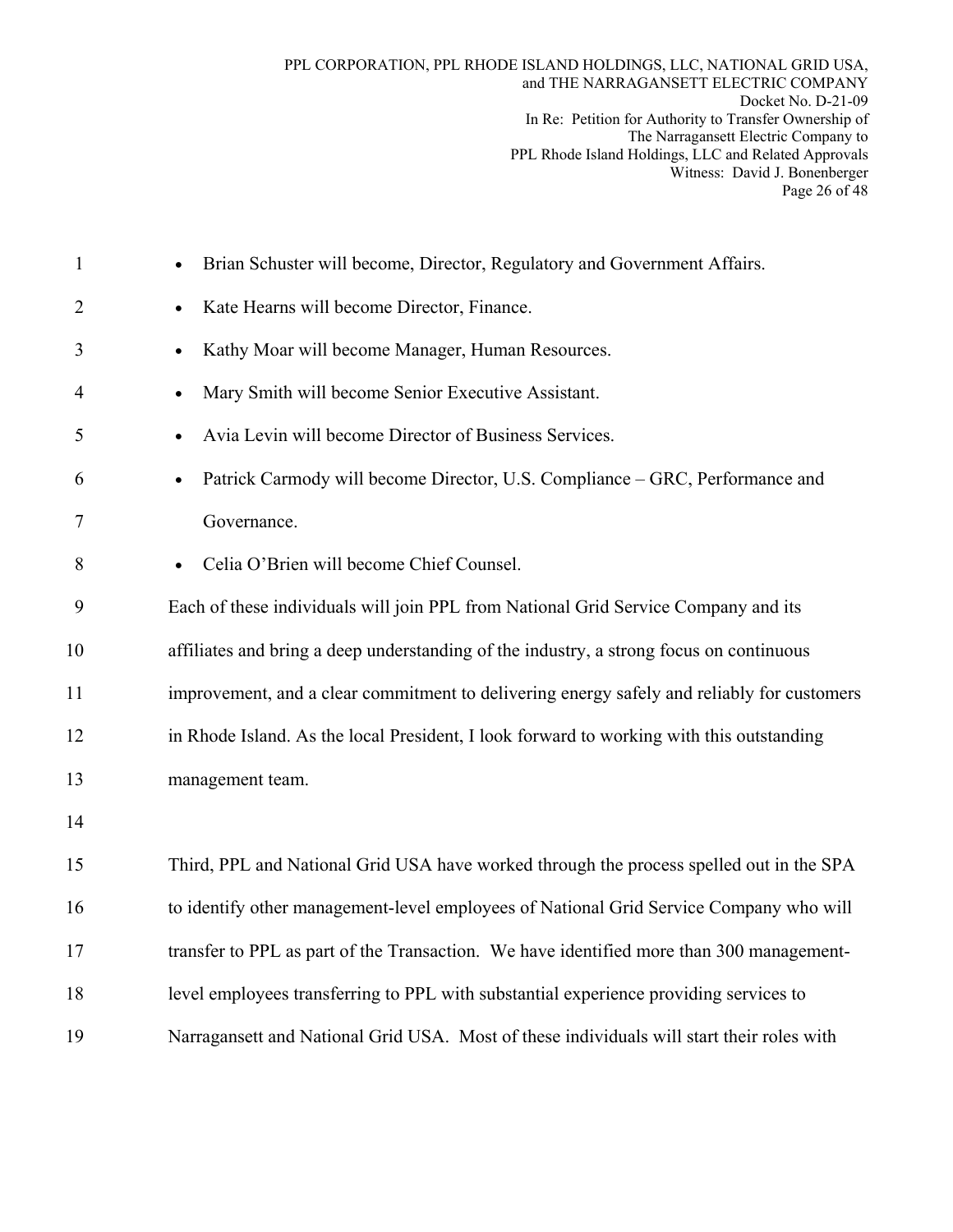| $\mathbf{1}$   | PPL on Day 1 and will continue to provide service to Narragansett in the same manner as      |
|----------------|----------------------------------------------------------------------------------------------|
| $\overline{2}$ | National Grid Service Company employees have done so historically.                           |
| 3              |                                                                                              |
| $\overline{4}$ | Fourth, National Grid Service Company will continue to provide many services to              |
| 5              | Narragansett under the TSA. Under this contractual agreement, these National Grid Service    |
| 6              | Company employees responsible for providing these services to Narragansett will do so in     |
| $\overline{7}$ | the same manner as they have done historically. Additionally, the Knowledge Transfer TSAs    |
| 8              | provide a mechanism for National Grid USA and the National Grid Service Company              |
| 9              | employees to impart that specialized knowledge to PPL personnel.                             |
| 10             |                                                                                              |
| 11             | Fifth, PPL will engage third-party consultants to provide services and specialized knowledge |
| 12             | on an as needed basis. For example, PPL has engaged Brant Energy, Inc. to assist PPL in      |
| 13             | managing some of the unique aspects of Narragansett's gas distribution operations, such as   |
| 14             | gas procurement. <sup>6</sup>                                                                |
| 15             |                                                                                              |
| 16             | Sixth, PPL will continue to identify and hire talented energy professionals with significant |
| 17             | experience, including in the New England market, to supplement its workforce dedicated to    |
| 18             | continuing safe and reliable service in Rhode Island.                                        |

 $\overline{a}$ <sup>6</sup> Mr. Bellar's rebuttal testimony provides additional specifics about Brant Energy's role.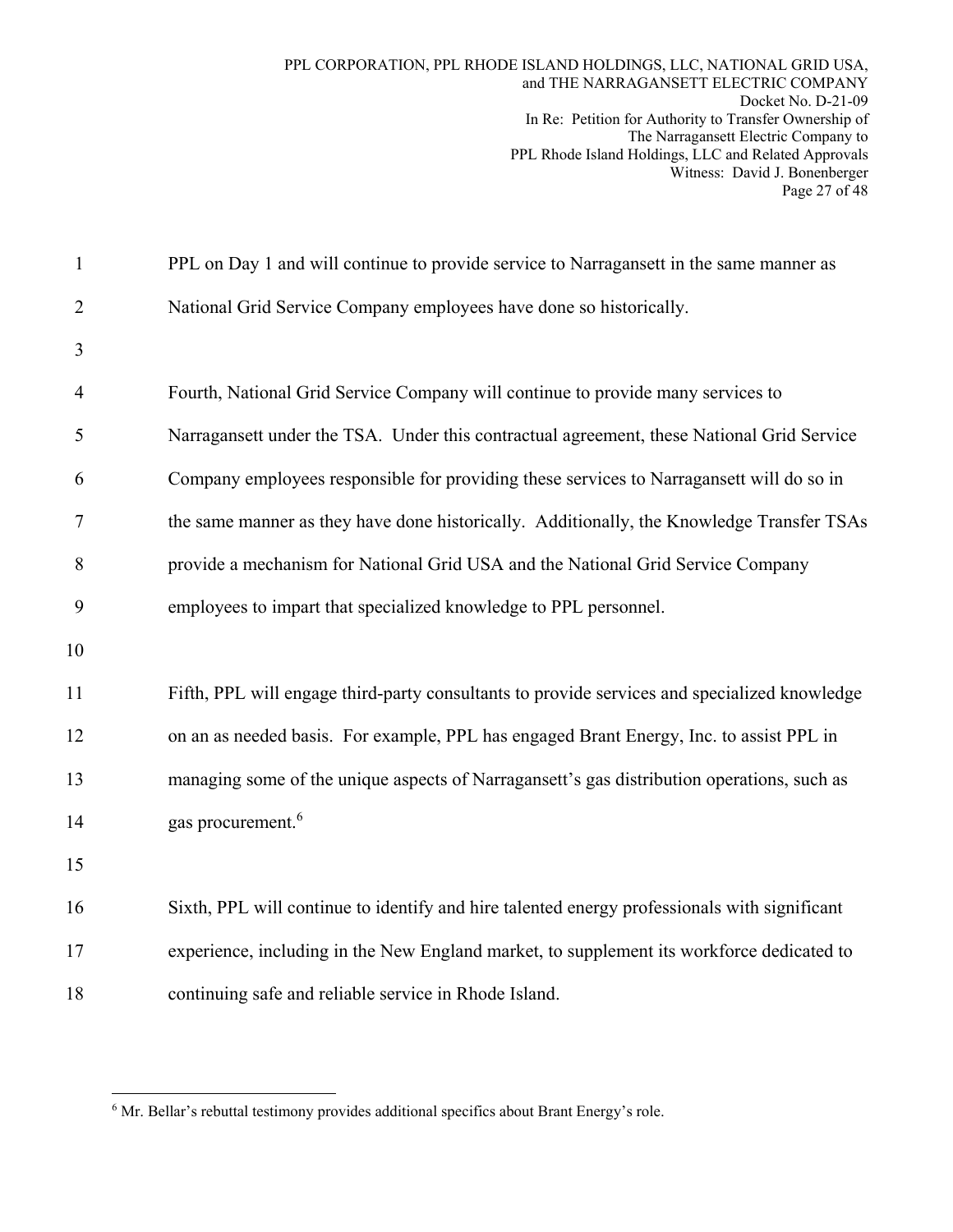| $\mathbf{1}$   |    | These teams will work collaboratively to ensure a seamless transfer of ownership that is       |
|----------------|----|------------------------------------------------------------------------------------------------|
| $\overline{2}$ |    | invisible to customers. And, this collection of experienced professionals will continue to     |
| 3              |    | operate Narragansett throughout the transition period.                                         |
| $\overline{4}$ |    |                                                                                                |
| 5              |    | The Pre-Filed Rebuttal Testimony of National Grid USA witnesses Chris Kelly and Duncan         |
| 6              |    | Willey provides additional detail regarding the extensive experience and skill of the National |
| 7              |    | Grid Service Company employees who will transfer to PPL as part of the Transaction. It also    |
| 8              |    | confirms National Grid USA's commitment to providing PPL with the necessary support to         |
| 9              |    | ensure continuous safe and reliable service during the transition period and the efficient and |
| 10             |    | effective transfer of knowledge to PPL personnel.                                              |
| 11             | Q. | How will PPL work toward exiting the transition period?                                        |
| 12             | A. | PPL's goal is to complete the transition at a measured pace to ensure that we continue to      |
| 13             |    | provide safe and reliable service throughout the transition. Starting on Day 1, PPL will work  |
| 14             |    | to install the Information Technology ("IT") systems and other operational systems, construct  |
| 15             |    | the facilities, and assimilate the knowledge necessary to take over management and operation   |
| 16             |    | of Narragansett without the support of services provided by National Grid Service Company.     |
|                |    |                                                                                                |
| 17             |    | PPL is developing work plans and processes to facilitate that transition. For each service     |
| 18             |    | provided by National Grid Service Company under the TSA, the agreed-upon time period is        |
| 19             |    | intended as an outside date. PPL will work to complete the transition on each service as soon  |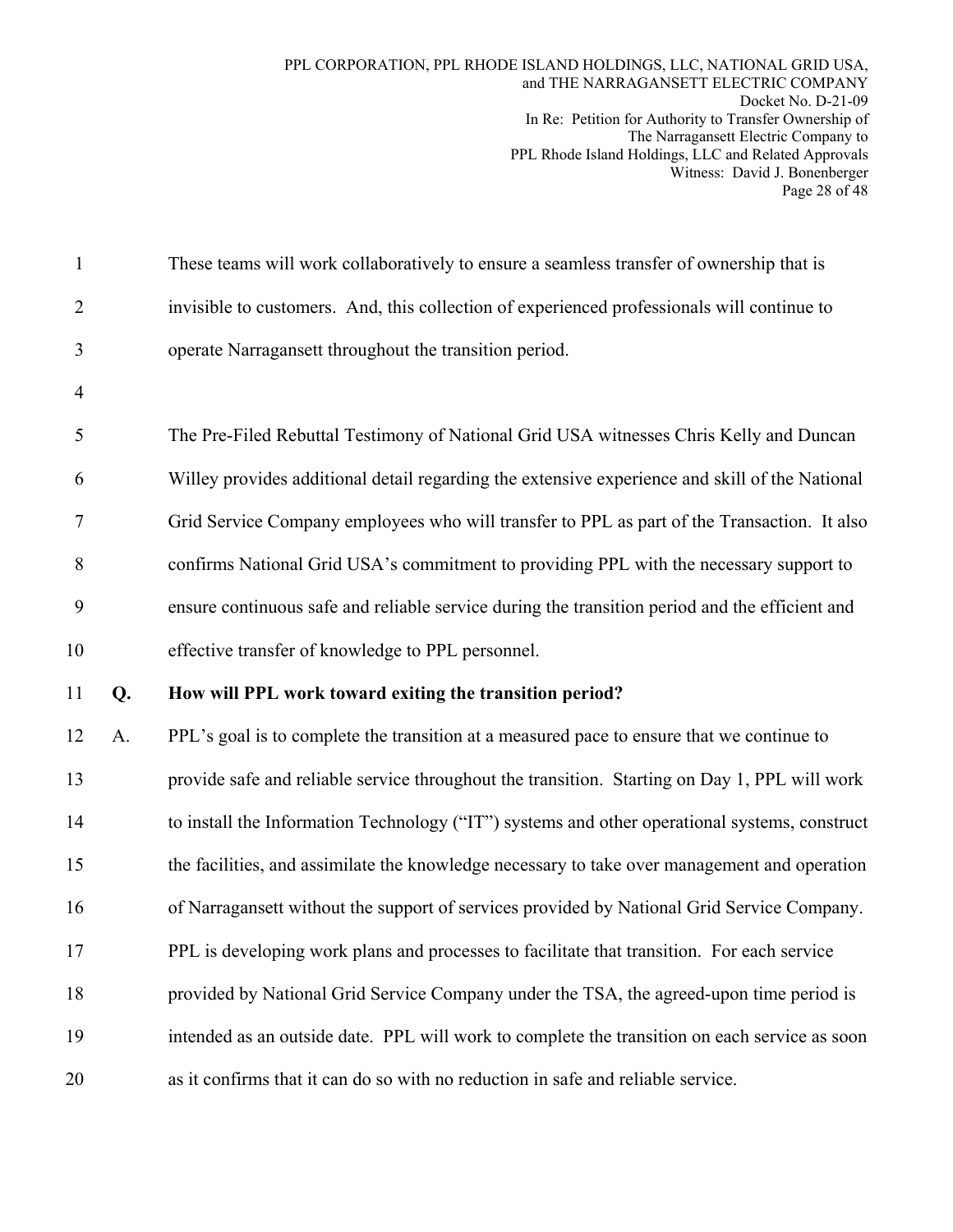1 **Q. Mr. Oliver testified that he has concerns that National Grid Service Company**  2 **personnel will not provide the necessary level of service to Narragansett during the**  3 **transition to maintain safe and reliable service. How does PPL respond?**  4 A. PPL strongly disagrees. National Grid USA is an experienced utility operator, and it is 5 committed to continuing to provide excellent service to Narragansett during the transition 6 period. PPL is confident that National Grid Service Company will fulfill its obligations 7 under the TSA in a professional and outstanding manner. 8 **Q. Several witnesses for the Advocacy Section and the RIAG described concerns that the**  9 **proposed two-year transition period may not provide sufficient time for PPL to fully**  10 **transition Narragansett's operations to PPL. How does PPL respond to this concern?**  11 A. PPL fully expects that it will complete the transition in two years and perhaps sooner. PPL 12 understands and recognizes that there is a significant amount of work that must be completed 13 to achieve that outcome. Much of the transition work will involve the installation of IT and 14 other operations systems, which can be complicated and challenging. To meet that 15 challenge, PPL is fully engaged already in planning the IT systems transition, talking with 16 vendors, identifying and assessing systems – new and old – and planning the sequence and 17 implementation of upgrades and replacements.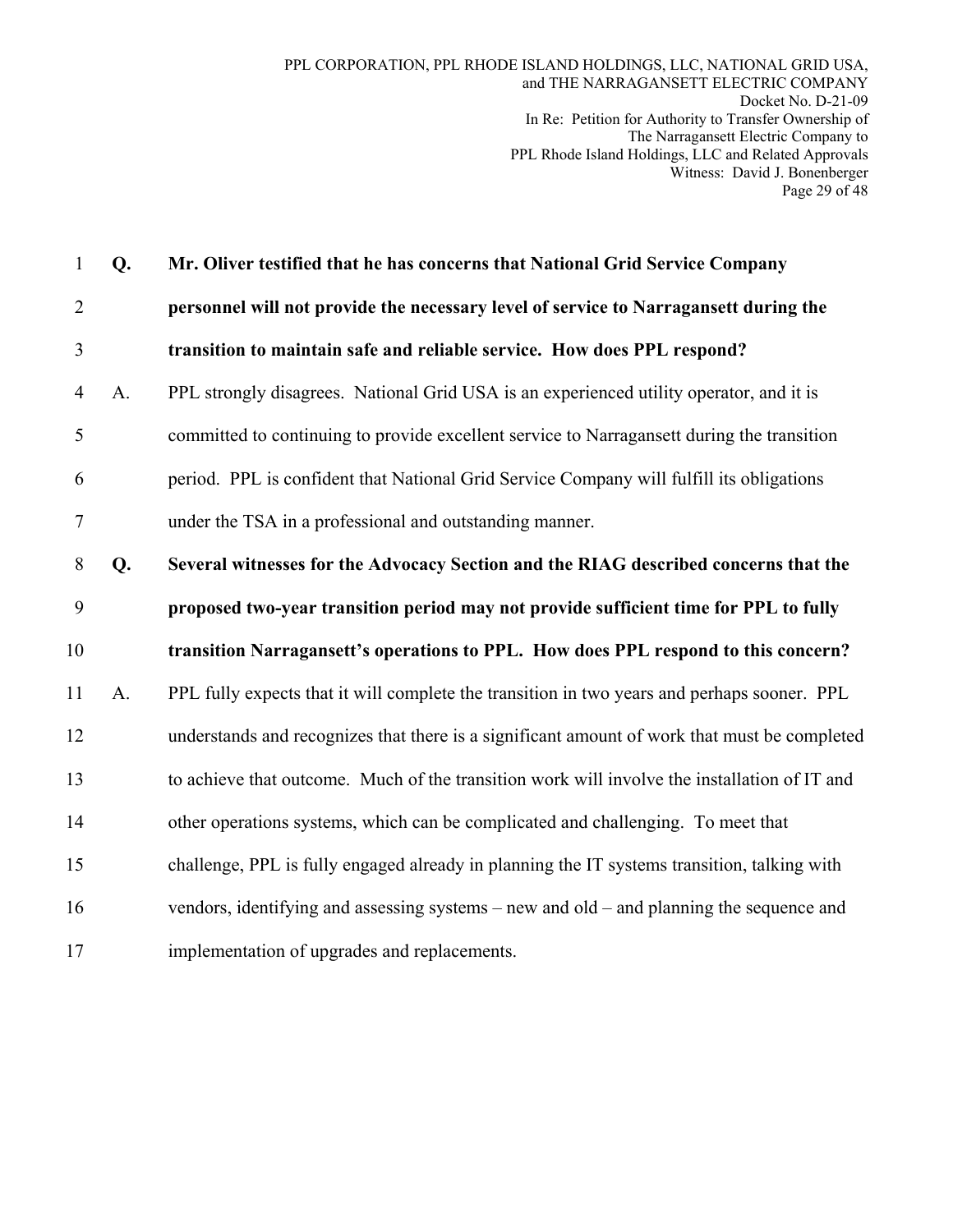| $\mathbf{1}$   |    | Similarly, some of the transition work will involve investment in new, Rhode Island-based,   |
|----------------|----|----------------------------------------------------------------------------------------------|
| $\overline{2}$ |    | facilities, including a control center and customer service center. PPL expects to complete  |
| 3              |    | these facilities within the two-year window.                                                 |
| $\overline{4}$ |    |                                                                                              |
| 5              |    | Finally, the transition will involve ensuring that PPL has the personnel with the necessary  |
| 6              |    | skills to perform all the functions and services necessary to operate Narragansett. As       |
| 7              |    | explained above, PPL will meet that challenge through a combination of retaining existing    |
| 8              |    | talented Narragansett employees and management, welcoming National Grid Service              |
| 9              |    | Company employees that have provided services to Narragansett for years, adding key PPL      |
| 10             |    | management employees and services, and retaining outside consultants with unique skills and  |
| 11             |    | specialization. Where necessary, Narragansett will hire additional skilled and experienced   |
| 12             |    | personnel during the transition period. PPL personnel will focus on learning and             |
| 13             |    | understanding the intricacies of Narragansett's operations. The two-year transition period   |
| 14             |    | provides ample time for PPL to ensure that Narragansett will continue to provide safe and    |
| 15             |    | reliable operations both during and after the transition.                                    |
| 16             | Q. | Mr. Oliver testified that he has concerns that PPL will not be able to attract and           |
| 17             |    | maintain qualified personnel to perform services for Narragansett without paying a           |
| 18             |    | salary premium. How does PPL respond?                                                        |
| 19             | A. | PPL disagrees with Mr. Oliver's testimony. Mr. Oliver provides nothing other than            |
| 20             |    | speculation on this issue. PPL is an experienced utility operator and it has been evaluating |
|                |    |                                                                                              |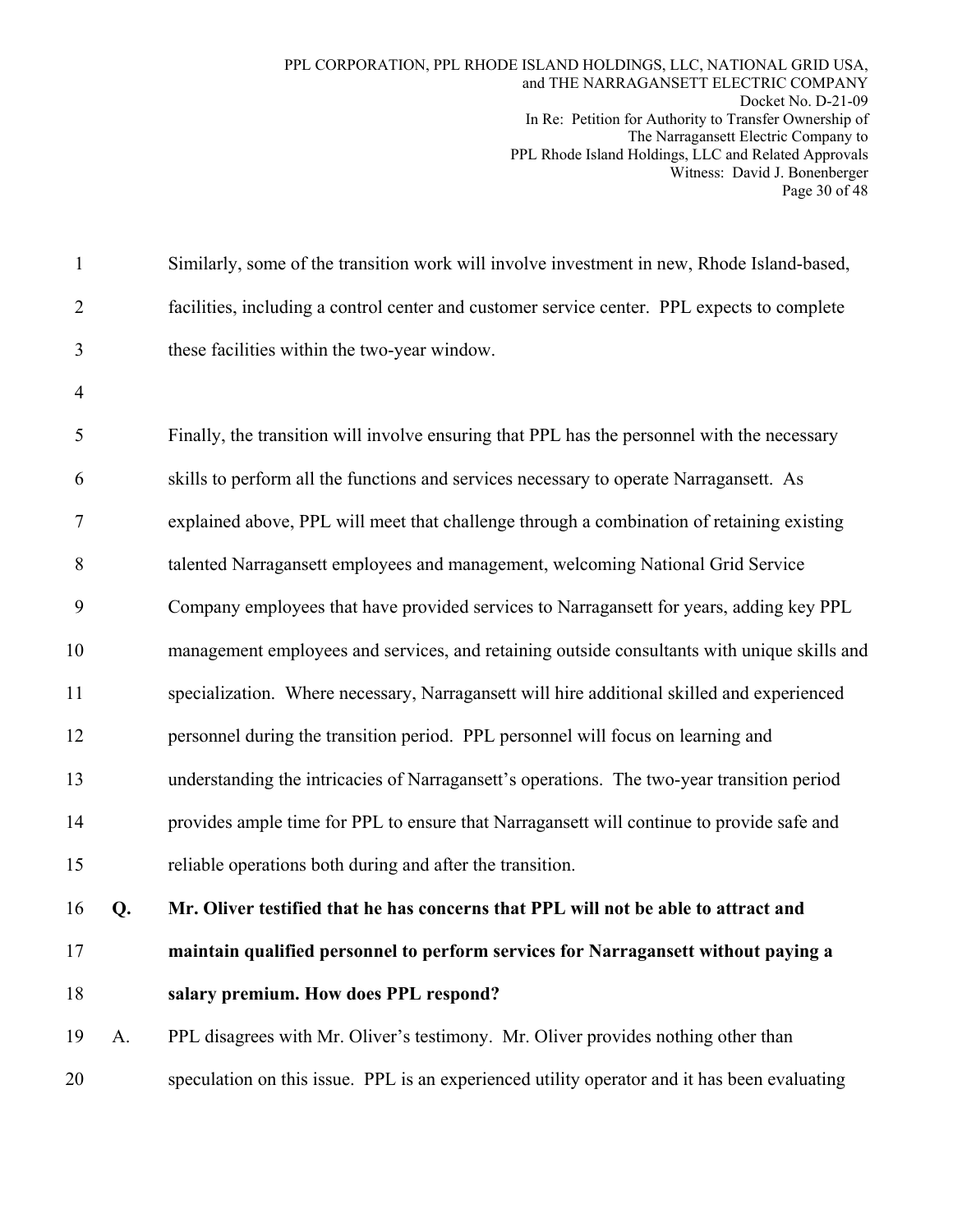| $\mathbf{1}$   |    | the labor market. PPL's experience thus far has not indicated that it will need to pay a salary |
|----------------|----|-------------------------------------------------------------------------------------------------|
| $\overline{2}$ |    | premium to attract qualified talent to work for Narragansett.                                   |
| 3              | Q. | Is there a safeguard if PPL has the need for additional transition support for longer           |
| $\overline{4}$ |    | than the two-year period?                                                                       |
| 5              | A. | Yes. The SPA and the TSA have a provision that permits an extension of the TSA if               |
| 6              |    | necessary and the parties mutually agree. Although PPL does not anticipate needing this         |
| $\tau$         |    | extension, PPL expects that National Grid Service Company will reasonably cooperate on an       |
| 8              |    | extension if needed.                                                                            |
| 9              |    |                                                                                                 |
| 10             | V. | <b>PPL's Expectations and Plans for Transition Costs</b>                                        |
| 11             | Q. | Many of the witnesses for the Advocacy Section and the RIAG's witnesses testified               |
| 12             |    | about their concern that PPL had not provided an estimate of its transition costs. Has          |
| 13             |    | PPL completed an estimate of transition costs?                                                  |
| 14             | A. | PPL has now completed an order of magnitude estimate of transition costs by function. A         |
| 15             |    | copy of that estimate is provided as Exhibit B to this rebuttal testimony.                      |
| 16             | Q. | Can you summarize PPL's understanding of these transition costs?                                |
| 17             | A. | Yes. The total estimate is approximately \$400 million. The largest share of these transition   |
| 18             |    | costs – more than \$300 million – includes the installation and implementation of PPL's IT      |
| 19             |    | systems and other operational systems. The other transition costs include facilities            |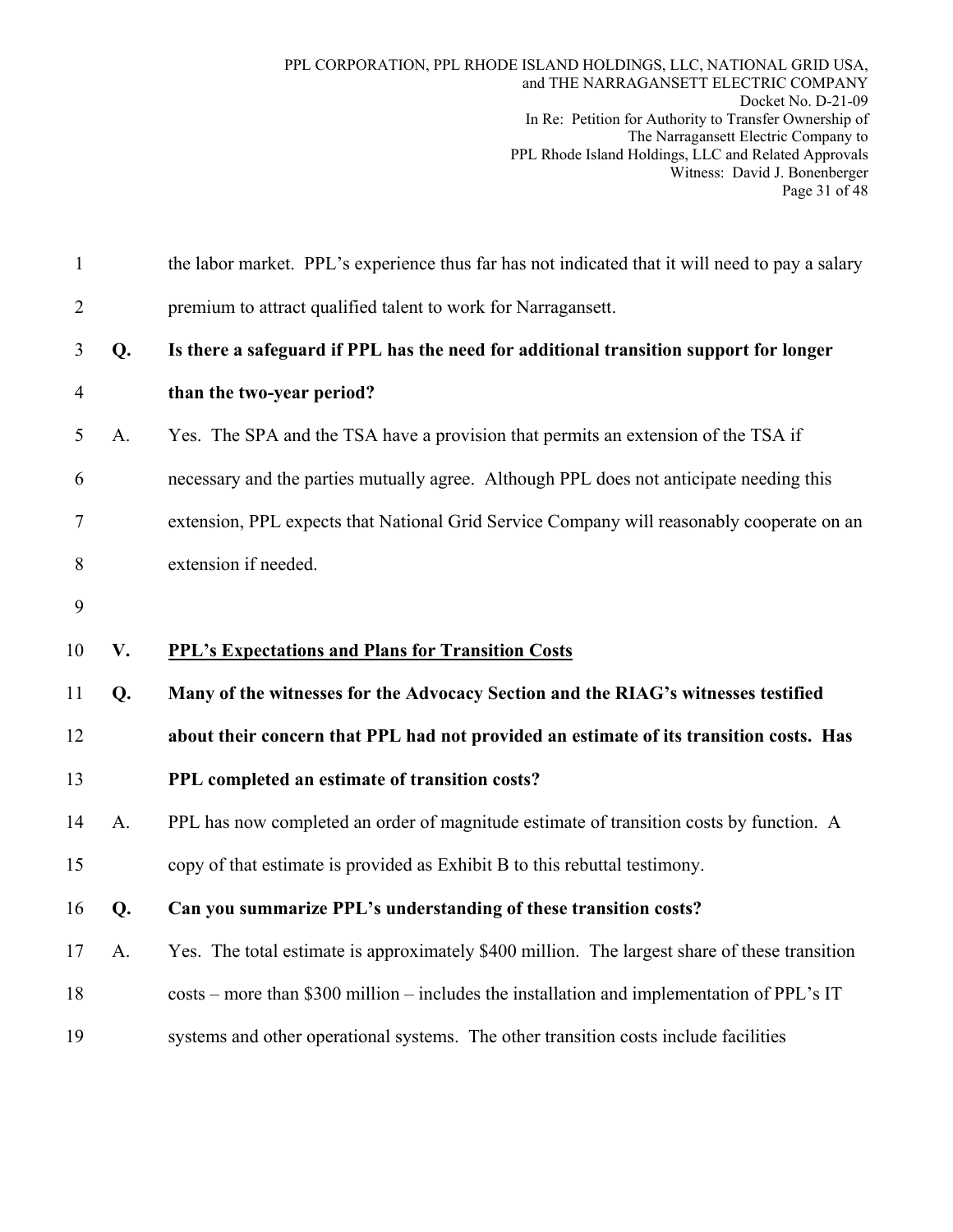1 investments, like the Rhode Island-based control center and customer service center, and 2 operations and maintenance costs associated with the transition.

3 **Q. The Advocacy Section witnesses and the RIAG witnesses testified that the transition**  4 **costs could result in increased rates that would arise solely because of the Transaction.**  5 **Will these approximately \$400 million in transition costs impact customer rates?** 

6 A. PPL's transition costs will not result in higher customer rates that arise solely because of the

7 Transaction. PPL will not seek recovery of duplicative transition costs. Rather, PPL will

8 seek recovery of only those costs that generate incremental benefits for customers. PPL

9 carries the burden to prove that those incremental benefits support cost recovery before the

10 PUC, and with review and input by the Division. This standard is consistent with general

11 utility cost recovery principles. PPL will only seek recovery of costs that generate new

12 customer benefits, and therefore the customers will not pay "increased rates solely because of

13 the Transaction."

14 **Q. How can PPL provide assurance that it will not recover costs that are for duplicative or**  15 **replacement services provided by PPL and National Grid Service Company during the**  16 **transition period?** 

17 A. The Rhode Island regulatory regime is robust and already provides that assurance. The PUC, 18 with the participation of the Division and any interested interveners, will carefully review 19 any request to recover transition costs. The Hearing Officer should have confidence that the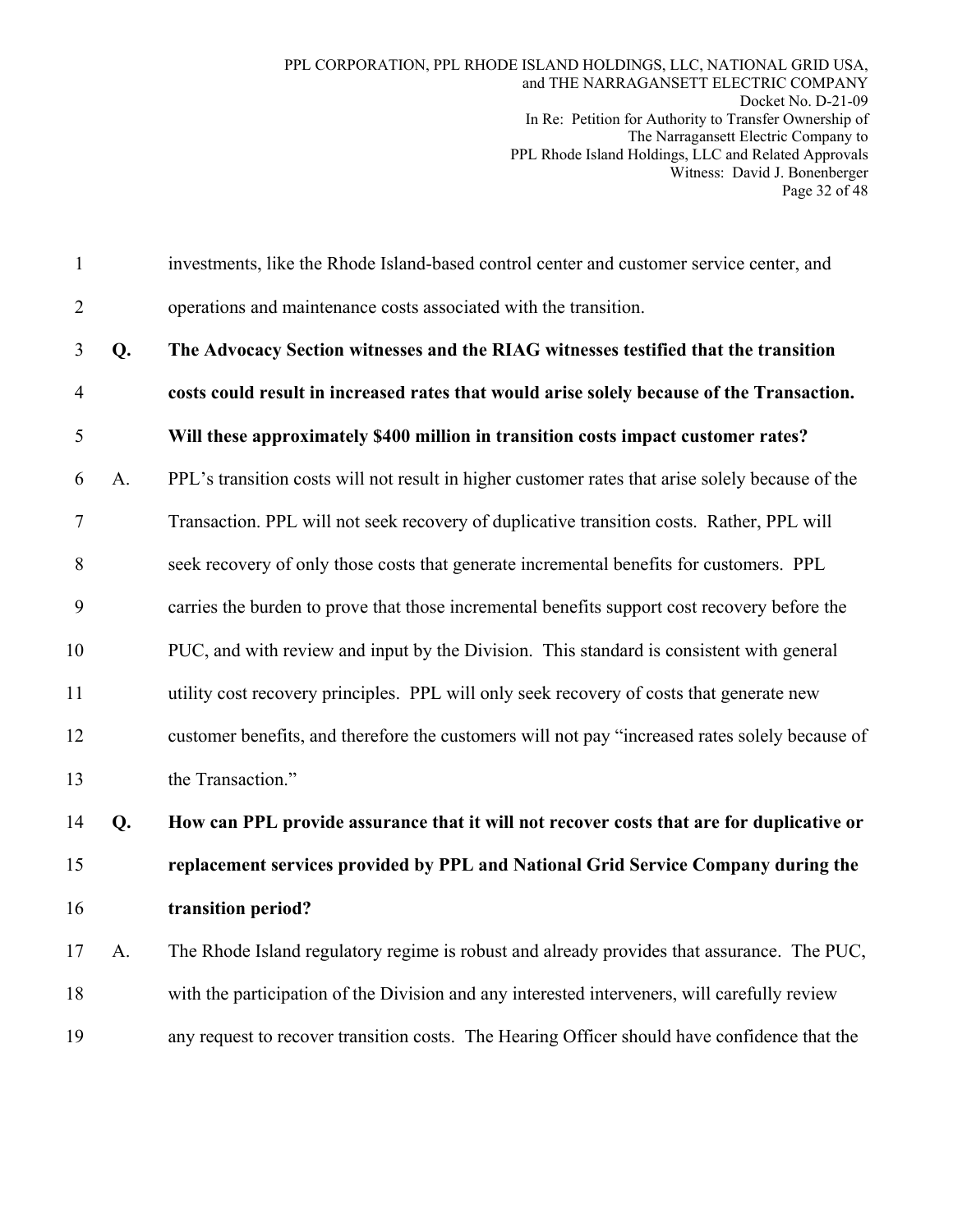1 PUC and the Division have the experience and the knowledge to conduct this review and 2 reject any speculation to the contrary. 3 4 In sum, PPL will and can only seek recovery of transition costs that generate incremental 5 benefits to customers. And the PUC, with input from the Division, will only approve 6 recovery of transition costs that meet the established regulatory standard. 7 **Q. Does the same principle hold true for facilities costs and IT system costs?**  8 A. Yes. 9 **Q. Why is this a reasonable approach?**  10 A. It is consistent with generally accepted ratemaking principles. PPL knows and understands 11 that customers should not have to pay for the replacement of systems and services they 12 already received solely because a new entity purchased the utility. But, at the same time, 13 PPL and all utilities have a reasonable expectation to recover prudent investments that 14 deliver incremental benefits to customers. When there is a transaction such as this one, it is 15 reasonably expected that the two paradigms collide – the purchaser has to replace a system or 16 facility, but in doing so replaces it with something that enhances customer service. Although 17 it is reasonable that the purchasing utility would not recover the costs associated with the 18 portions of the investment that are merely a replacement, the value of the investment that 19 provides enhanced service or incremental benefits can and should be eligible for cost 20 recovery, provided it meets the regulatory standard.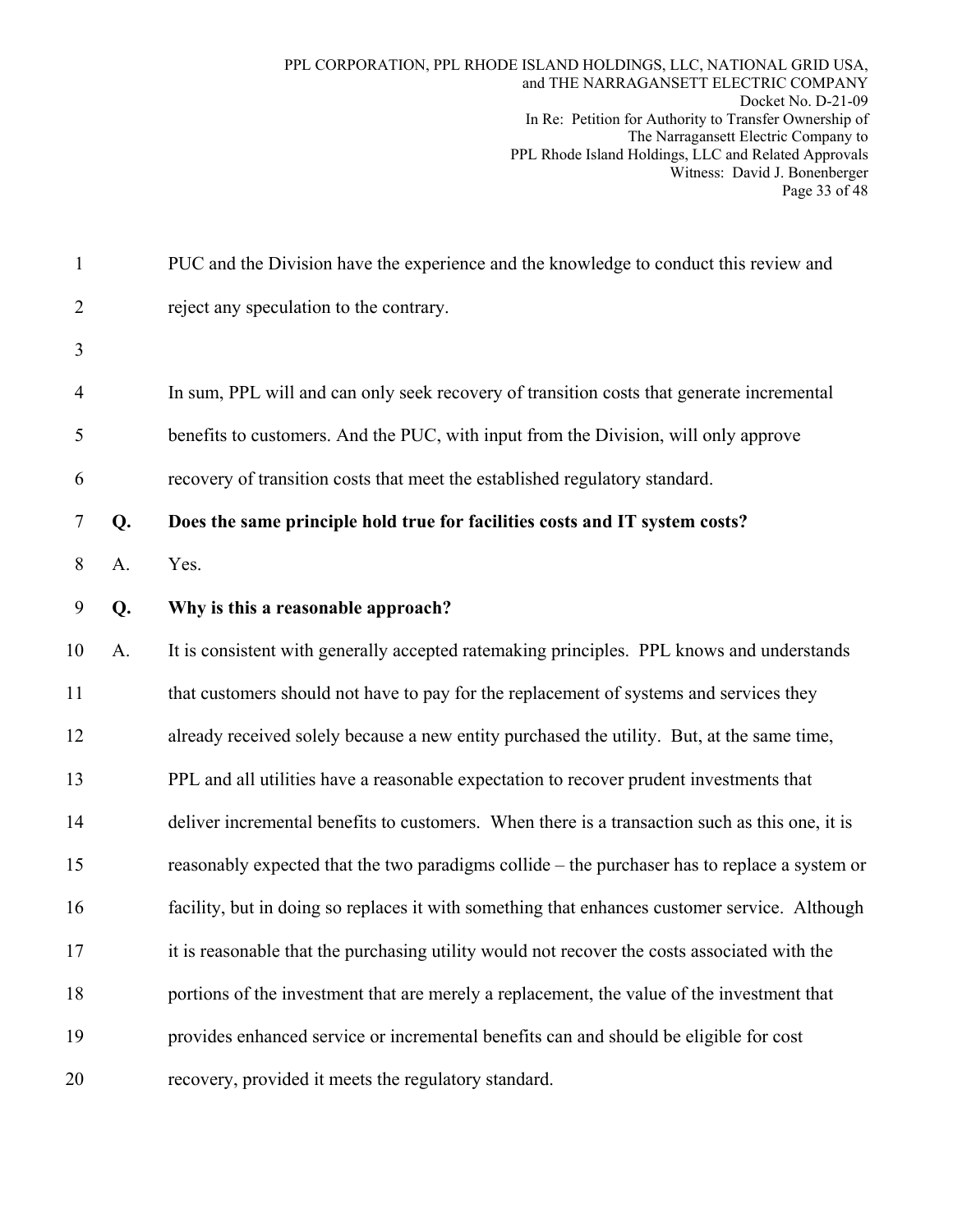| $\mathbf{1}$   | Q.  | Does PPL anticipate that it will seek recovery for all its transition costs on the basis that  |
|----------------|-----|------------------------------------------------------------------------------------------------|
| $\overline{2}$ |     | they provide incremental benefits?                                                             |
| 3              | A.  | No. As PPL has stated, it will make a case-by-case assessment as to whether it will seek       |
| $\overline{4}$ |     | recovery of any particular transition costs. It will only pursue recovery for those costs for  |
| 5              |     | which it can meet its burden to demonstrate the incremental benefits.                          |
| 6              |     |                                                                                                |
| $\tau$         | VI. | <b>PPL's Operation of Narragansett After the Transition Period</b>                             |
| 8              | Q.  | After the transition period ends and PPL assumes full management and operation of all          |
| 9              |     | Narragansett functions and services, what will PPL's operating model for Narragansett          |
| 10             |     | be?                                                                                            |
| 11             | A.  | PPL will operate Narragansett as a hybrid model that includes significant local control, while |
| 12             |     | still providing substantial shared services from PPL's centralized operations. Narragansett    |
| 13             |     | will have a local, Rhode Island-based leadership team with substantial experience operating    |
| 14             |     | gas and electric utilities in New England. That Rhode Island leadership team and its local     |
| 15             |     | management and front-line workers will have substantial autonomy to focus on local service     |
| 16             |     | and support and ensure that Narragansett has all the resources and attention necessary to      |
| 17             |     | ensure safe and reliable gas and electric service.                                             |
| 18             |     |                                                                                                |
| 19             |     | Narragansett will not, however, be by itself on an island. Narragansett will receive support   |
| 20             |     | from PPL's operations in Pennsylvania and Kentucky for numerous functions and services.        |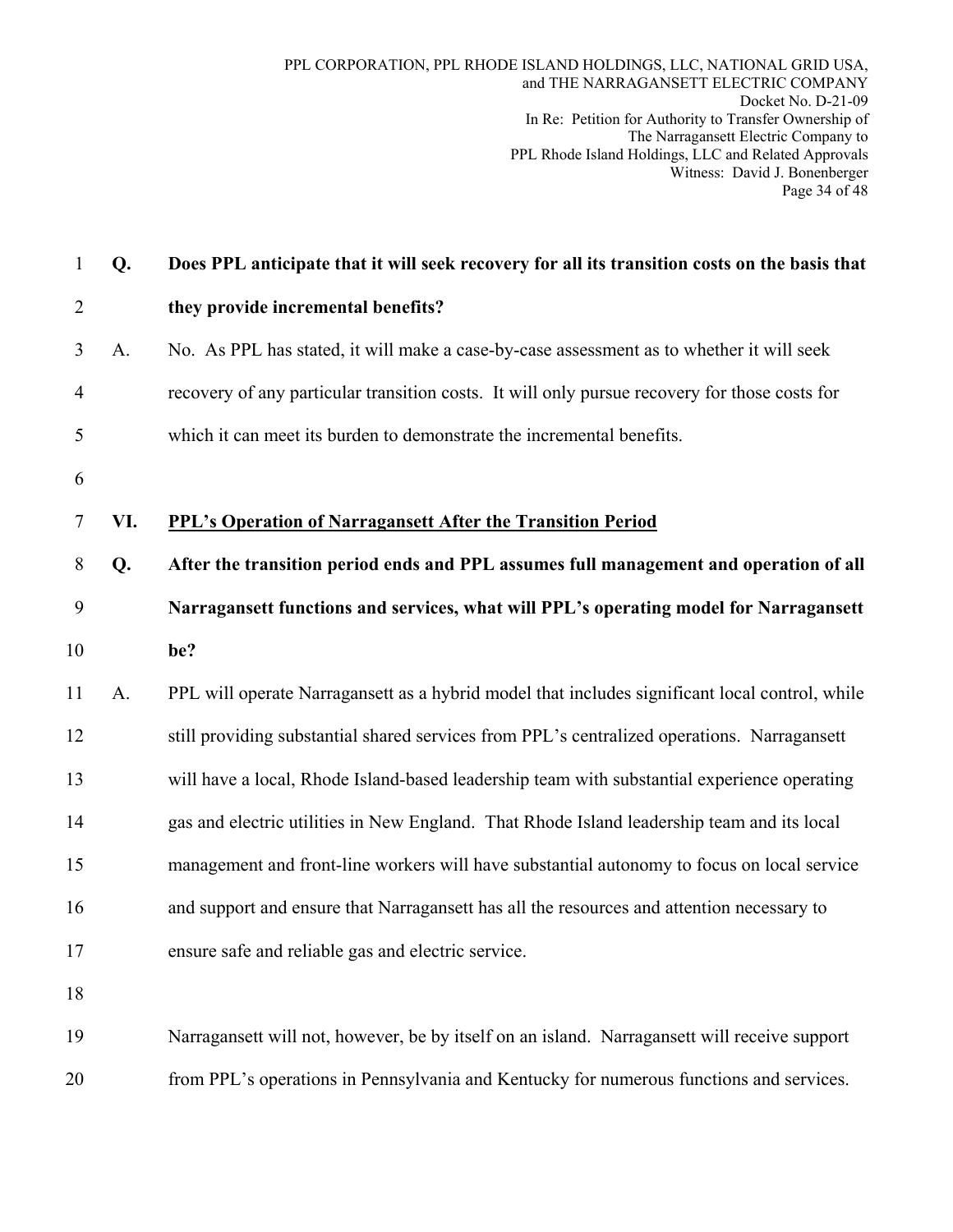| $\mathbf{1}$   |    | Accordingly, although PPL will have a Rhode Island-based organization with functional          |
|----------------|----|------------------------------------------------------------------------------------------------|
| $\overline{2}$ |    | areas focused entirely on Rhode Island, PPL still will provide shared services from its other  |
| 3              |    | affiliate operations that will cost-effectively supplement and strengthen the Rhode Island-    |
| $\overline{4}$ |    | based operations.                                                                              |
| 5              |    |                                                                                                |
| 6              |    | As reflected in the Target State RI Operating Model provided in response to data requests as   |
| 7              |    | Attachment PPL-DIV 7-41-1, PPL's Rhode Island leadership team will have direct                 |
| 8              |    | responsibility for each of Narragansett's operational functions. But, there are numerous       |
| 9              |    | functions, including transmission, IT, finance, electric support, and business services, among |
| 10             |    | several others, for which PPL will provide support from its other locations.                   |
|                |    |                                                                                                |
| 11             | Q. | Several of the Advocacy Section witnesses and the RIAG witnesses testified that the            |
| 12             |    | PPL purchase of Narragansett will result in lost synergies from being a part of the            |
| 13             |    | regional National Grid USA group of utilities in Massachusetts, New York, and Rhode            |
| 14             |    | Island that will be detrimental to Narragansett's provision of service. Can PPL operate        |
| 15             |    | Narragansett just as efficiently under its proposed operating model as National Grid           |
| 16             |    | <b>USA currently operates Narragansett?</b>                                                    |
| 17             | A. | Yes. As noted above, PPL's operating model is a hybrid model that continues to provide         |
| 18             |    | shared services similar to National Grid USA's current model, but with more services           |
| 19             |    | provided locally and with greater local control. It is a model that emphasizes local presence, |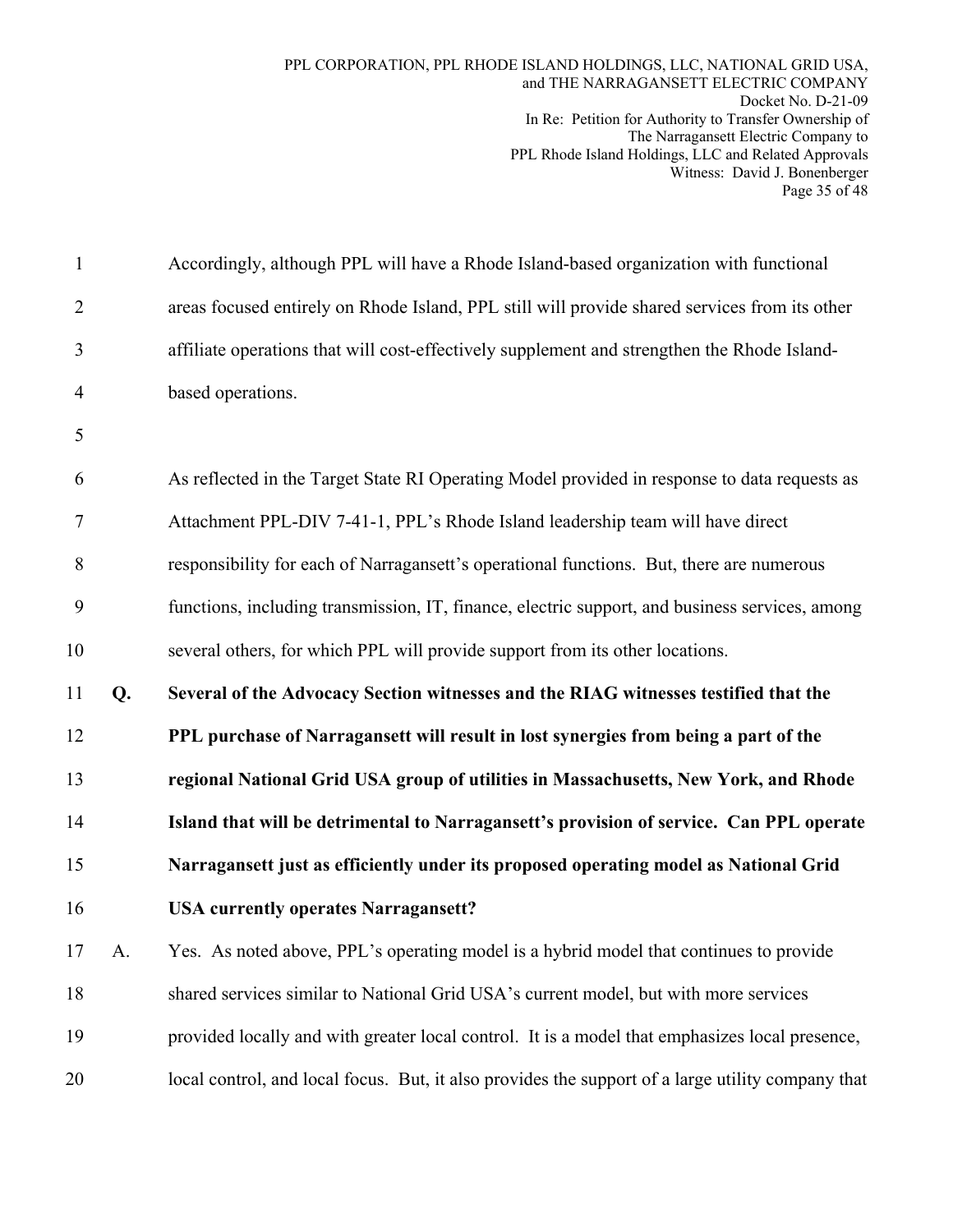| $\mathbf{1}$   |    | provides numerous centralized services to its subsidiaries. Consequently, PPL's proposed        |
|----------------|----|-------------------------------------------------------------------------------------------------|
| $\overline{2}$ |    | operating state for Narragansett represents a best-of-both-worlds paradigm. Narragansett        |
| 3              |    | will get the benefit of an empowered local management team with Rhode-Island focused            |
| $\overline{4}$ |    | operations in various areas that currently National Grid USA provides only through its shared   |
| 5              |    | services model. Narragansett also will get the benefit of PPL's centralized services and the    |
| 6              |    | support of PPL's other utility companies in Pennsylvania and Kentucky. <sup>7</sup>             |
| 7              |    |                                                                                                 |
| 8              |    | National Grid USA's current shared services model has provided good results for                 |
| 9              |    | Narragansett, but it is not the only way for a utility holding company to operate multiple      |
| 10             |    | utilities effectively and efficiently. And, the Division recently has encouraged greater local  |
| 11             |    | control. PPL's hybrid model takes the best attributes of a pure jurisdictional model and a pure |
| 12             |    | shared services model to provide Narragansett with the benefits of local control and presence,  |
| 13             |    | while also providing the synergies and support, including economies of scale that come with     |
| 14             |    | a shared services model among multiple utilities.                                               |
| 15             | Q. | Will it cost more to operate Narragansett because the Transaction removes                       |
| 16             |    | Narragansett from National Grid USA's regional network of utilities?                            |
| 17             | A. | No, PPL expects that operating costs will go down. PPL has not completed a full business        |
| 18             |    | plan and budget for Narragansett's operation after the transition period, but Attachment PPL-   |
| 19             |    | DIV 1-54-1 provides PPL's reasonable expectation of its costs to operate Narragansett after     |
|                |    |                                                                                                 |

 $\overline{a}$ <sup>7</sup> *See* Attachment PPL-DIV 1-54-1.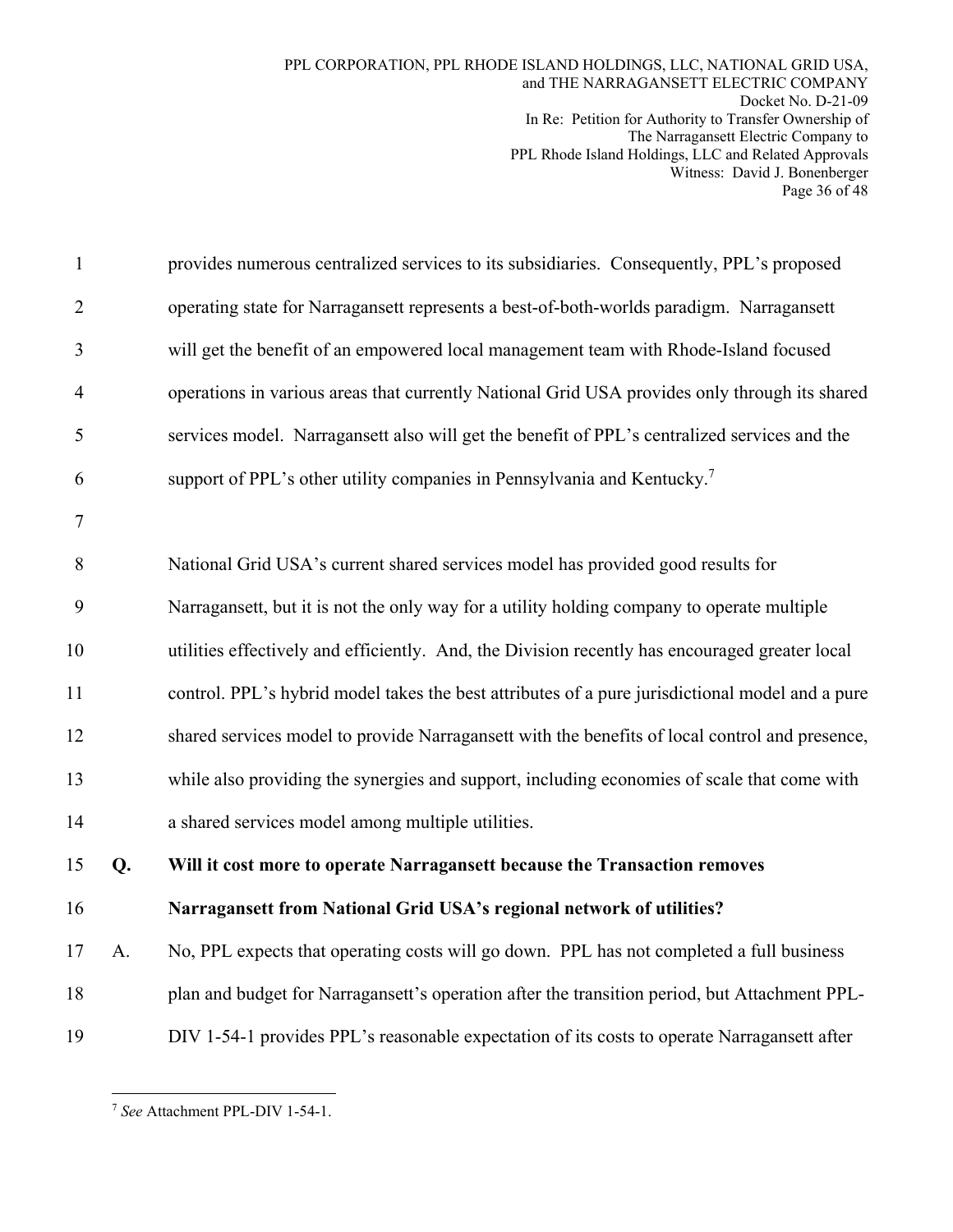| $\mathbf{1}$   |                | the transition period is complete. As that cost comparison document reflects, PPL expects        |
|----------------|----------------|--------------------------------------------------------------------------------------------------|
| $\overline{2}$ |                | that its managed costs to operate Narragansett will be lower than those same costs currently     |
| 3              |                | being incurred under National Grid USA ownership. When PPL completes its full business           |
| $\overline{4}$ |                | plan, it expects it will reflect similar cost estimates to those reflected in Attachment PPL-DIV |
| 5              |                | $1-54-1$ . <sup>8</sup>                                                                          |
| 6              | Q.             | Mr. Oliver testified that Attachment PPL-DIV 1-54-1 reflects that PPL will have                  |
| $\tau$         |                | significantly increased labor costs to manage and operate Narragansett's gas system as           |
| 8              |                | a result of the unbundling of Narragansett from National Grid USA's other utilities.             |
| 9              |                | How does this comport with PPL's overall view that PPL's costs to operate                        |
| 10             |                | Narragansett will be lower than National Grid USA's?                                             |
| 11             | A <sub>1</sub> | Mr. Oliver's testimony cherry picks certain data points from Attachment PPL-DIV 1-54-1           |
| 12             |                | that require additional context. The cost comparison that PPL performed reflects that,           |
| 13             |                | overall, PPL's managed costs to operate Narragansett will be lower than the same costs           |
| 14             |                | currently being incurred by National Grid USA. Some of the individual components of those        |
| 15             |                | overall costs are higher than National Grid USA's costs, and others are lower, but the net       |
| 16             |                | result is lower costs. One of the components of costs are the labor costs associated with gas    |
| 17             |                | operations. As is explained in the document, those labor costs are the result of PPL's plan to   |
| 18             |                | have an enhanced local presence in Rhode Island, which Rhode Island regulators have              |

<sup>&</sup>lt;sup>8</sup> Additional detail about the development of Attachment PPL DIV 1-54-1 is set forth in the Pre-Filed Rebuttal Testimony of Mr. Jirovec.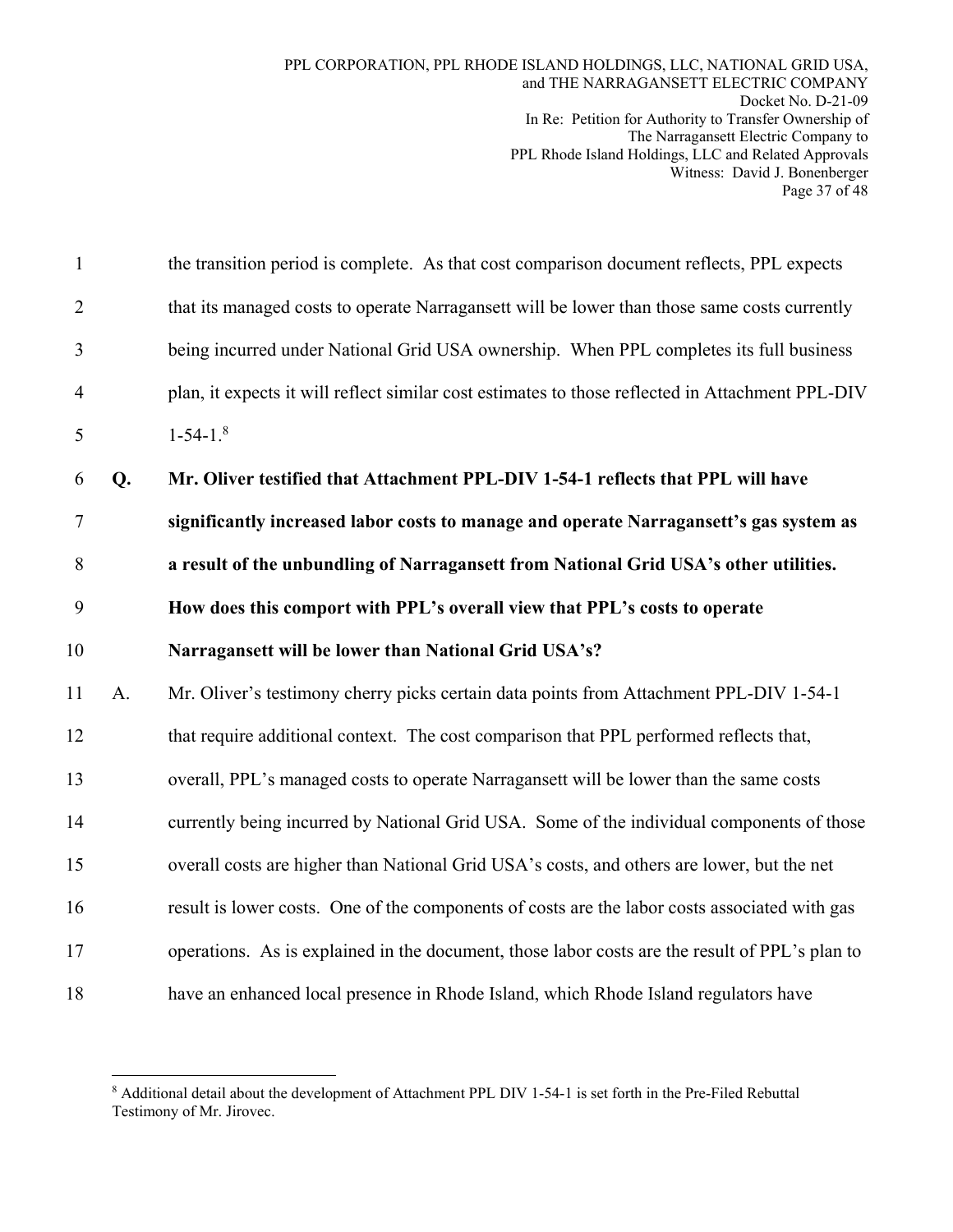| $\mathbf{1}$   |    | encouraged in recent years. This is a function of the differences in PPL and National Grid     |
|----------------|----|------------------------------------------------------------------------------------------------|
| $\overline{2}$ |    | USA's operational models – not a consequence of lost economies of scale. As explained          |
| 3              |    | above and in Attachment PPL-DIV 1-54-1, PPL expects that its Rhode Island-based                |
| 4              |    | operations with support from centralized services in Pennsylvania and Kentucky will be as      |
| 5              |    | efficient and effective as current operations – and could bring incremental benefits to        |
| 6              |    | Narragansett customers.                                                                        |
| $\tau$         | Q. | Mr. Oliver also testified that PPL's decision to have a Rhode Island-based operation is        |
| $\,8\,$        |    | not because PPL seeks to provide more local control in response to previously expressed        |
| 9              |    | regulatory concerns, but rather because PPL has no other choice because of the                 |
| 10             |    | geographic remoteness of its other utilities. Is this accurate?                                |
| 11             | A. | No, that is not accurate. PPL could operate a pure shared services model that is substantially |
| 12             |    | similar to National Grid USA's current model with centralized operations for all its utilities |
| 13             |    | from Pennsylvania. PPL has developed its model for Narragansett because it draws the           |
| 14             |    | proper balance between having empowered and knowledgeable management in place locally          |
| 15             |    | to operate the utility safely and reliably, while also having the support of the larger        |
| 16             |    | centralized operations in areas where it makes the most sense to do so. PPL will provide       |
| 17             |    | shared services, but also will ensure accountability and local control in Rhode Island,        |
| 18             |    | protecting the interests of Narragansett and its customers. With the local Rhode Island        |
| 19             |    | leadership team and additional local operations that do not exist today, including customer    |
| 20             |    | contact and back-office functions, electric dispatch and control room operations, gas control  |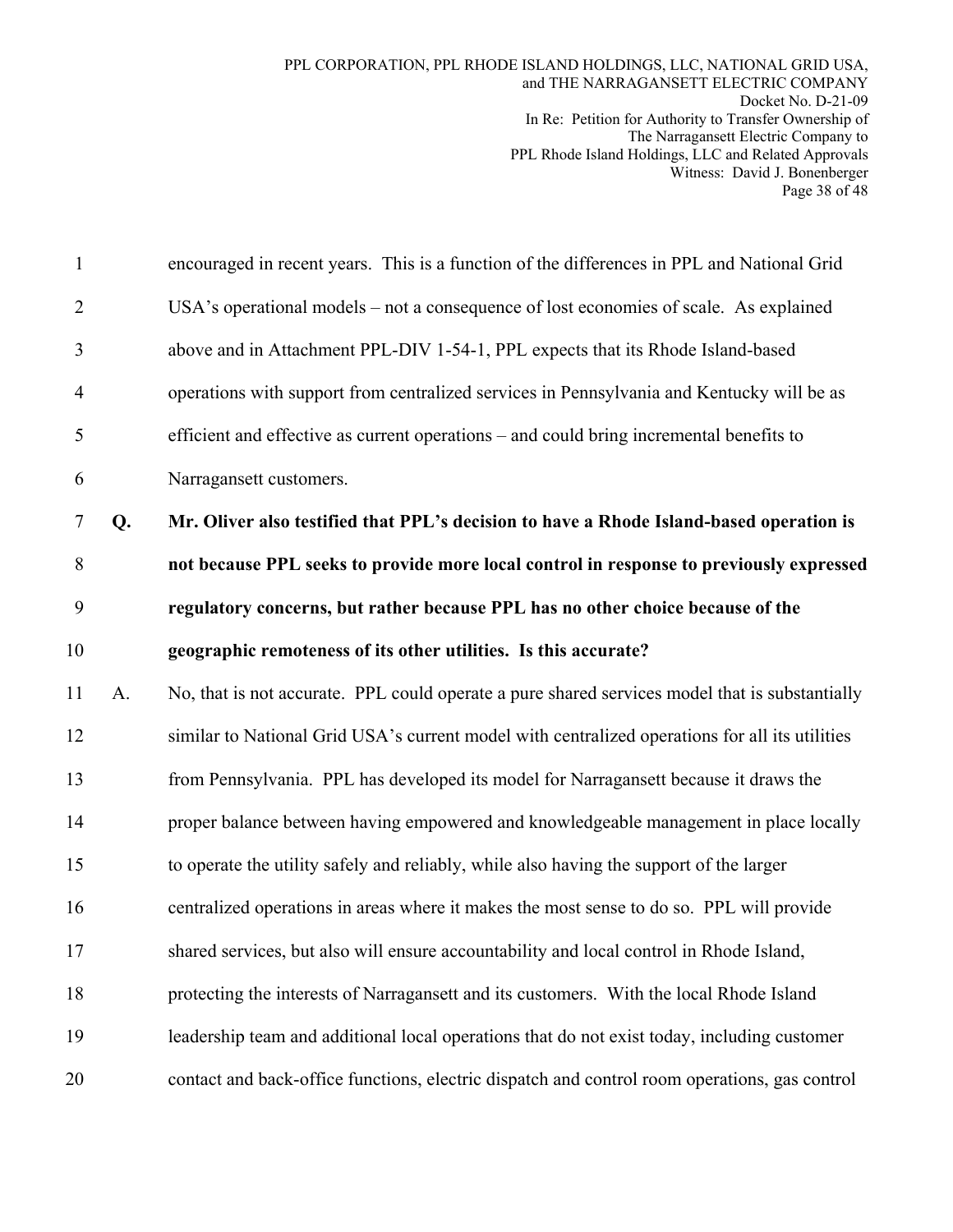| $\mathbf{1}$   |    | and dispatch functions, and gas and electric training operations, PPL will provide             |
|----------------|----|------------------------------------------------------------------------------------------------|
| $\overline{2}$ |    | Narragansett and its customers with the support they need to ensure safe and reliable service. |
| 3              | Q. | How does PPL expect to provide storm response support to Narragansett?                         |
| $\overline{4}$ | A. | PPL expects that the Transaction will enhance Narragansett's storm response capabilities for   |
| 5              |    | several reasons.                                                                               |
| 6              |    |                                                                                                |
| 7              |    | First, Narragansett will continue to be a party to mutual support arrangements substantially   |
| 8              |    | similar to what is currently in place.                                                         |
| 9              |    |                                                                                                |
| 10             |    | Second, PPL's ability to provide mutual support to Narragansett from its other utility         |
| 11             |    | operations will increase from what National Grid USA currently is able to provide. Because     |
| 12             |    | National Grid USA's utilities are located in the same geographic region, when storms impact    |
| 13             |    | Narragansett they also likely impact National Grid USA's other utilities operations in         |
| 14             |    | Massachusetts and New York. In contrast, storms that impact Narragansett rarely impact         |
| 15             |    | PPL's utilities in Pennsylvania and Kentucky, and vice versa. According to National            |
| 16             |    | Oceanic and Atmospheric Administration data, when a tropical event impacts Pennsylvania        |
| 17             |    | or Kentucky, there is only a 15 percent to 20 percent likelihood that it will impact Rhode     |
| 18             |    | Island as well. But, when tropical events impact Massachusetts, there is a 45 percent to 50    |
| 19             |    | percent likelihood that it also affects Rhode Island. Further, when major storms hit Rhode     |
| 20             |    | Island, they typically affect New York, limiting the number of resources that Narragansett     |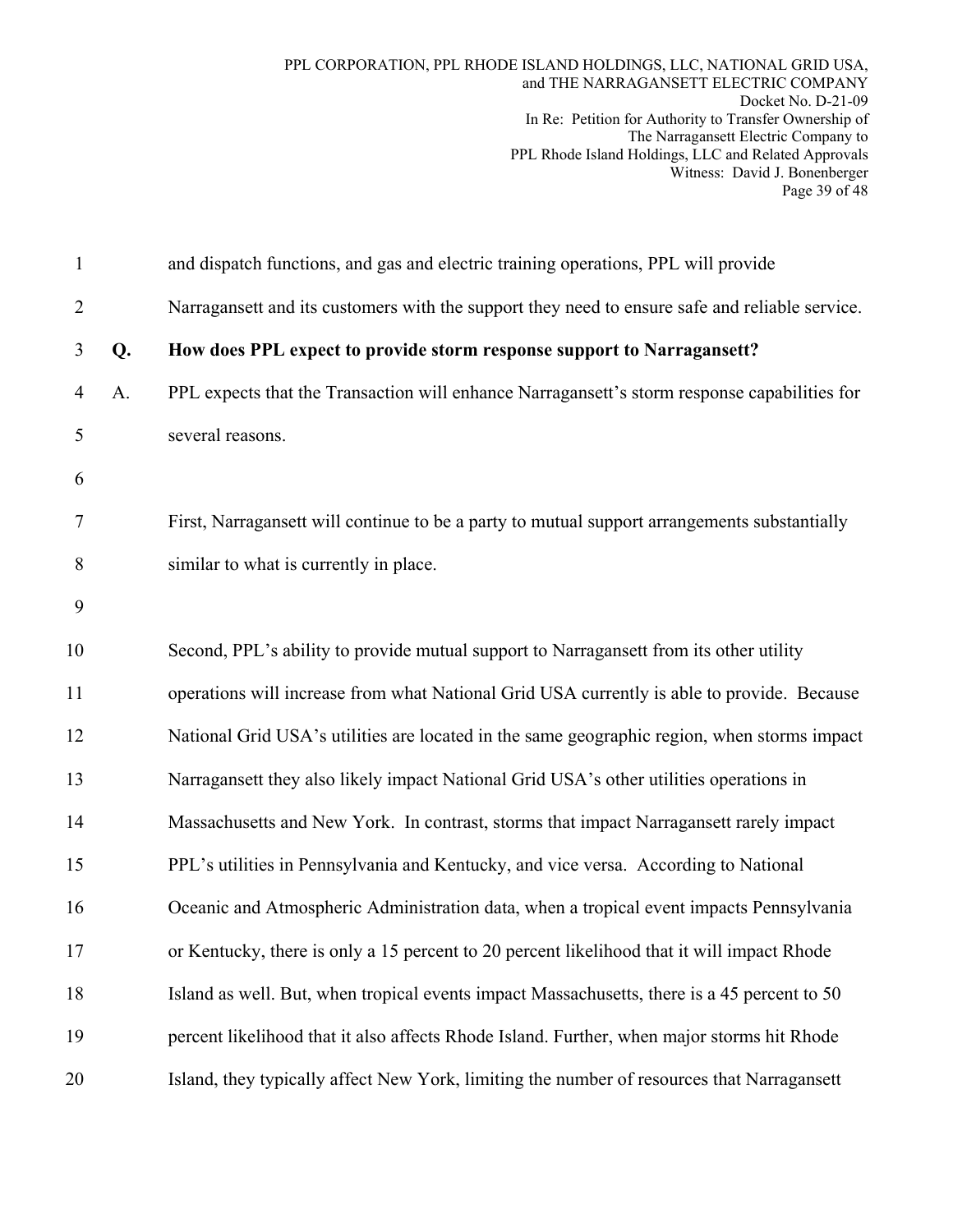| $\mathbf{1}$   |    | can receive from New York, particularly because New York does not permit crews to leave        |
|----------------|----|------------------------------------------------------------------------------------------------|
| $\overline{2}$ |    | the state until there is full restoration of New York customers. Accordingly, the availability |
| 3              |    | of crews in Pennsylvania and Kentucky to provide support to Narragansett in storm response     |
| $\overline{4}$ |    | is likely greater than exists currently.                                                       |
| 5              |    |                                                                                                |
| 6              |    | Third, PPL will deploy its predictive modeling approach to prepare to respond to storms        |
| 7              |    | before they happen. We conduct daily seven-day forecast reviews multiple times daily, using    |
| 8              |    | multiple weather forecasting systems and companies, entering data from those systems into      |
| 9              |    | our outage modeling tool to predict the number of expected outage cases and the number of      |
| 10             |    | customers affected. From this data, we are prepared to deploy restoration and support          |
| 11             |    | resources that allow us to restore power safely, quickly, and effectively.                     |
| 12             | Q. | Mr. Booth testifies that Narragansett will lose the ability to leverage initiatives in         |
| 13             |    | Massachusetts and New York to gain cost efficiencies in Rhode Island. Is this a                |
| 14             |    | legitimate concern?                                                                            |
| 15             | A. | No. Under PPL ownership, the ability for Narragansett to gain cost efficiencies by             |
| 16             |    | leveraging initiatives in other jurisdictions will remain - just the other jurisdictions will  |
| 17             |    | change. Instead of leveraging initiatives in Massachusetts and New York, PPL and               |
| 18             |    | Narragansett will instead be able to leverage initiatives in Pennsylvania and Kentucky. The    |
| 19             |    | difference in geography is not an impediment. For example, PPL expects to leverage its         |
| 20             |    | experiences with procurement and implementation of smart meters in Pennsylvania and            |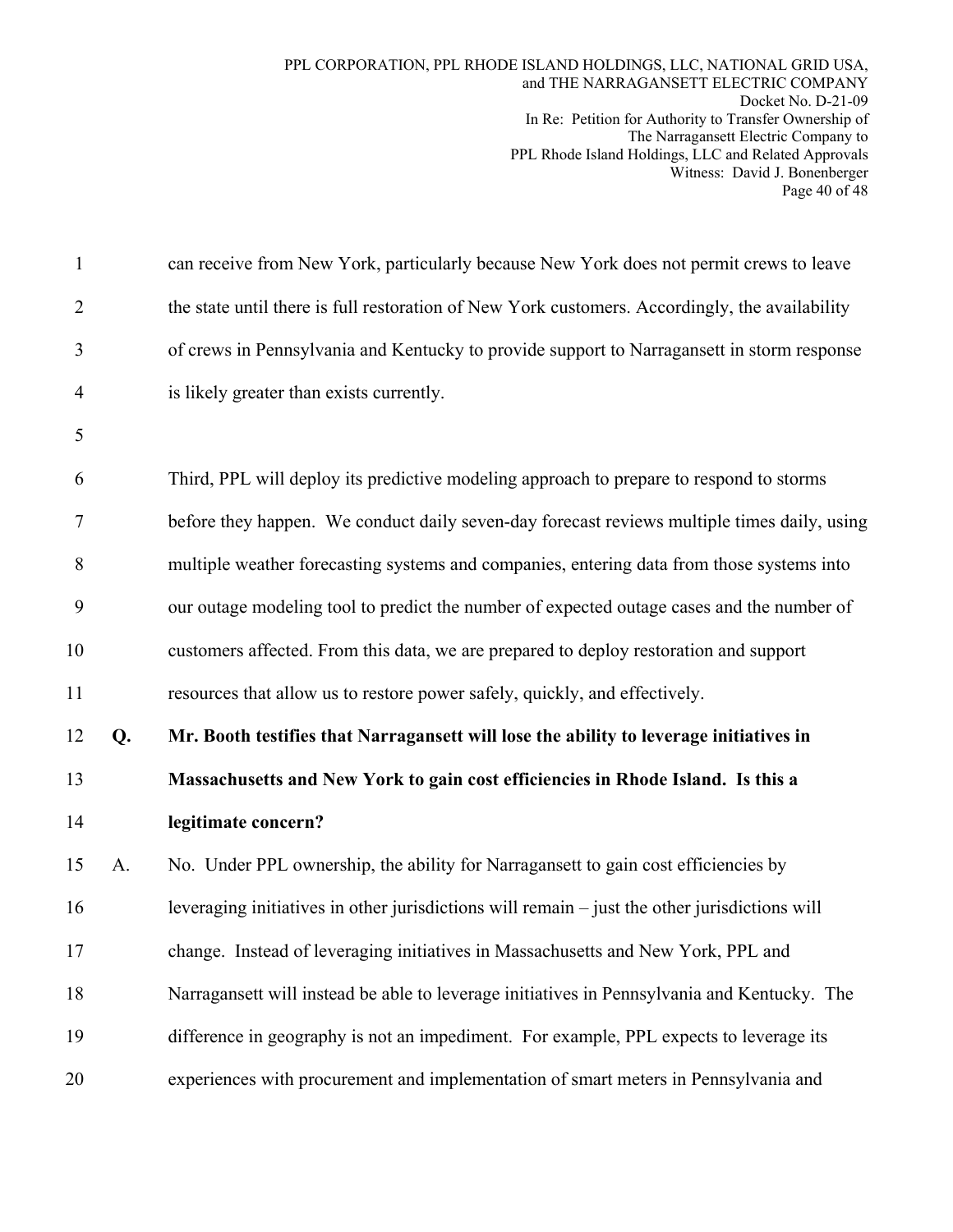| $\mathbf{1}$   |    | Kentucky to achieve cost efficiencies for its planned revision to the Updated AMF Business     |
|----------------|----|------------------------------------------------------------------------------------------------|
| $\overline{2}$ |    | Case it will file for Narragansett after the transaction closes.                               |
| 3              | Q. | Mr. Booth's testimony heavily emphasizes that National Grid USA currently has                  |
| $\overline{4}$ |    | approximately 5,100 National Grid Service Company employees providing support to               |
| 5              |    | Narragansett and expresses his concern that PPL ownership will deprive Narragansett            |
| 6              |    | of the extensive experience and cost efficiencies that result from having those employees      |
| 7              |    | provide service to both Narragansett and National Grid USA's Massachusetts and New             |
| 8              |    | York utilities. How do you respond?                                                            |
| 9              | A. | Although National Grid USA has approximately 5,100 National Grid Service Company               |
| 10             |    | employees who provide some service to Narragansett, that number does not provide full          |
| 11             |    | context around the amount of employee time dedicated to providing service to Narragansett.     |
| 12             |    | Few, if any, of those approximately 5,100 employees are devoted full time to providing         |
| 13             |    | service to Narragansett. Rather, their time is split between and among the various National    |
| 14             |    | Grid USA utilities.                                                                            |
| 15             |    |                                                                                                |
| 16             |    | PPL's model will have fewer total people providing service to Narragansett, but will still     |
| 17             |    | provide all the necessary time and attention to deliver safe and reliable service for          |
| 18             |    | Narragansett customers. Many of the individuals who provide services for Narragansett          |
| 19             |    | under PPL ownership will be 100% dedicated to Narragansett. Accordingly, their entire          |
| 20             |    | focus will be on Narragansett and they will not have competing priorities for other utilities. |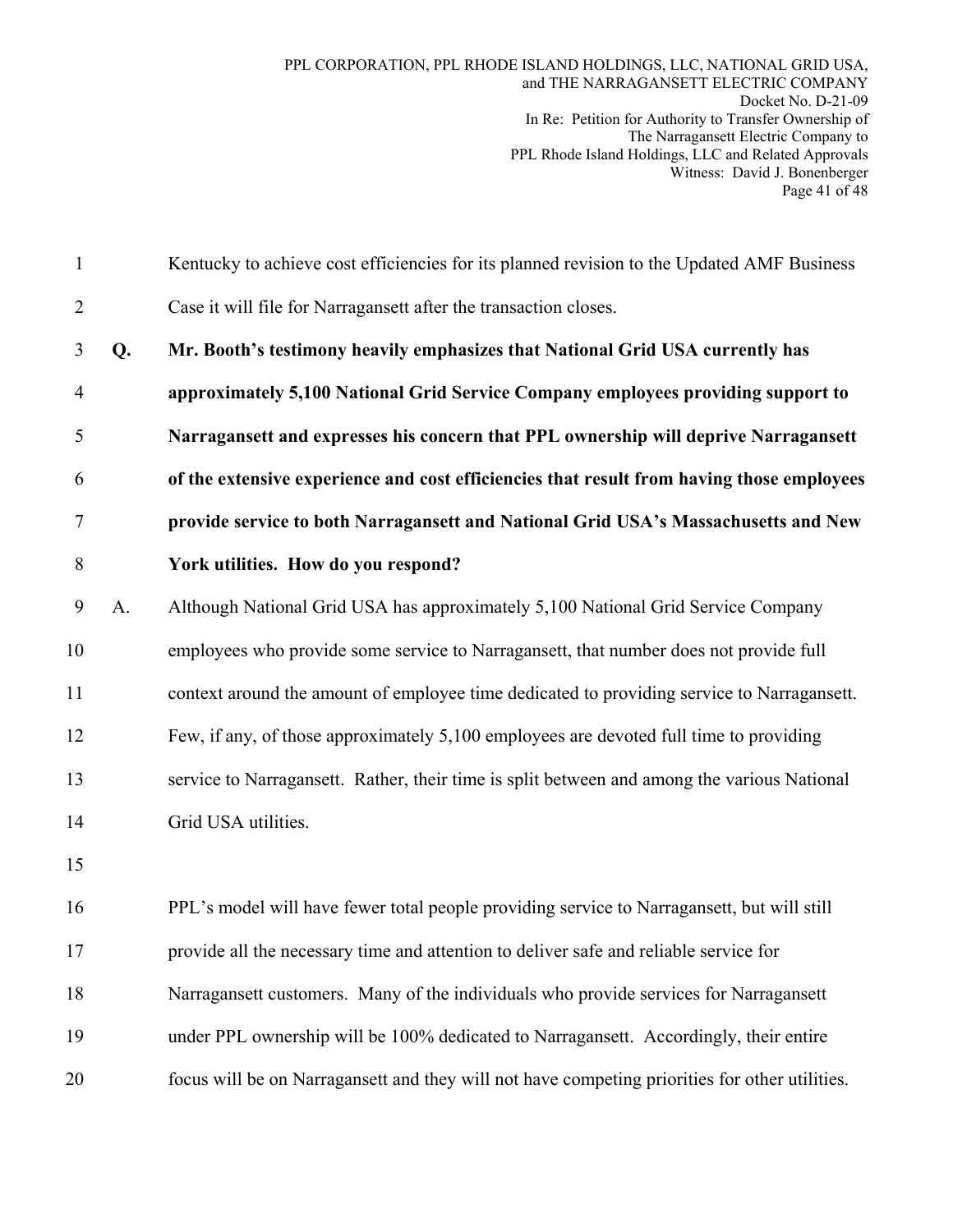| $\mathbf{1}$   |    | Ultimately, both National Grid USA and PPL's models serve to deliver the necessary time,                      |
|----------------|----|---------------------------------------------------------------------------------------------------------------|
| $\overline{2}$ |    | attention, and expertise to ensure that Narragansett operates effectively and efficiently.                    |
| 3              |    | There is no reason to conclude, and Mr. Booth provides no evidence, that providing the                        |
| 4              |    | necessary service to Narragansett with 5,100 employees is more effective and efficient than                   |
| 5              |    | providing the same level of service with fewer total people dedicating a greater percentage of                |
| 6              |    | their time.                                                                                                   |
| 7              | Q. | Ms. Salem testified that she has concerns with PPL's experience and ability to                                |
| 8              |    | administer Narragansett's least-cost procurement program and energy efficiency                                |
| 9              |    | programs at least as well as National Grid USA. How does PPL plan to manage those                             |
| 10             |    | programs?                                                                                                     |
| 11             | A. | PPL has substantial experience managing energy efficiency programs and programs similar                       |
| 12             |    | to least-cost procurement in its existing utilities. <sup>9</sup> PPL will leverage this experience, together |
| 13             |    | with the knowledge and experience of the National Grid Service Company employees that                         |
| 14             |    | will be transferring to PPL, to continue Narragansett's laudable energy efficiency results.                   |
| 15             | Q. | How do you respond to Ms. Salem's concerns that PPL may propose changes to these                              |
| 16             |    | programs based on its experience, which she contends is inferior to Narragansett's                            |
| 17             |    | performance?                                                                                                  |
| 18             | A. | There is no risk that PPL will propose, the Division will support, or the PUC will approve                    |
| 19             |    | changes that harm or degrade Narragansett's programs in these areas. As with my earlier                       |

 $\overline{a}$ <sup>9</sup> *See e.g.*, PPL's responses to data requests OER 1-2 and GECA 1-2.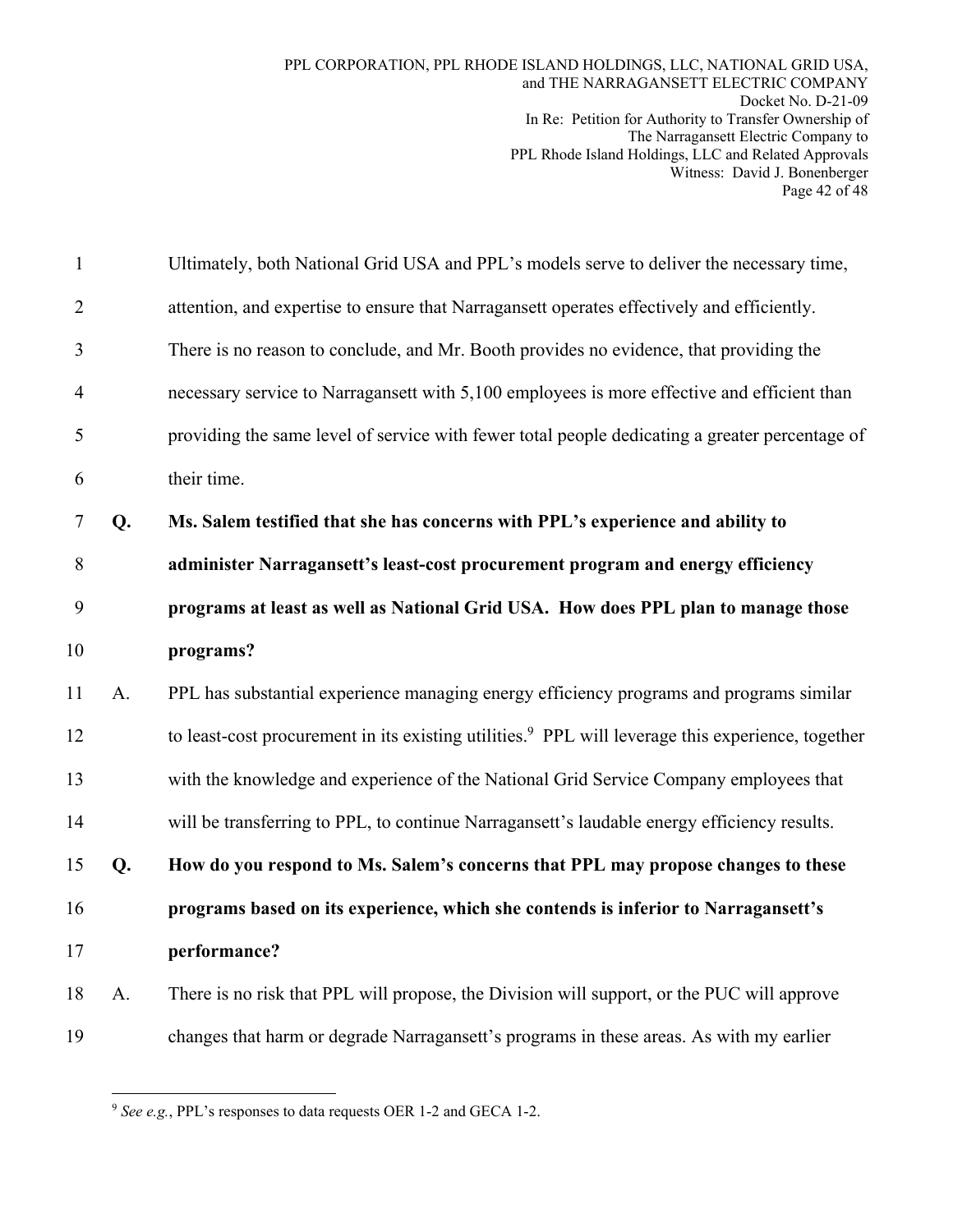| $\mathbf{1}$   |    | testimony regarding PPL's planned "fresh look" at the ISR, the basis for PPL's expectation   |
|----------------|----|----------------------------------------------------------------------------------------------|
| $\overline{2}$ |    | that it may propose changes is that PPL believes there are always opportunities for          |
| 3              |    | enhancement. PPL will propose changes that it expects will deliver overall enhanced          |
| 4              |    | performance in energy efficiency and least cost procurement. And, any changes that PPL       |
| 5              |    | might propose will be subject to stakeholder and regulatory review to test PPL's position on |
| 6              |    | the proposals.                                                                               |
| 7              | Q. | Ms. Salem also questions PPL's ability to ensure Narragansett complies with Rhode            |
| 8              |    | Island's renewable energy standard. How do you respond to this concern?                      |
| 9              | A. | The renewable energy standard is a statutory requirement. PPL is both required and           |
| 10             |    | committed to complying with all statutory requirements, including the renewable energy       |
| 11             |    | standard. PPL has experience procuring renewable energy. As Ms. Salem observes, PPL has      |
| 12             |    | met its requirements for procuring renewable energy in Pennsylvania. It is prepared to       |
| 13             |    | continue to procure renewable energy for Narragansett, whether via the Renewable Energy      |
| 14             |    | Growth Program, long-term contracts for renewable energy, offshore wind procurements, or     |
| 15             |    | other programs.                                                                              |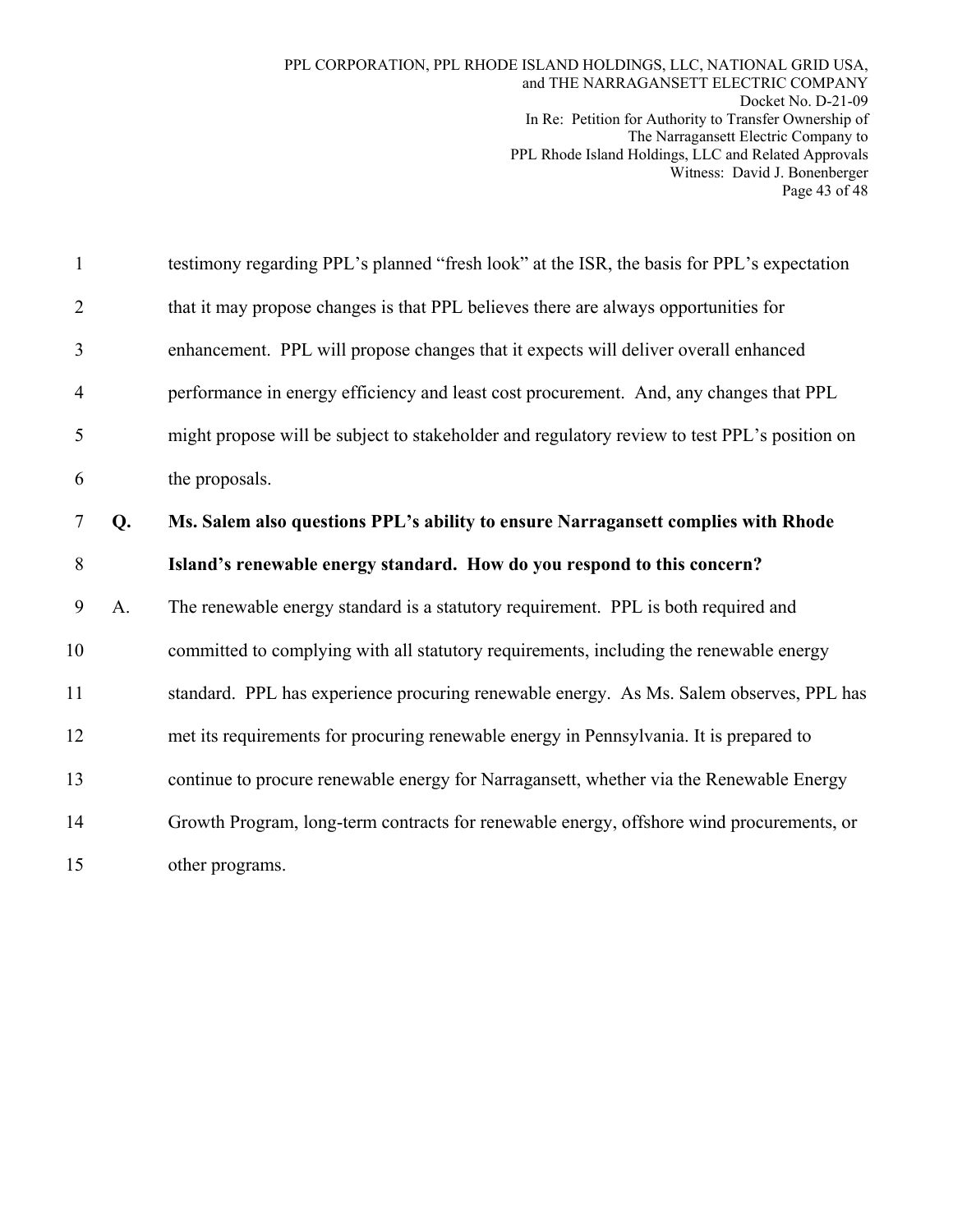| $\mathbf{1}$   | VII. | PPL's Approach to Transitioning to Renewable Energy Generation and Creation of a             |  |  |  |
|----------------|------|----------------------------------------------------------------------------------------------|--|--|--|
| $\overline{2}$ |      | <b>Modern Electric Grid in Support of Rhode Island's Climate Change Policies</b>             |  |  |  |
| 3              | Q.   | Is PPL committed to take the steps necessary to support Rhode Island's policy goals for      |  |  |  |
| 4              |      | transition to renewable energy and reducing greenhouse gases to combat climate               |  |  |  |
| 5              |      | change?                                                                                      |  |  |  |
| 6              | A.   | Yes. PPL is committed to economically and sustainably transitioning to cleaner energy        |  |  |  |
| 7              |      | sources through innovation, responsible resource management and investments in               |  |  |  |
| 8              |      | infrastructure that support a more reliable, resilient and efficient grid. PPL supports the  |  |  |  |
| 9              |      | transition to cleaner energy sources and recognizes that utilities play a major role in      |  |  |  |
| 10             |      | delivering a clean economy. PPL has a history of acting on these commitments in its existing |  |  |  |
| 11             |      | jurisdictions, as explained in Mr. Dudkin's direct testimony, and PPL is committed to        |  |  |  |
| 12             |      | continuing to identify, understand and manage risks and opportunities associated with        |  |  |  |
| 13             |      | climate change and the transition to a cleaner energy future. PPL will carry this ethic and  |  |  |  |
| 14             |      | philosophy forward into its ownership, management, and operation of Narragansett in          |  |  |  |
| 15             |      | furtherance of Rhode Island's laudable and aggressive plans to combat climate change.        |  |  |  |
| 16             | Q.   | How does that align with PPL's acknowledged opposition to the Obama                          |  |  |  |
| 17             |      | administration's Clean Power Plan, as referenced in Ms. Salem's testimony?                   |  |  |  |
| 18             | A.   | As PPL explained in its response to data request GECA 1-13, LG&E and KU Energy LLC's         |  |  |  |
| 19             |      | opposition to the final Clean Power Plan ("CPP") was not a philosophical opposition to the   |  |  |  |
| 20             |      | aims and goals to reduce carbon and other greenhouse gas emissions. Rather, PPL              |  |  |  |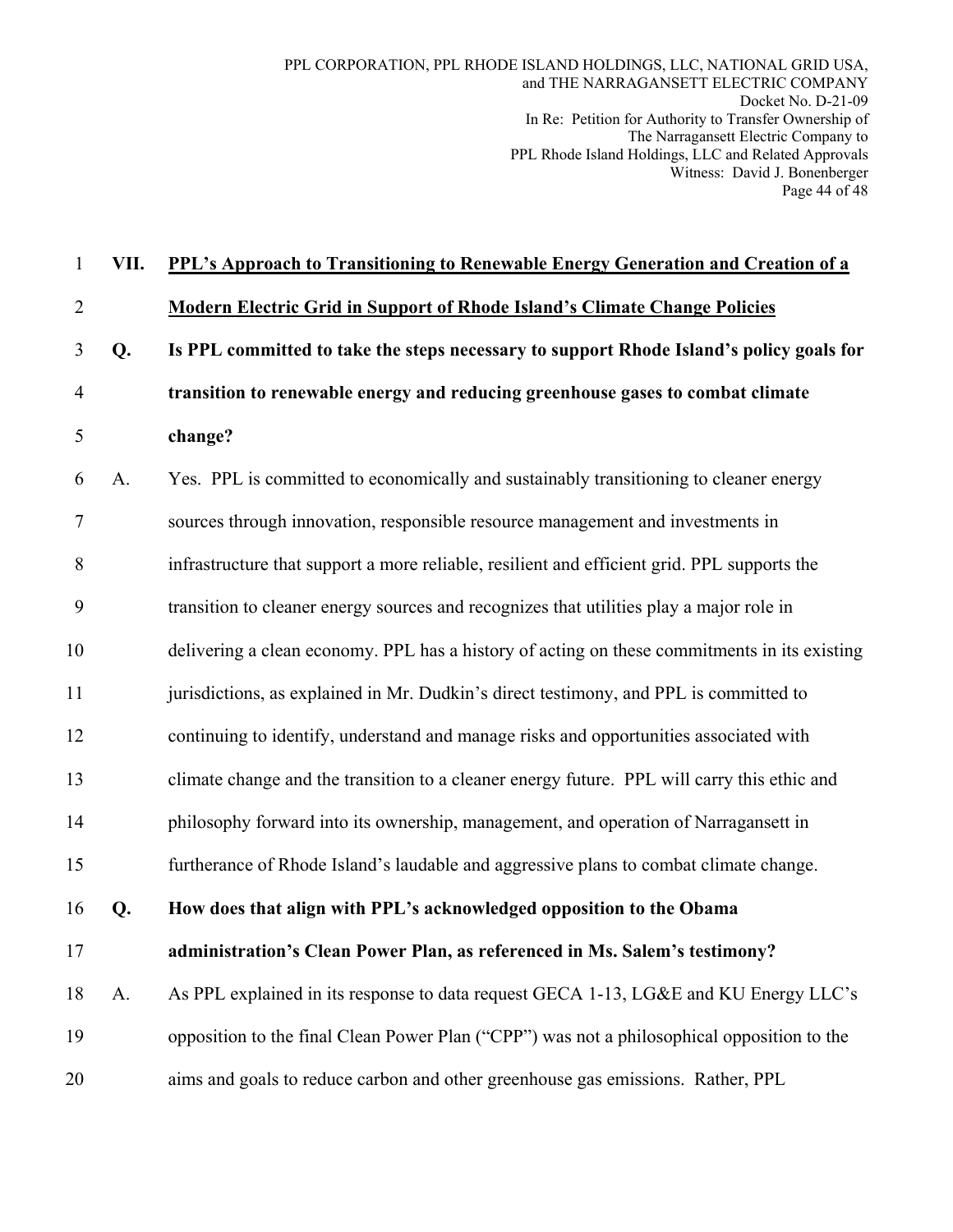| $\mathbf{1}$   |    | challenged what we believed, and the courts ultimately agreed, to be flaws and deficiencies     |
|----------------|----|-------------------------------------------------------------------------------------------------|
| $\overline{2}$ |    | in the approach taken in the CPP and expressed concerns about methodology, analyses and         |
| 3              |    | assumptions in developing the proposed final rule. Instead, PPL supported a federal carbon      |
| $\overline{4}$ |    | reduction rule that would impose standards based on "inside the fence" or unit-specific         |
| 5              |    | reductions that are demonstrated to be achievable. More broadly, PPL recognizes that to be      |
| 6              |    | effective, U.S. climate policy needs to be national and economy-wide in scope, with a focus     |
| 7              |    | on market-based solutions and incentives rather than simply the regulation of individual        |
| $8\,$          |    | emissions sources. In addition, PPL believes that climate change policy should provide          |
| 9              |    | regional and state flexibility and equally value all forms of carbon reduction to achieve deep  |
| 10             |    | and lasting decarbonization in the most efficient way                                           |
| 11             | Q. | At page 10 of their testimony, Messrs. Ewen and Knecht state that "PPL has offered              |
| 12             |    | little in the way of proposals to expand upon NG's current policies and activities to           |
| 13             |    | begin to address" the "recent changes in Rhode Island policy" that they contend "will           |
| 14             |    | require a more aggressive approach for reducing carbon emissions associated with                |
| 15             |    | electric supply, for overall gas usage, and for distribution services." How do you              |
|                |    |                                                                                                 |
| 16             |    | respond to the suggestion that PPL has an obligation to "expand" upon National Grid             |
| 17             |    | <b>USA's current policies?</b>                                                                  |
| 18             | A. | First, PPL is fully engaged in meeting the standard for approval of this Transaction. It has    |
| 19             |    | demonstrated through its Petition, testimony, and data responses that (1) it has the experience |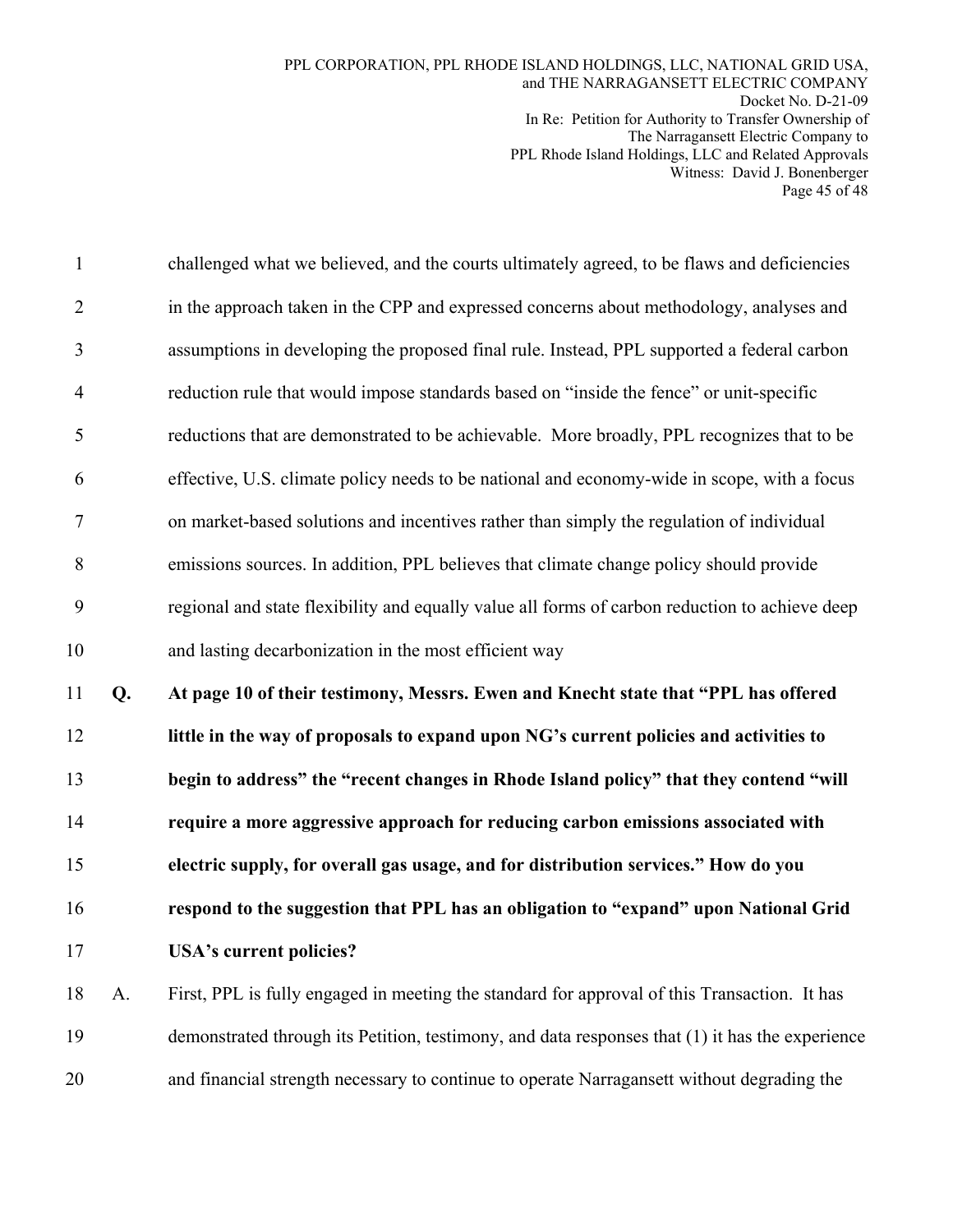| $\mathbf{1}$   |    | utility service that Narragansett has delivered, and (2) that the Transaction is consistent with |
|----------------|----|--------------------------------------------------------------------------------------------------|
| $\overline{2}$ |    | the public interest in that it will not adversely impact the public, including customers.        |
| 3              |    |                                                                                                  |
| $\overline{4}$ |    | Second, PPL must become more familiar with many aspects of Narragansett's operation-             |
| 5              |    | familiarity that will come from actual operational control-before proposing aggressive           |
| 6              |    | enhancements or improvement in carbon reduction policies. It would be presumptuous to do         |
| 7              |    | so now.                                                                                          |
| 8              |    |                                                                                                  |
| 9              |    | Third, PPL will strive to propose and implement enhancements, but those future                   |
| 10             |    | enhancements are beyond the scope of this proceeding. That said, PPL is firm in its              |
| 11             |    | commitment to support the transition to renewable energy and is ready to take the steps          |
| 12             |    | necessary to support Rhode Island in achieving its objectives in combatting climate change -     |
| 13             |    | consistent with PPL's understanding that utilities play a major role in delivering a clean       |
| 14             |    | economy. And it will do so in a collaborative manner led by direction from the General           |
| 15             |    | Assembly, the Governor and the PUC, with input from the Division, the Office of Energy           |
| 16             |    | Resources, and many other interested parties.                                                    |
| 17             | Q. | Can you describe PPL's ability to support Rhode Island's greenhouse gas emission                 |
| 18             |    | reductions mandated by the 2021 Act on Climate?                                                  |
| 19             | A. | Currently, the 2021 Act on Climate does not impose any affirmative obligations on utilities      |
| 20             |    | to take any particular actions. PPL recognizes and understands that Rhode Island's               |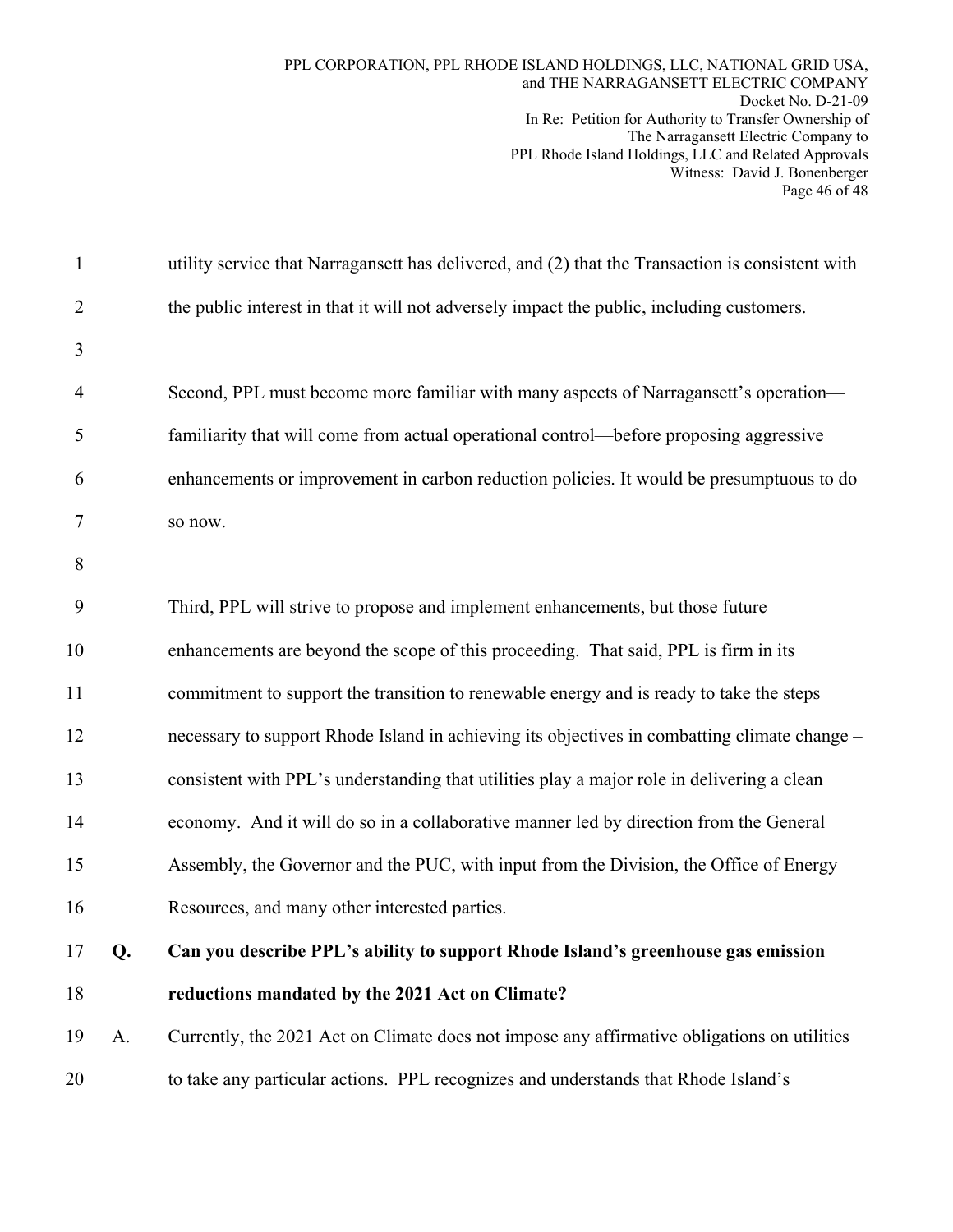1 implementation of the 2021 Act on Climate may result in affirmative enforceable obligations, 2 and Narragansett will, of course, comply with those obligations. 3 **Q. Messrs. Ewen and Knecht testify that they believe that meeting climate goals will**  4 **require a reduction in the use of natural gas and suggest that PPL should not be**  5 **permitted to make capital expenditures on the gas distribution system other than for**  6 **projects that already are under way. What is PPL's view of the future of natural gas**  7 **distribution in Rhode Island?**  8 A. The General Assembly, the Governor, the PUC, the Division and local leaders are already 9 engaged in discussing and planning for the future of natural gas distribution in Rhode Island. 10 PPL is prepared to participate in that discussion and planning process, and to implement the 11 decisions made by these government actors. These leaders will balance the competing 12 interests in ensuring that there is sufficient energy supply to serve the needs of Rhode Island 13 customers and planning for a future that achieves greenhouse gas reductions related to 14 Narragansett's gas operations, along with rate impacts to customers. PPL understands this is 15 a complicated and important problem to solve and is committed to working with Rhode 16 Island stakeholders to achieve Rhode Island's clean energy goals. 17 18 PPL does not agree that there should be a restriction on capital expenditures on the gas 19 distribution system. Such a restriction would hamstring the ability of Narragansett and the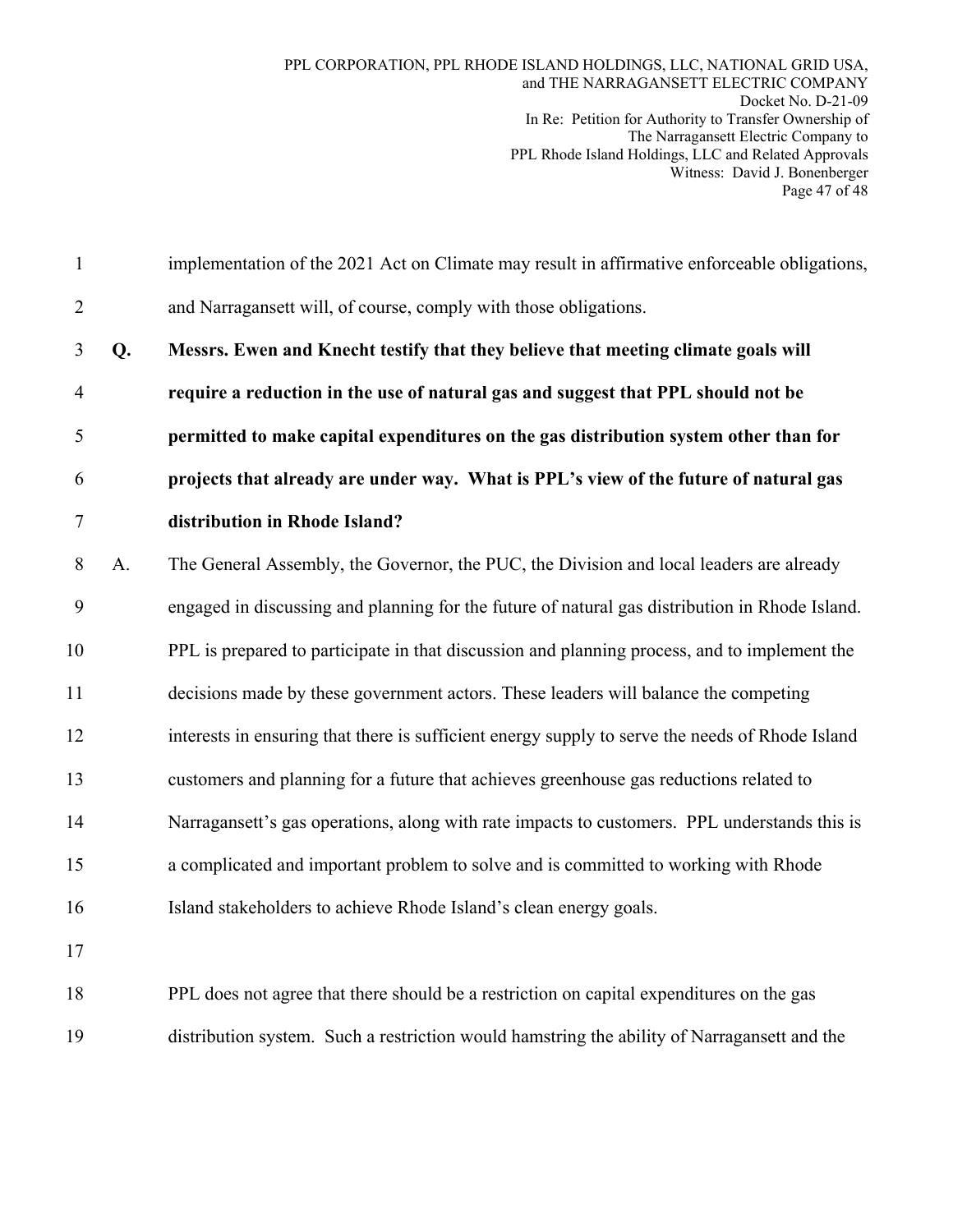| $\mathbf{1}$   |       | state of Rhode Island to meet the energy needs of customers that are critical to quality of life |
|----------------|-------|--------------------------------------------------------------------------------------------------|
| $\overline{2}$ |       | and a vibrant economy and to meet its obligations to provide safe and reliable service.          |
| 3              |       |                                                                                                  |
| 4              | VIII. | <b>Conclusion</b>                                                                                |
| 5              | Q.    | Please summarize how the Transaction will not result in a degradation of utility                 |
| 6              |       | services and is consistent with the public interest.                                             |
| 7              | A.    | PPL and National Grid USA have demonstrated, through their initial petition and direct           |
| 8              |       | testimony, responses to data requests, and through rebuttal testimony that PPL has the           |
| 9              |       | experience and financial strength necessary to continue safe and reliable electric and gas       |
| 10             |       | distribution service in Rhode Island. Accordingly, PPL has met the standard of the               |
| 11             |       | Transaction not resulting in a degradation of service.                                           |
| 12             |       |                                                                                                  |
| 13             |       | PPL also has made the necessary commitments to ensure that the Transaction does not result       |
| 14             |       | in higher costs that customers will have to pay to facilitate the transition of Narragansett to  |
| 15             |       | PPL ownership, and it has demonstrated that it has the ability to continue to develop and        |
| 16             |       | adapt as the needs to Rhode Islanders change, particularly with respect to efforts to combat     |
| 17             |       | climate change. Accordingly, the record firmly establishes that the Transaction will not have    |
| 18             |       | an adverse impact on the public and is therefore consistent with the public interest.            |
| 19             | Q.    | Does this conclude your testimony?                                                               |
| 20             | A.    | Yes.                                                                                             |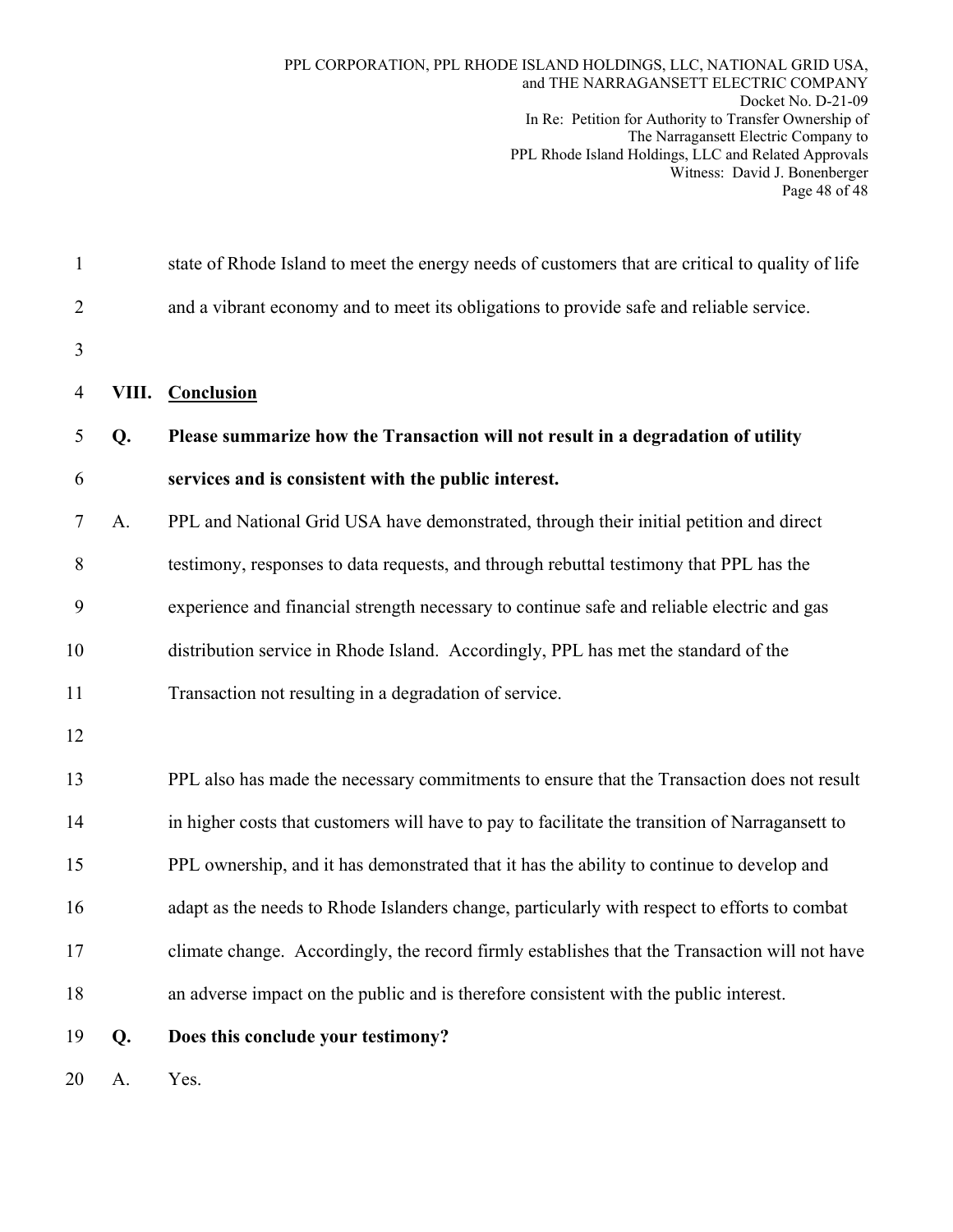PPL CORPORATION, PPL RHODE ISLAND HOLDINGS, LLC, NATIONAL GRID USA, and THE NARRAGANSETT ELECTRIC COMPANY Docket No. D-21-09 In Re: Petition for Authority to Transfer Ownership of The Narragansett Electric Company to PPL Rhode Island Holdings, LLC and Related Approvals Exhibit A to Rebuttal Testimony of David J. Bonenberger Page 1 of 1

| <b>Job Title</b>                      | <b>Department</b>                    | Job Sen Dt |
|---------------------------------------|--------------------------------------|------------|
| VP-Operations Integration             | Corporate Ops and Integration        | 4/12/2021  |
| VP-Transmission & Substations         | Transmission & Substations           | 1/1/2018   |
| <b>VP-Distribution Operations</b>     | <b>Dist-Operations Admin</b>         | 7/10/2012  |
| <b>GM</b> - Transmission Operations   | <b>Transmission Operations</b>       | 11/29/2010 |
| Director of Operations                | <b>Dist-Operations Admin</b>         | 1/26/2009  |
| <b>Regional Director Operations</b>   | <b>Field Services Central</b>        | 7/30/2007  |
| R-Mgr Field ServicesOps Suppor        | <b>Field Services</b>                | 7/17/2006  |
| R-Mgr-Business Consulting             | <b>Utilities Business Consulting</b> | 5/10/2004  |
| Mgr-Customer Care                     | <b>Customer Operations</b>           | 4/6/1998   |
| Mgr-Technology Applications           | <b>CS Technology Applications</b>    | 7/28/1997  |
| <b>Supv-Technical Support</b>         | <b>Customer Contact Center</b>       | 4/3/1995   |
| Supv-Technical Supp-D.O.              | <b>Customer Contact Center</b>       | 6/6/1994   |
| <b>Systems Analyst-Contact Center</b> | <b>Customer Contact Center</b>       | 11/12/1990 |
| Sr Accountant                         | <b>Corporate Accounting</b>          | 4/9/1990   |
| <b>Sr Auditor</b>                     | <b>Audit Services</b>                | 12/14/1987 |
| <b>Staff Auditor</b>                  | <b>Audit Services</b>                | 6/17/1985  |
| Asst Field Office Mgr                 | Inactive Cost Areas 4xx              | 1/23/1984  |